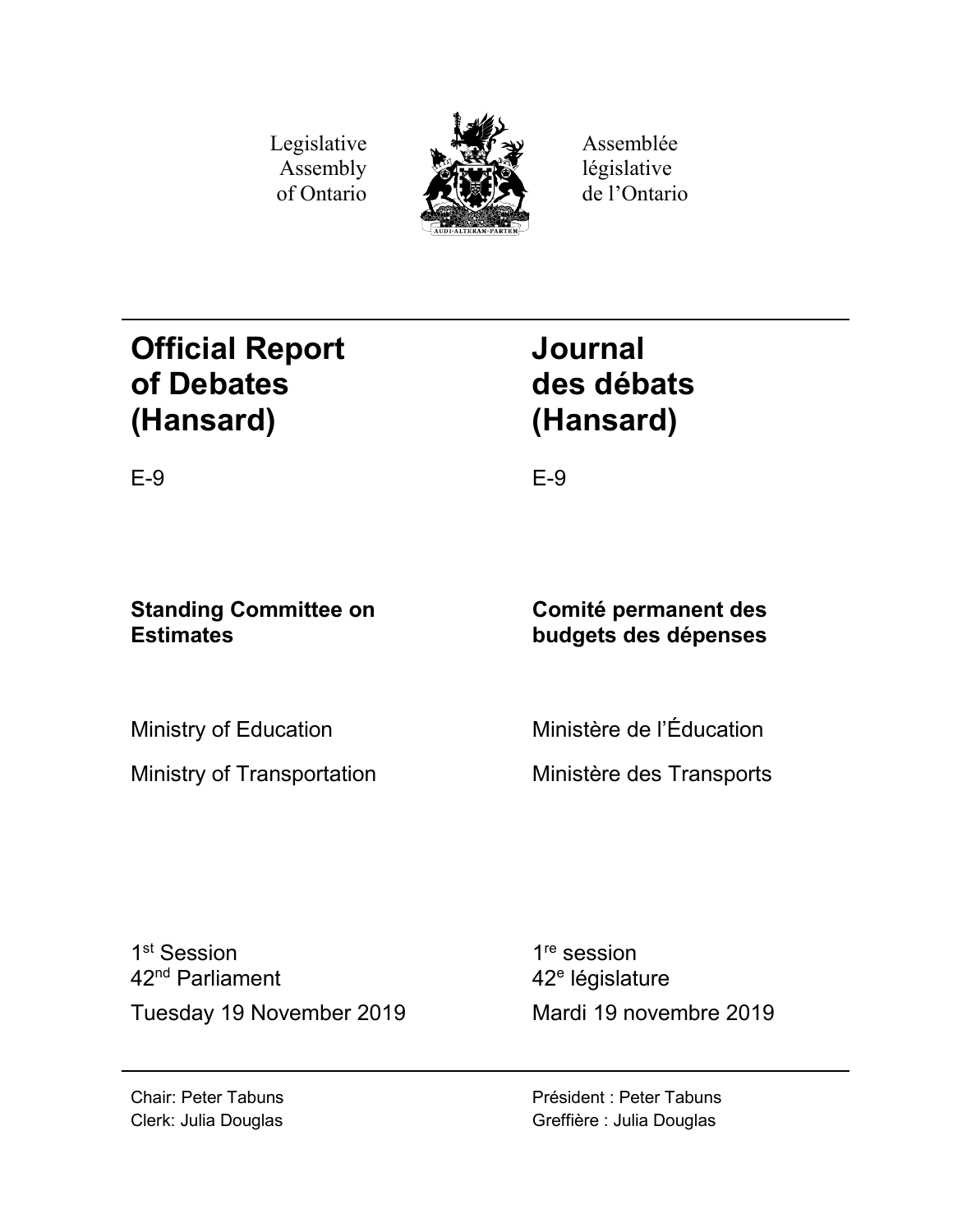Hansard and other documents of the Legislative Assembly can be on your personal computer within hours after each sitting. The address is:

### **Hansard on the Internet Le Journal des débats sur Internet**

L'adresse pour faire paraître sur votre ordinateur personnel le Journal et d'autres documents de l'Assemblée législative en quelques heures seulement après la séance est :

https://www.ola.org/

Reference to a cumulative index of previous issues may be obtained by calling the Hansard Reporting Service indexing staff at 416-325-7400.

### **Index inquiries Renseignements sur l'index**

Adressez vos questions portant sur des numéros précédents du Journal des débats au personnel de l'index, qui vous fourniront des références aux pages dans l'index cumulatif, en composant le 416-325-7400.

Hansard Reporting and Interpretation Services Room 500, West Wing, Legislative Building 111 Wellesley Street West, Queen's Park Toronto ON M7A 1A2 Telephone 416-325-7400; fax 416-325-7430 Published by the Legislative Assembly of Ontario



Service du Journal des débats et d'interprétation Salle 500, aile ouest, Édifice du Parlement 111, rue Wellesley ouest, Queen's Park Toronto ON M7A 1A2 Téléphone, 416-325-7400; télécopieur, 416-325-7430 Publié par l'Assemblée législative de l'Ontario

ISSN 1181-6465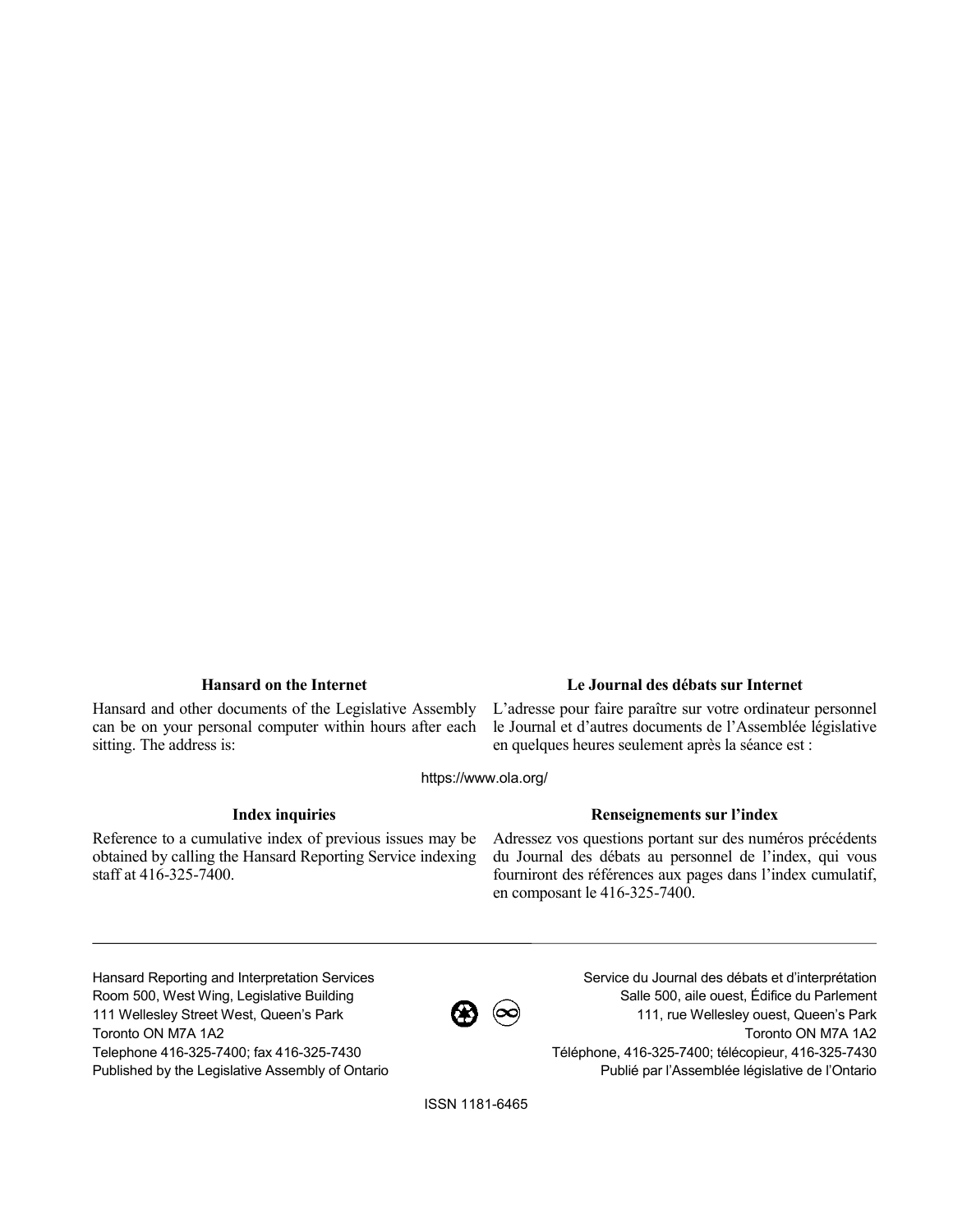## **CONTENTS**

## Tuesday 19 November 2019

|                              | E-151 |
|------------------------------|-------|
| Hon. Stephen Lecce           |       |
|                              | E-155 |
| Hon. Caroline Mulroney       |       |
| Mr. John Lieou               |       |
| Ms. Ramneet Aujla            |       |
| Mr. James Nowlan             |       |
| Ms. Jennifer Graham Harkness |       |
| Ms. Shelley Tapp             |       |
|                              |       |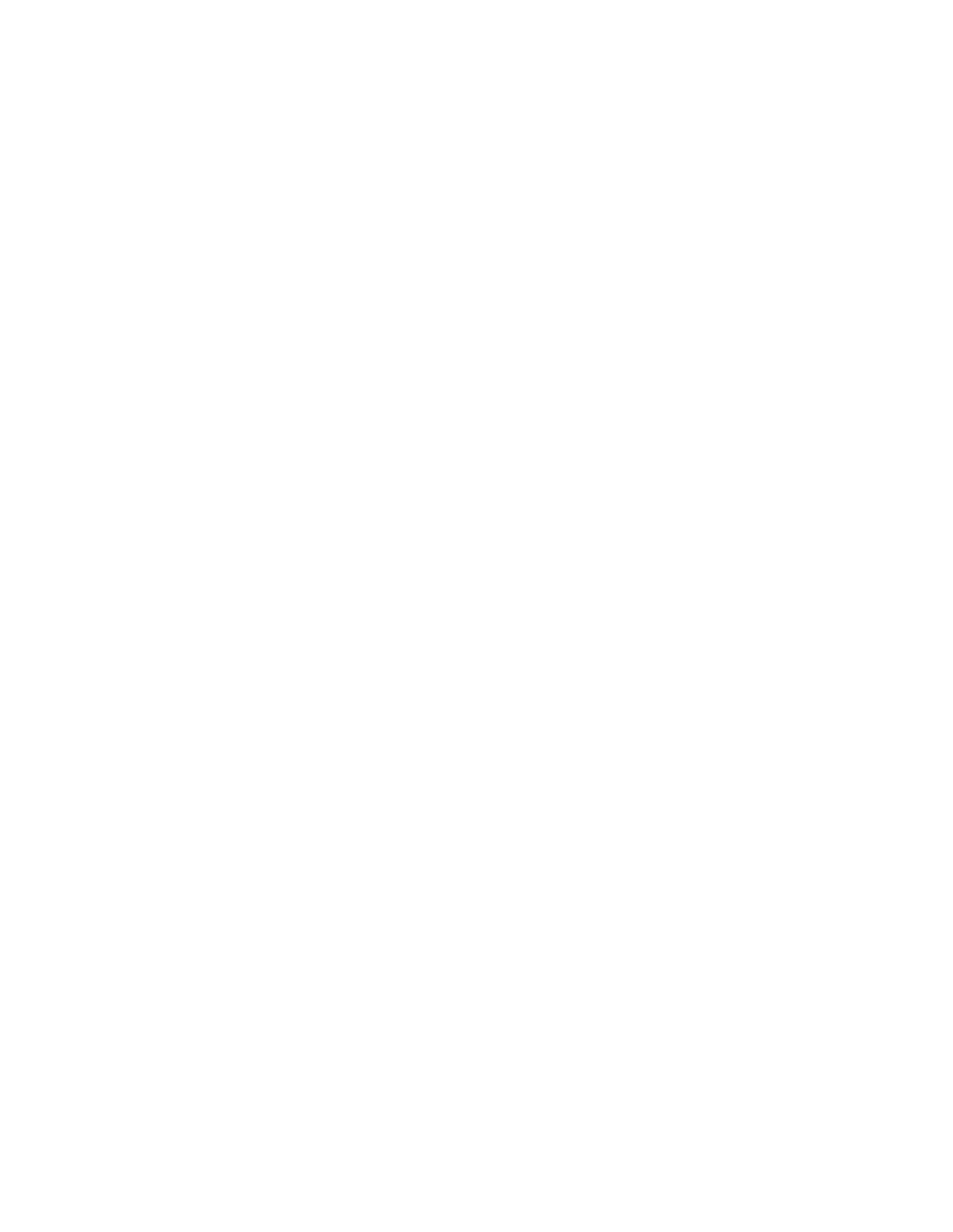## **STANDING COMMITTEE ON ESTIMATES**

Tuesday 19 November 2019 Mardi 19 novembre 2019

*The committee met at 0901 in room 151.*

#### MINISTRY OF EDUCATION

**The Chair (Mr. Peter Tabuns):** Good morning, everyone. We are going to resume consideration of vote 1001 of the estimates of the Ministry of Education. There is a total of 20 minutes remaining.

Before we resume consideration of the estimates, if there are any inquiries from the previous meeting that the minister has responses to, perhaps the information can be distributed by the Clerk. Any items, Minister?

**Hon. Stephen Lecce:** No, Chair. Not at this time.

**The Chair (Mr. Peter Tabuns):** Okay. When the committee last adjourned, the official opposition had one minute and 30 seconds remaining in their rotation—

**The Clerk of the Committee (Ms. Julia Douglas):** Sorry; the government.

**The Chair (Mr. Peter Tabuns):** The government. Ah. **Mr. Sam Oosterhoff:** Almost.

**The Chair (Mr. Peter Tabuns):** Almost.

My error; my apologies, committee.

The government had one minute and 30 seconds remaining in their rotation, and I will be precise. The remaining time will be split evenly between the two parties. You will each have 9 minutes for the next rotation.

I go then to the government. Mr. Oosterhoff, please proceed.

**Mr. Sam Oosterhoff:** Thank you very much, Minister, for joining us again. I know it won't be a very long session this morning, but we do appreciate you coming before the committee. Of course, you've been busy for the last few weeks. There has been a lot of different conversations going on in the public and a lot of different conversations going on in the Legislature as well as we work with the ministry to make sure that we're promoting the best future good for our students today and tomorrow.

I just want to hear a little bit more about some of the areas that we've really addressed that weren't being addressed under the former government. I'm thinking about STEM, I'm thinking about career studies, I'm thinking about some of these areas—mental health funding, funding for special needs—that we saw neglected for years and that we've finally taken action on.

**Hon. Stephen Lecce:** Thank you for the question. The big focus, I think, is really focusing our curriculum on labour market needs. We're looking at it through the lens

LEGISLATIVE ASSEMBLY OF ONTARIO ASSEMBLÉE LÉGISLATIVE DE L'ONTARIO

## **COMITÉ PERMANENT DES BUDGETS DES DÉPENSES**

of ensuring that young people, as they go through the journey of learning, are actually able to acquire skill sets that they can apply both in their life and potentially, for those, it will work in careers.

We're providing compulsory financial literacy for the first time under our government in the grade 10 careers course. It's experiential, hands-on learning in the context of personal budgeting. A student will not graduate in the province of Ontario under this government going forward unless they produce a budget for the first year after high school. This is hands-on material that I think is going to really help them in life, and we feel very confident about that.

Mental health was an area of vulnerability. The former government was spending about \$14 million, and that's an incremental step and it wasn't enough, and that's why this government announced that we'll be more than doubling that allocation to \$40 million.

It's initiatives like this that I think are going to really help children in Ontario.

**The Chair (Mr. Peter Tabuns):** Thank you, Minister. You're out of time. I go to the official opposition. You have nine minutes. I'll come back to the government. Ms. Stiles.

**Ms. Marit Stiles:** Thank you, Mr. Chair. As we come to a close of the allotted time that we have for review of the education estimates, I wanted to thank the ministry staff who have been here throughout for their work and their assistance in helping us learn more about the ministry's budget and the way funds are allocated. I also want to thank you for the work you do every day to administer and steward our public education system. Your work is noted and valued by all of us here.

I'd also like to thank the minister for being here to defend these estimates over the last seven or so hours. It might not be the easiest part of your work here, but asking these tough questions is a vital part of our responsibility as legislators. I know you appreciate that.

On the subject of questions, I wanted to go over the list of the outstanding questions, which I appreciate were provided to us this morning. We made a similar list and we wanted to make sure that we do our due diligence here.

The first was that we're looking for information about how much of the attrition protection allocation fund—we call it the teacher elimination fund—has been spent this year to cover the teaching positions that have been eliminated, and what's the breakdown of how the money is being allocated by school board.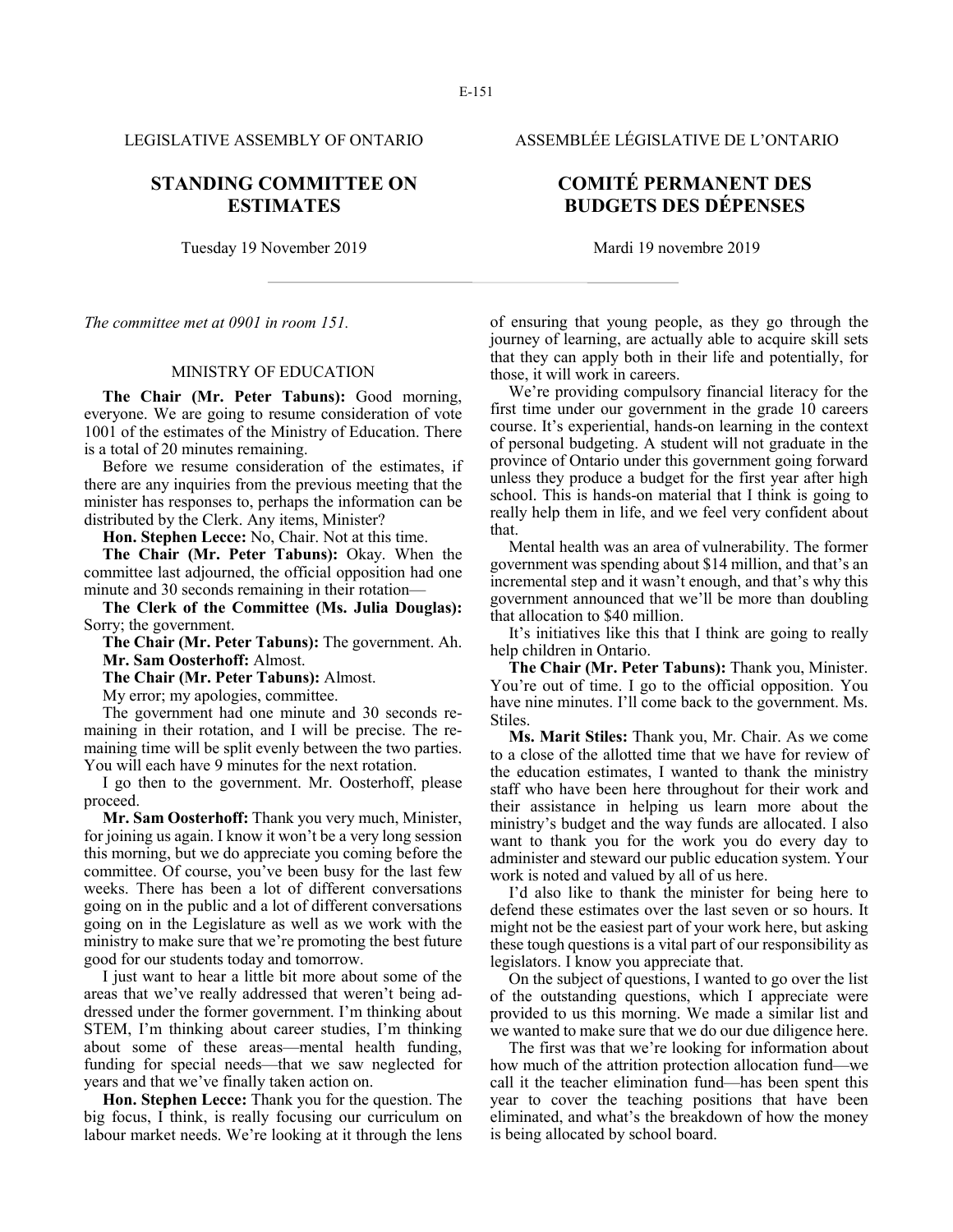We also asked if the government is going to be proceeding with the misguided—we believe—mandatory online learning plan. We hope we will actually see a plan soon, because the students are going to be registering. What success stories, evidence and research exist to support mandatory e-learning as a model going forward?

We also asked if you would provide a list of private sector education technology partners that ministry officials—and by that, we also include the minister and his political staff—have met with.

I know that my colleague the MPP for Scarborough Southwest asked if you would provide a list of current members of the two ministry-level advisory tables and who was removed from the advisory board under this government.

My colleague from Niagara Falls asked what percentage of funding the minister has provided to deal with the violence in schools.

We also asked about special education funding. We were looking for information on what the data is on the incidence of students accessing special education services and programs each year, from 2015-16 to 2018-19. What is the projected need for special education services and programs?

We were also trying to understand—and I know that there was an undertaking to provide us with information on which programs funded by the previously named "education programs—other" funding stream are being funded now through the Priorities and Partnerships Fund or elsewhere, and which have been eliminated.

We also asked what the breakdown of full-time equivalents in the minister's office is compared to the last three years. Which of those staff are political staff/hires? Within that, of course, we include anybody in the office of the minister responsible for child care and early years, and the parliamentary assistant to the Minister of Education. I believe that there were undertakings for all of these.

We also asked about the minister's current advertising budget and a comparison to the last five years. What is the detailed breakdown of the advertising campaigns that the ministry is engaged in currently? I do want to add that we include social media campaigns in that request, please.

Those are some of the things that we were hoping to receive. I don't know how this works. At the end of this, we'll discuss when we can expect to see those answers. But I do want to get confirmation that that information will be provided, and when.

Over the course of this committee, those of us in the official opposition brought forward the concerns of Ontarians who are genuinely worried about the future of their children's education with the radical changes being implemented by this government.

We used this time to be a voice for teachers and education workers who are losing their livelihoods. We used this time to be the voice of parents, who are worried that cuts will make life harder for students, that student mental health will suffer, that graduation might be delayed, that graduation rates might actually decline or that doors to post-secondary could be slammed shut.

Most importantly, we brought forward the voices of the students themselves, who are concerned about the loss of their favourite teacher, the courses they will need to graduate and the specialized supports that help them learn.

We wanted to make this about more than just the numbers on the pages but about the lives of the people who are impacted by the decisions of this government.

Sadly, much of what we learned confirms the fears of parents, students and educators that these deep cuts are moving forward, that 10,000 caring adults will be gone from our schools at the end of the government's first term, that classes will continue to grow and that the risky experiment of mandatory e-learning will proceed—all of this an attempt to balance the budget on the backs of our next generation.

We did get some information out of these meetings. We learned that the minister was looking at some of the weakest education systems in North America in developing the e-learning program.

We learned that the funding for supports for some of the most vulnerable students through the Priorities and Partnerships Fund was going down, while funding for standardized testing agencies, like the EQAO and their new chair, were going up.

We learned that the school repair backlog has grown from the under \$15.9 billion that the Liberals left behind to an astonishing \$16.3 billion under this government in just over a year—that's a half-billion-dollar increase. This was in the same week that we found out about dangerous levels of lead in the drinking water of our province's schools.

We end this session with many, many unresolved questions. The minister was unable to tell us how big was too big when it comes to class sizes: 30, 40, 50? He couldn't explain why his government has decided to cut resources so that many high school students have lost courses in everything from college-level physics to shop class.

#### **0910**

We asked about cuts to special education and the appalling failure of our system to meet the growing needs of so many students. Instead, we got more shell games, carrying on the traditions of the Liberals before them, but going further by taking away the flexibility of school boards to support students with complex needs.

And we pressed the minister to commit to maintaining Ontario's successful full-day kindergarten program, instead of leaving families wondering what is coming in the years ahead. All we received were vague assurances. The minister could not even offer an assurance that the model would remain. On the subject of school closures, we got even less certainty about what the government will do. All this while we were told repeatedly that the government was making the largest investments in education in, I think, human history.

But the numbers tell a very different story, as the teacher elimination fund and the new child care tax credits inflate an education budget where, and I quote the Financial Accountability Office here, spending growth is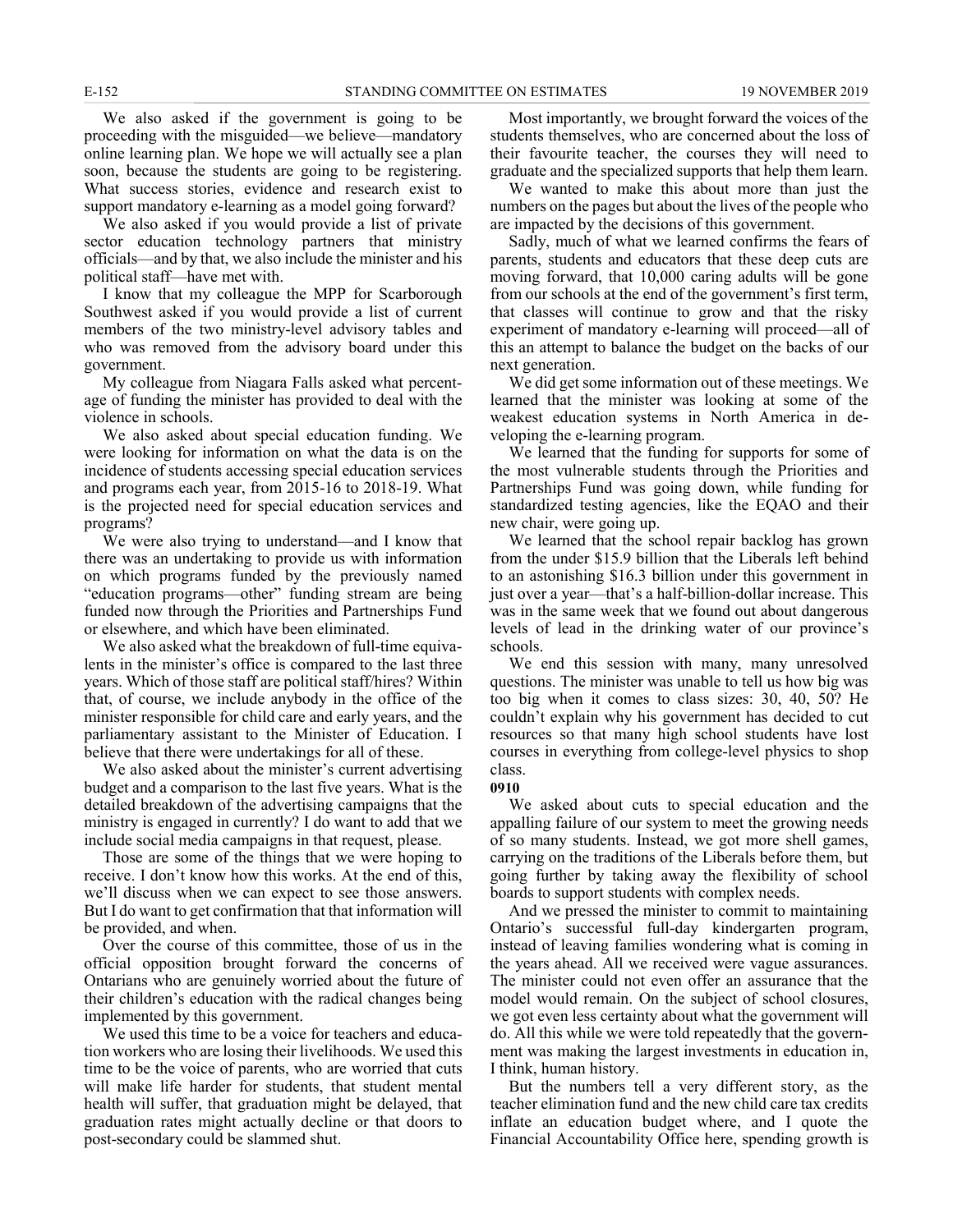"well below the expected growth in core education cost drivers...."

So in my final minutes, I want to ask some very clear questions. Will you, the minister, stop the plan to eliminate 10,000 teaching positions from Ontario's schools? Will you scrap the plan to impose mandatory online-only learning courses? Will you listen to students and teachers and education workers and their families? Will you reverse course and stop these cuts to education?

**The Chair (Mr. Peter Tabuns):** Thank you. With that, we will go to the government. Mr. Oosterhoff.

**Mr. Sam Oosterhoff:** Thank you very much, Mr. Chair. In direct contrast to, I think, the narrative that the opposition is attempting to lay out—one that I think fails to take into account the significant collaborations and investments that your ministry has made across the province of Ontario—I think it's important to take a little bit of a step back and talk about some of the accomplishments and, frankly, some of the challenges that you were facing and that Minister Thompson was facing when she came into the portfolio as well.

Let's not forget, Minister, and I'm sure you're well aware: You inherited a portfolio, and the former minister inherited a portfolio, that had been, for 15 years, under a Liberal government. That was a Liberal government that saw math scores decline drastically without putting any significant resources into addressing those challenges. That was a government that saw 600 schools close under its watch—the largest amount of schools closed in Ontario's history under a government. That was a government that saw the deficit, when it came to addressing the backlog in school repairs, substantially increase. This was a government that saw a failure to invest in the classroom and that saw a failure to address increased need in special education funding. It was a government that failed to address the significant challenges of mental health and the impacts that that has on our students, and how those sorts of challenges are, frankly, now coming to the fore and how important it is for us to address those.

So I think it's important, Minister, to perhaps correct some of the insinuations that I just heard, because I think it's important to realize the place where we started out from and where we're going. Where we're going is investing in front-line supports; I know that's something you care about very much. That's doubling mental health funding. That's increasing, to record levels, the supports for students with special needs in the classroom. It's increasing our capital budgets to make sure, following the Auditor General's recommendation, that \$13 billion over the next 10 years is set aside to address the capital backlog.

These are good-news stories, ones that I think the members of the opposition might not always hear. But they're ones that I think are very important for the people of Ontario, the students of Ontario and, frankly, the parents and the educators of Ontario to hear.

I know you have shown time and time again in your collaborations with stakeholders—listening to stakeholders, reaching out to stakeholders—that you want to be reasonable, you want to be considerate and you want to act in good faith as minister for this portfolio.

I'm wondering if you could talk a little bit more about the importance of setting the narrative straight and making sure that we have the facts on the table and that those facts are being shared with every person in the province of Ontario.

**Hon. Stephen Lecce:** If I may, to Ms. Stiles, Mr. Gates and the members of the opposition: I'd express my gratitude for your questions. I really appreciate the opportunity to have a civil exchange on issues that I know matter to all of us.

With respect to what the government is doing going forward, it's important to note that the fall economic statement provides three important take-aways for me. The first is that there is a significant new expenditure in the social services that matter to families in this province: \$1.9 billion more in the public accounts will be spent for health care and \$1.2 billion more for education. It's important that the social services are being protected, and the sustainability of those services, so that our children and grandchildren are able to access health care within a timely manner or able to get a good-quality education that is a gold standard in this country.

With respect to the second point, it's about making sure that we continue to maintain low taxes, make life affordable—even in our child care initiative, through a tax credit that helps provide roughly \$1,200 for every child in the province—for middle-class people in Ontario. It's helping change the culture of government—by letting folks know that we do not believe we're the only entity that ought to be spending your hard-earned dollars, but we really want to return it back into the pockets of working families to make the best decisions for their children and for themselves.

The third thing is that we are the only political party with a credible path to balance in 2023-24. For me, the reason that's important—I know it's not the headline grabber; maybe it should be. The idea that we're now expending roughly \$12 billion per annum in interest, when we have to make so many difficult choices in social services, is very frustrating for people. We know that we could be better optimizing tax dollars for programs that matter to people—more long-term care, better schools, improved facilities etc. So the choice for us is about returning to balance—not as an end to a means, but because it enables us to expend more money on services that matter and it allows us to cut more taxes for middleclass people. It allows us to do more things that are important versus literally burning money, paying it to bondholders, as a consequence of massive interest payments that are paid in Ontario, the highest in the country.

So we're doing a lot. The overarching principle for the government, going forward, is to continue to listen. I think I've demonstrated that we will listen to those on the front lines: parents and educators and members opposite. All of us, I think, have important perspectives. That was the impetus for the government's offer, for example, to OSSTF, the secondary teachers, tabling an offer going from a provincialized average of 28 to 25.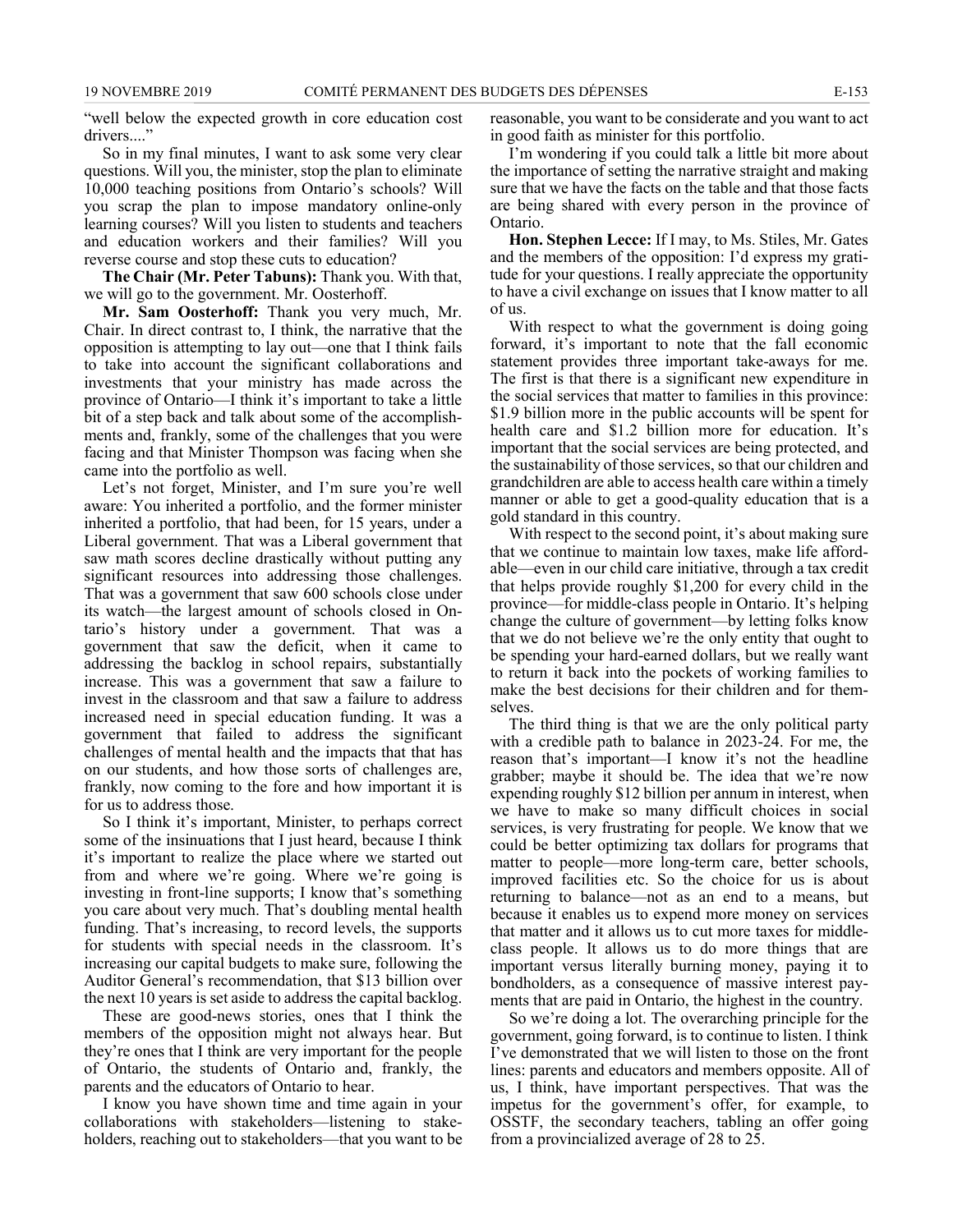It's why we've doubled the mental health envelope, for example, which we thought was important. There were important investments being made by the former government, but insufficient, which is why we more than doubled it. As I've said before, that's not the end of the journey. We're really just beginning this journey. I was really excited to be joined by many members of the committee who have a passion for this. I was speaking to the member from Burlington yesterday on the matter. Real lives are being touched by this. I think if we, as legislators, can help—in the context of anti-bullying week and every day—champion those causes, we'll make sure students in this province are set up to succeed.

**Mr. Sam Oosterhoff:** How much time do I have?

**The Chair (Mr. Peter Tabuns):** You have about two and a half minutes.

**Mr. Sam Oosterhoff:** I'm wondering if you could express to the committee some of the areas that you see as priorities moving forward, as a minister in a portfolio that obviously impacts so many people across the province, and some of the areas that you're proudest of right now, and some of the areas where we see there's a real challenge that still needs to be addressed and what your plans are to address those.

**Hon. Stephen Lecce:** The first principle is, we should be keeping kids in class. I think in the sequencing of what is to be done, let's keep children in class, and then we can discuss how we can improve that experience. Yesterday, I recommended my offer to all the educator unions, teacher unions—an option to consider mediation. I thought that was prudent, because what gives me an element of concern is that the trajectory that some of the teacher unions are on, in the context of some escalation—I think there's a pathway to get a deal. A mediator helped us with CUPE materially, and I'm really hoping we could replicate that by achieving some of the government's objectives and still being able to create wins for all the parties—and I think we want to do that with teachers. That's the first principle. **0920**

The second is, while the kids are in class and that continuum remains in place, I think, for me, the big emphasis is really infusing greater knowledge in STEM, in the context of science, technology, engineering and math, and an emphasis on having more women participation in STEM. The disparity that exists in the skilled trades, specifically, which is a sub-element of that, is quite disconcerting. Less than 5%—

**The Chair (Mr. Peter Tabuns):** You have one minute left.

**Hon. Stephen Lecce:** And so we're going to be emphasizing that in a dramatic way. We're going to continue to make mental health a priority. I think just making sure that when we go through the mathematics curriculum update, that it is reflective of priorities—not just theoretic, but even from a financial literacy perspective that could help young people balance their own budgets and live responsible lives as citizens.

**Mr. Sam Oosterhoff:** If I can just—real quickly, Chair. Minister, I also want to thank your staff for coming. I know that they're all very, very busy. Deputy Minister Naylor and all your ADMs: Thank you very much for taking the time to come and present before the committee. Their skill and expertise are invaluable. I know that it supports you very well, but it's very valuable for the committee, as well, to hear from them. So thank you very much.

**Hon. Stephen Lecce:** Yes. I will just echo, shamelessly, my gratitude to the professional public servants that work with the Ministry of Education. We're very grateful, Deputy, and to your entire team for what they do. I hope you enjoyed this experience as much as I did.

**The Chair (Mr. Peter Tabuns):** And with that—well timed, Minister—we're done.

**Ms. Marit Stiles:** Can I ask a question?

**The Chair (Mr. Peter Tabuns):** No.

**Ms. Marit Stiles:** Point of order.

**The Chair (Mr. Peter Tabuns):** What's your point of order?

**Ms. Marit Stiles:** I was just wondering how this process works in terms of the undertakings, if you could clarify—

**The Chair (Mr. Peter Tabuns):** That's not a point of order. I'm happy to answer after the meeting.

With that, this concludes the committee's consideration of the estimates of the Ministry of Education. Standing order 66(b) requires that the Chair put, without further amendment or debate, every question necessary to dispose of the estimates.

Are members ready to vote? You're all ready to vote? Shall vote 1001, ministry administration, carry? All in favour? Opposed? It carries.

**Ms. Marit Stiles:** Can we have a recorded vote on this?

**The Chair (Mr. Peter Tabuns):** You can request that. **Ms. Marit Stiles:** Then can we have a recorded vote, please?

**The Chair (Mr. Peter Tabuns):** For the next one, yes.

**The Chair (Mr. Peter Tabuns):** Shall vote 1002, elementary and secondary education program, carry? Recorded vote.

#### **Ayes**

Stan Cho, McKenna, Oosterhoff, Park, Parsa, Pettapiece, Triantafilopoulos.

#### **Nays**

Gates, Stiles.

**The Chair (Mr. Peter Tabuns):** It is carried.

I'm assuming you want a recorded vote?

**Ms. Marit Stiles:** Yes, can we have a recorded vote on each of the items, please?

**The Chair (Mr. Peter Tabuns):** Fine. Shall vote 1003, community services information and information technology cluster, carry?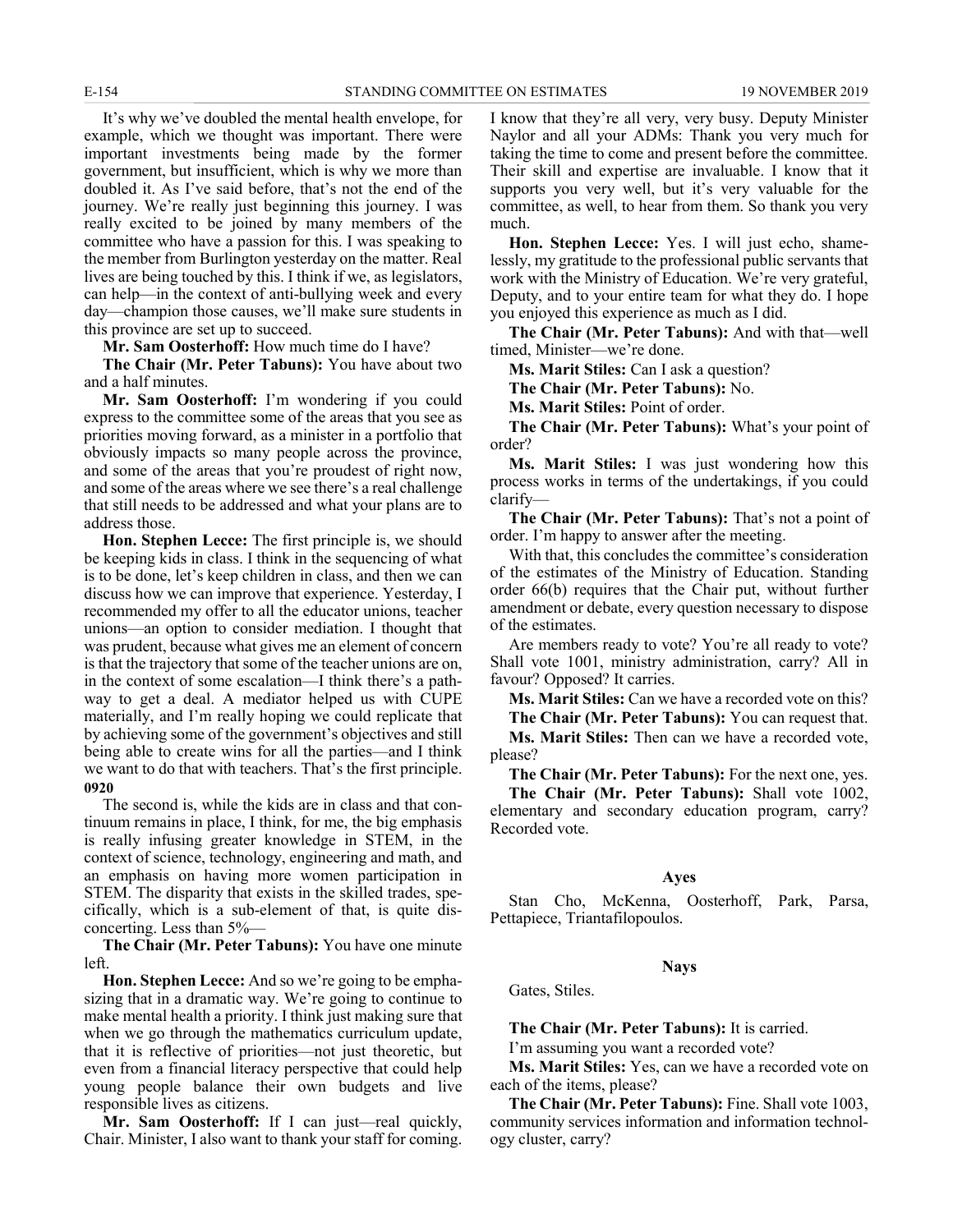#### **Ayes**

Stan Cho, McKenna, Oosterhoff, Park, Parsa, Pettapiece, Triantafilopoulos.

#### **Nays**

Gates, Stiles.

#### **The Chair (Mr. Peter Tabuns):** It carries.

Shall vote 1004, child care and early years program, carry?

#### **Ayes**

Stan Cho, McKenna, Oosterhoff, Park, Parsa, Pettapiece, Triantafilopoulos.

#### **Nays**

Gates, Stiles.

**The Chair (Mr. Peter Tabuns):** The motion is carried. Shall the 2019-20 estimates of the Ministry of Education carry?

#### **Ayes**

Stan Cho, McKenna, Oosterhoff, Park, Parsa, Pettapiece, Triantafilopoulos.

#### **Nays**

Gates, Stiles.

#### **The Chair (Mr. Peter Tabuns):** It is carried.

Shall the Chair report the 2019-20 estimates of the Ministry of Education to the House?

#### **Ayes**

Stan Cho, McKenna, Oosterhoff, Park, Parsa, Pettapiece, Triantafilopoulos.

**Ms. Marit Stiles:** Can you read that out again, please? **The Chair (Mr. Peter Tabuns):** Shall the Chair report the 2019-20 estimates of the Ministry of Education to the House?

#### **Nays**

Gates, Stiles.

#### **The Chair (Mr. Peter Tabuns):** It is carried.

With that, we're complete. I want to take the opportunity, as Chair, just to thank everyone who took part in these hearings. Minister, all of staff, members of the committee: I appreciate your efforts. And everyone at this end: Thanks, folks. You made it work.

With that, we're going to take a break. We're going to start our next ministry at 9:30. Thank you all.

*The committee recessed from 0925 to 0931.*

#### MINISTRY OF TRANSPORTATION

**The Chair (Mr. Peter Tabuns):** Hello, everyone. The committee is about to begin consideration of the estimates of the Ministry of Transportation for a total of seven hours and 30 minutes.

Since we have some new members with us, I would like to take this opportunity to remind everyone that the purpose of the estimates committee is for members of the Legislature to determine if the government is spending money appropriately, wisely and effectively in the delivery of the services intended.

I would also like to remind everyone that the estimates process has always worked well with a give-and-take approach: On one hand, members of the committee take care to keep their questions relevant to the estimates of the ministry, and the ministry, for its part, demonstrates openness in providing information requested by the committee.

As Chair, I tend to allow members to ask a wide range of questions pertaining to the estimates before the committee to ensure they're confident that the Ministry will spend those dollars appropriately.

In the past, members have asked questions about the delivery of similar programs in previous fiscal years, about the policy framework that supports a ministry approach to a problem or to service delivery or about the competence of a ministry to spend the money wisely and efficiently. However, it must be noted that the onus is on the member asking the question to make the questioning relevant to the estimates under consideration.

The ministry is required to monitor the proceedings for any questions or issues that the ministry undertakes to address. I trust that the deputy minister has made arrangements to have the hearings closely monitored with respect to questions raised so that the ministry can respond accordingly.

If you wish, you may, at the end of your appearance, verify the questions and issues being tracked by the research officer.

Are there any questions before we start? There being none, I'm now required to call vote 2701 of the estimates, which sets the review process in motion.

We will begin with a statement of not more than 30 minutes by the Minister of Transportation—only 30 minutes, Minister—followed by a statement of up to 30 minutes by the official opposition, and then the Minister of Transportation will have 30 minutes for a reply. The remaining time will be apportioned equally amongst the recognized parties.

Minister, the floor is yours.

**Hon. Caroline Mulroney:** Thank you, Mr. Chair, and thank you to all the members of the standing committee. I'm joined at the table here by Shelley Tapp, my deputy minister, and Ramneet Aujla, assistant deputy minister, corporate services division, and CAO.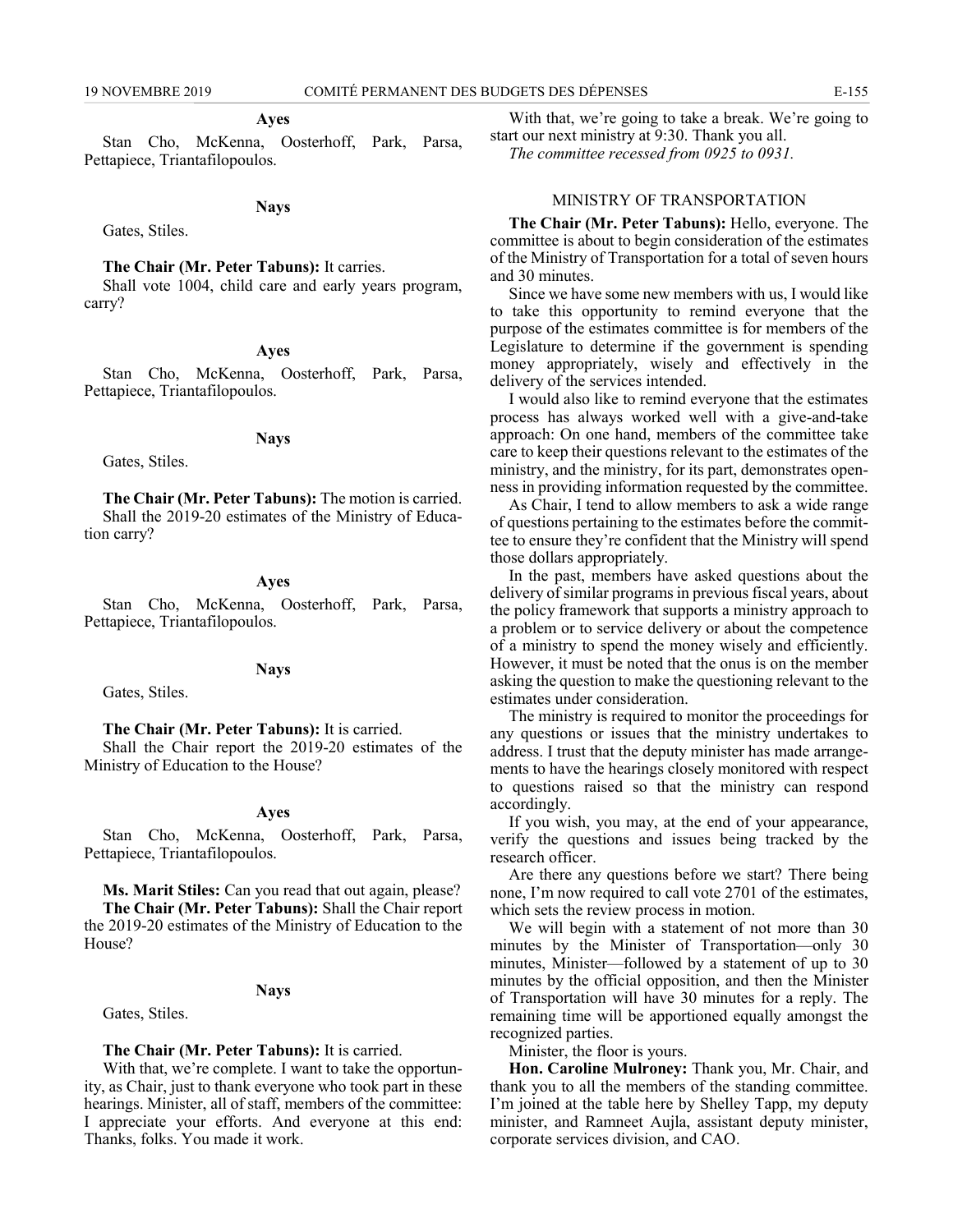The work you do in obtaining and reviewing ministry estimates serves an important function in the legislative process. I want to thank you for the opportunity to appear before you for the next seven and a half hours.

Today, we will review the facts and figures of the Ministry of Transportation's core business and we will review the work that we have undertaken since July of last year—work designed to build more public transit faster, to help people get home and to work, get goods to market faster and to keep our roads among the safest in North America.

We will also look at the proposals our government is bringing forward—proposals that will build on the progress we have made over the past 16 months.

Merci, monsieur le Président, et merci à tous les membres du comité permanent. Le travail que vous faites pour obtenir et examiner les prévisions budgétaires des ministères joue un rôle important dans le processus législatif. Je vous remercie de me donner l'occasion de comparaître devant vous au cours des sept heures et demie qui viennent.

Aujourd'hui, nous allons passer en revue les faits et les chiffres concernant les activités principales du ministère des Transports, et nous passerons en revue les travaux que nous avons entrepris depuis juillet de l'an dernier—des travaux visant à construire plus de transport en commun plus rapidement, à aider les gens à rentrer chez eux et à travailler, à amener plus rapidement les marchandises et à maintenir nos routes parmi les plus sûres en Amérique du Nord.

Nous examinerons également les propositions que notre gouvernement présente—des propositions qui s'appuieront sur les progrès que nous avons réalisés au cours des 16 derniers mois.

Before I continue, I would like to address some of the points that were raised in the report from the Financial Accountability Officer issued this week. In particular, as we heard in question period yesterday, the opposition is making an assumption that we have cut \$9.4 billion from our plan. This is not the case.

Regional express rail is now the GO Expansion program, and it will continue. The program plans to provide two-way, all-day service every 15 minutes over core segments of the GO Transit rail network. This vital project will continue under our government. We are investing in it, and infrastructure work to support this expansion is under way. Some funding for this project had been sourced from the previous government's cap-and-trade program, which has been cancelled. So funding that would have been sourced from cap-and-trade is no longer available, but the projects will continue with funding from other streams.

In terms of forecasted spending and actual spending, beginning in 2019-20 the government's infrastructure plan reflects more sustainable levels of investment. It also reflects a more realistic forecast of construction timelines for major projects planned or under way, in keeping with actual expenditure patterns. To be clear, this adjusted investment does not affect the timelines or delivery of any

projects; it only reflects a more realistic forecast of our capital spending.

I'd now like to walk you through my ministry's estimates for the coming fiscal year. Transportation affects everyone in our province every single day. All of us in this province rely on transportation in some way, shape or form. For us as legislators, we relied on that system to get here this morning and to get back home to our ridings. For business, the transportation system is critical to getting goods to market on time. Delays and gridlock affect our quality of life and our standard of living. So it's important that we keep improving on what we do as a ministry because we have a real impact on people's lives. Our discussion over the next few hours will highlight the things that we are doing to make those improvements.

In order to achieve those improvements, it's important that we, as legislators, work together on behalf of the people of Ontario. We have ambitious plans at the Ministry of Transportation, and it's an honour to serve as minister. I took on the job in June of this year with clear direction: to make my ministry a world leader in moving people and goods safely, efficiently and sustainably to support a globally competitive economy and a high quality of life. To that end, the Ministry of Transportation is focused on five key priorities. I will go into each one in detail, but let me begin with a brief overview.

Our first priority is to improve the transit experience and make life easier for the people of Ontario. This means building a world-class transit system and delivering more transit services faster. We can achieve this by working with our municipal and federal partners to build the infrastructure that will serve the needs of people in communities all across the province.

Our second priority is promoting a multi-modal transportation network that supports the efficient movement of people and goods. The government that I'm a part of was elected on a promise to get Ontario moving. We believe that the best way to do that is by investing in an integrated transportation system, one that supports the province's economic competitiveness. This will ensure that Ontario meets the needs of travellers and businesses across all modes of transportation. That kind of integration helps boost local economies and create jobs.

Keeping Ontario's roads safe is the third priority, and it's arguably the most important one. When compared with other jurisdictions, Ontario has among the safest roads in North America and, in fact, among the safest in the world. This status has been achieved through years of dedication, legislative action and partnership with many of my ministry's road safety stakeholders. Together, we will ensure that the province's roads and highways continue to be safe for the hundreds of thousands of people who drive them every day.

Our fourth priority is investing in highways. It's about making smart investments in highways, roads and bridges, and expanding the province's highway network. This supports the social and economic well-being of residents and contributes to a higher quality of life.

The fifth priority is driving organizational effectiveness and enabling innovation. Technology is advancing with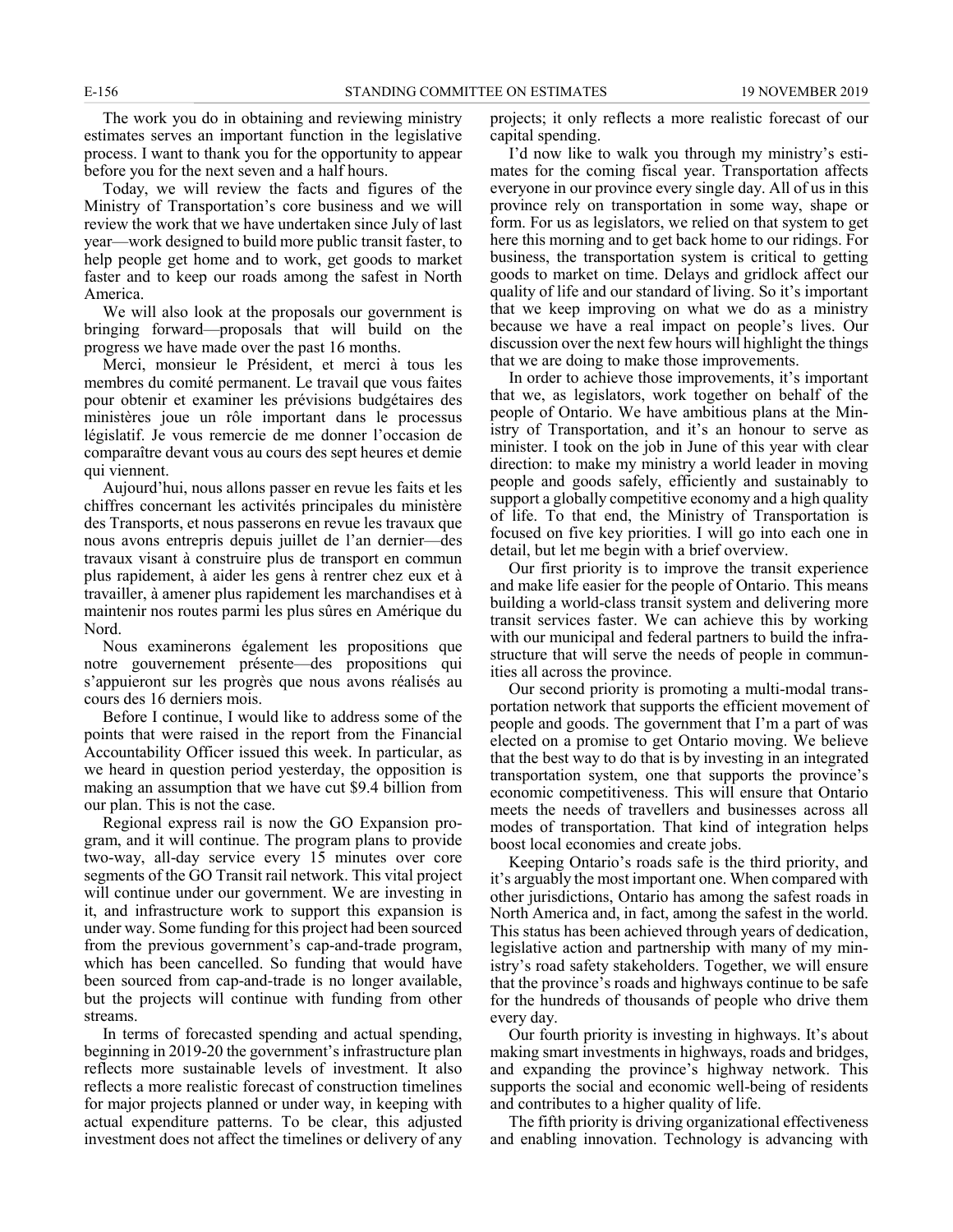ever-increasing speed. This enables us to harness innovation and creativity in the delivery of ministry business. This will enable my ministry to build on its record of delivering an integrated, affordable and modern transportation system that supports our economy and its citizens. **0940**

The establishment of these priorities flows from our desire to make Ontario a world leader in moving people and goods safely, efficiently and sustainably to support a globally competitive economy and a high quality of life. Last year, our government was elected on the strength of its promise to make Ontario open for business. "Open for business" doesn't just mean the balance sheet; it also speaks to quality of life, and the Ministry of Transportation lies at the intersection of both of those considerations.

We are delivering on our commitments. In June, our government kept its promise to put people first by passing the Getting Ontario Moving Act. This legislation will cut red tape for our province's job creators and help keep our roads among the safest in North America. Changes to increase road safety include the following: We will make learning to drive safer, and reaffirm to new drivers that it is never safe to drive under the influence. Two new offences were introduced for any driving instructor that violates a zero blood alcohol concentration or zero drug presence requirement.

We will improve traffic flow and enhance road safety on our highways by introducing tougher penalties for driving slowly in the left-hand lane. We will protect our children by giving municipalities the tools they need to target drivers who blow by school buses and threaten the safety of children crossing the road. We also strengthened laws to protect front-line, roadside maintenance, construction, tow truck and recovery workers from careless drivers.

The legislation will also make life easier for tourism operators and recreational off-road vehicle drivers by allowing off-road vehicles to operate on municipal roads unless specifically prohibited. This legislation transforms how businesses and people interact with my ministry. We are making our communities safer and ensuring that Ontario is open for business and jobs once again.

What I'd like to do now is to take a more detailed look at the Ministry of Transportation's five priority areas and the progress we have made over the past year. Better transit options and more efficient service make life easier for the people of Ontario, and Ontario needs those options. In the greater Toronto Horseshoe region, it is estimated that \$11 billion in productivity is lost each year as a result of gridlock. That same gridlock, according to the Toronto Region Board of Trade, adds \$400 million to the cost of goods in the region. Without action, these figures will only worsen as more than one million more people move into this region over the next 10 years.

In April, we announced a historic investment of \$28.5 billion to expand the province's transit network to support four rapid transit projects:

—the new Ontario Line that will transform Toronto's subway system;

—the Yonge North subway extension that will connect the subway to one of the GTHA's largest employment centres;

—the three-stop Scarborough subway extension that will better serve communities in the east end; and

—the Eglinton Crosstown west extension that will bring another connection to Pearson International Airport.

Our partnership with the city of Toronto, announced last month, with support from the government of Canada, makes a significant step forward.

Finally, governments have endorsed one single, unified plan for subway expansion in Toronto. We have entered a new era of co-operation with our federal and municipal partners, and together we will get these transit projects built.

What's more, ongoing projects are moving forward. The Eglinton Crosstown LRT in Toronto: Tunneling is complete, construction is under way at all stations on the line, and the vehicle maintenance and storage facility is complete.

The Finch West LRT project is also moving forward. A contract has been awarded to design, build, finance and maintain the project. Early utility works are ongoing.

But it is not just in the city of Toronto that progress on transportation is happening. We are continuing to improve GO Rail service, building toward the largest-ever GO Rail expansion in the province's history, and we are building and procuring new LRT projects that will improve the transportation experience for people across the GTHA.

Since being named Minister of Transportation in June, I oversaw the addition of nearly 150 more GO train trips across the network—84 new trips and the extension of 65 existing trips.

We have introduced daily commuter service to Toronto from Niagara Falls and St. Catharines—four years sooner than had been planned—and we are expanding and increasing GO train service on the Kitchener, Stouffville, Lakeshore East and Lakeshore West lines. In fact, GO rail service has increased by 21% in one year—nearly 2,400 trips per week—up from 2,000 in the year before.

We have also announced many improvements that will make it easier and more affordable to use GO Transit. Here are some, including making it free for children 12 and under to travel on GO Transit trains and buses. And we have reduced GO fares on trips under 10 kilometres. We have also acted on a pledge to work with the private sector to build new GO stations faster and at a lower cost to the taxpayer.

Transit-oriented development will deliver new, modern GO stations at Mimico and Woodbine. The developer will pay all the construction costs for the main station building, platforms, parking and entrances at these stations, in exchange for the right to develop above the station, creating mixed-use communities with a transit station as its hub.

Leveraging third-party investment to reduce the funding required from the province for transit improvement and expansion makes sense. It's a new kind of partnership and it's the right kind of partnership. I believe that there is a strong appetite for more partnerships like this.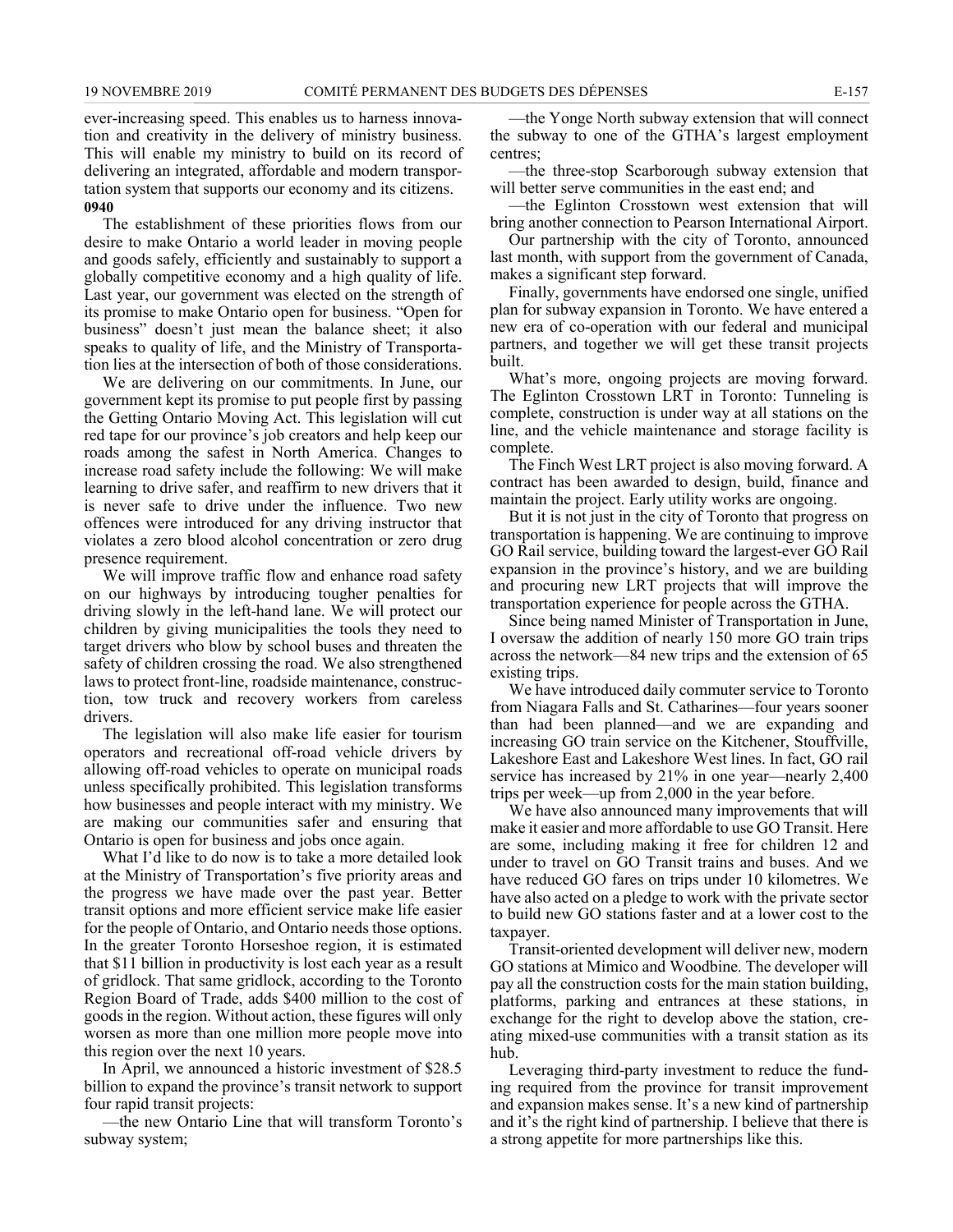We are also open to ideas for other opportunities that would create value for transit riders, communities and interested parties. As the province's population grows, our transit systems must expand to meet the demands of that growth in all of our large municipalities.

We will continue to support the implementation of municipally owned rapid transit projects in the GTHA and the newly-in-service systems in Ottawa and Waterloo region.

We continue the implementation of the Presto fare card system. As of today, more than 3.5 million cards have been activated across the GTHA and in Ottawa.

We continued the Ontario Gas Tax Program. In 2018- 19, we delivered \$364 million in gas tax funding to 107 municipalities that provide transit service to 144 communities across Ontario. This dedicated funding goes to municipal transit service improvements such as additional buses, expanded routes, longer hours of service, increased accessibility and improved security infrastructure.

We also continued the Community Transportation Grant Program. Last year, this program provided \$30 million over five years to 39 municipalities. This enabled them to partner with community organizations to coordinate local transportation services, providing more rides to more people and to more destinations.

Public transit expansion has been a cornerstone of my ministry's mission, but not at the expense of other modes of travel. The ministry continues to actively consider how to support other modes and new technologies to support a more sustainable and efficient transportation network.

An efficient and integrated transportation network utilizes all modes—road and rail, air and water, cars and buses, bicycles and scooters, and automated and electric vehicles. All of these can support the efficient movement of goods and people. I'd like to highlight a few examples of the actions we have taken to help achieve this end. **0950**

We have continued to work on the development of the greater Golden Horseshoe multi-modal transportation plan. This plan will strive to ensure future mobility for people and goods in this rapidly growing region. It will also guide Metrolinx's transit implementation work to ensure that highway and transit investments are coordinated.

My ministry is also exploring opportunities for intercommunity bus services and other transit solutions for southwestern Ontario.

We continue to support airport services in 29 remote northern communities. We also continue to support 11 ferry services around the province.

To help keep traffic flowing on our highways, my ministry is introducing new pre-clearance technology at Ontario truck inspection stations that will reduce delays, promote on-time delivery of goods, and improve road safety.

We've committed to resuming the environmental assessment for the GTA West highway corridor.

As I mentioned earlier, road safety is my ministry's most important responsibility. We support law enforcement and work with police, municipalities and stakeholders to promote road safety and to counter dangerous driving behaviours such as impaired driving and distracted driving, and pedestrian safety.

Commercial vehicle safety is also a priority. In 2018, more than 97,000 safety inspections were conducted on commercial vehicles and drivers. As a result of those inspections, over 21,000 drivers or vehicles were placed out of service, and over 20,000 inspections resulted in charges laid.

Based on the latest available data, our province has a fatality rate of 0.58 for every 10,000 licensed drivers. This ranks Ontario number one in Canada and number two in all of North America, behind only the District of Columbia.

The statistics are positive, but as you all know, one impaired-driving death is too many. Our ultimate goal should be fewer and fewer impaired-driving deaths on Ontario's roads each year. To that effect, Ontario has recently enacted tougher laws against impaired driving, and we support the enforcement of those laws.

Effective as of last year, there is a zero-tolerance law for the presence of drugs and/or alcohol for all commercial vehicle drivers while driving a commercial motor vehicle.

There is also an increased licence suspension period for young and novice drivers who violate the zero-tolerance law for alcohol and/or drugs.

We have also increased the financial penalties for all alcohol- and drug-impaired drivers who fail or refuse to submit to a test.

Zero tolerance means, quite simply, that drivers should not get behind the wheel if they have a detectable presence of alcohol and/or drugs in their system.

My ministry is developing a public education campaign that emphasizes the risks and consequences of drug-impaired driving with a focus on cannabis-impaired driving.

As always, we will continue to work with our road safety partners to share information, support joint initiatives, and develop more awareness campaigns in the name of safety.

I would now like to turn to our investments in highway infrastructure. Over the past year, my ministry continued to invest in upgrades to improve our highway trade corridors, manage congestion, and increase capacity to make Ontario open for business again. In total, we committed \$2.3 billion to repair and expand provincial highways and bridges across Ontario.

Some highlights:

—In southern Ontario, we committed funding to the improvement and expansion of several sections of Highway 401. This included improvements to the 401 between Chatham and Cambridge, Milton and Mississauga, through York region. and in Kingston.

—We completed several highway expansion projects, including HOV lanes on Highways 427 and 401 in Mississauga and Highways 400, 404 and 401 in York region.

—We invested in bridge replacements and rehabilitations in Niagara region, Oakville, Mississauga and Toronto.

—We expanded sections of Highway 417 in Ottawa.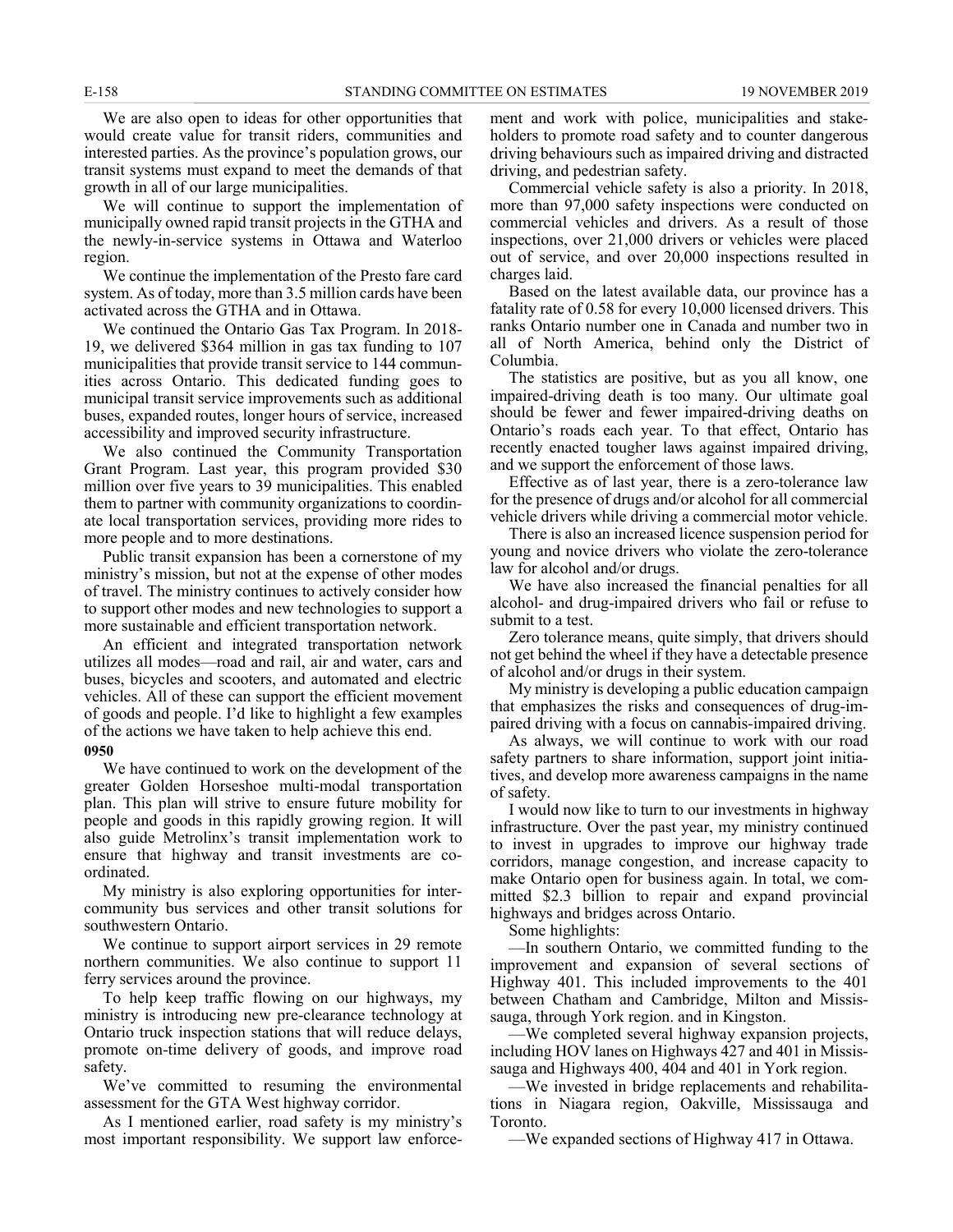—We completed the design and started construction to rehabilitate the Highway 49 Bay of Quinte bridge.

—We also committed to repaving sections of several highways throughout the province.

The ministry continues to provide funding to municipalities so that they can make repairs to local roads that connect to highways through the Connecting Links Program. Last year, \$30 million in funding was made available to 22 municipalities. This enabled them to proceed with design work, construction, renewal, rehabilitation or replacement of connecting link infrastructure.

To support a sustainable transportation network, my ministry continues to explore and implement improved and more environmentally friendly techniques and materials for asphalt paving, pavement preservation and concrete construction. Specialized testing of materials for use in road and bridge construction continues, and will be supported by a new facility in North York, which will replace the existing labs.

Our final priority area is driving organizational effectiveness and enabling innovation. Earlier, I cited the example of public-private partnerships in transit-oriented development. This kind of market-driven approach will save taxpayer money while building sustainable communities that will have transportation options at their core.

I also cited the pre-clearance technology being introduced at truck inspection stations in Ontario. This will keep commercial vehicles moving on our highways, getting them where they need to go and keeping businesses moving.

We keep an eye to the future, one that includes the potential of autonomous vehicles. My ministry supports the innovation and growth of the autonomous vehicle industry through Ontario's Automated Vehicle Pilot Program. The updated program will allow for more testing of emerging technologies, and to support the next generation of vehicles. As electric motorcycles entered the market, we amended the provincial regulation to allow these vehicles on 400-series highways. We also helped the outdoors industry by expanding the use of service plates for boats, snowmobiles and off-road vehicles when transported by allowing one service plate to be used for multiple deliveries.

One of the things that can boost Ontario's economy is to make government work better for people by promoting growth, not by getting in its way. We do this by making government more efficient, reducing red tape and finding savings. This government's red tape reduction package included three Ministry of Transportation items. We reduced regulatory burdens on the testing of autonomous vehicles in Ontario. We opened the market for electric motorcycles by permitting their use on provincial highways, and we made the regulations on the use of e-bicycles more flexible.

We also helped people out with their pocketbooks, by freezing two proposed rounds of driver and vehicle fee increases that were scheduled for this past year. We also made it easier for people and businesses to check the status of an Ontario driver's licence by modernizing the Ontario driver's licence check service and by eliminating the fee. We are committed to making government leaner, smarter and more productive. As minister, I am determined to continue on this path and deliver on this direction.

My ministry is bringing forward planned expenditures as follows: an operating budget of \$2.293 billion and a capital budget of \$2.893 billion. The total estimate is \$5.187 billion.

Of the two largest allocations that are proposed, the first is for the ministry's policy and planning division, which oversees the transit files. This makes up approximately 62%. The second is the ministry's provincial highways management division, which would receive approximately 33%. The remaining 5% of the ministry's proposed spending would go towards road-user safety, labour and internal administration.

Through actions both small and large, the Ministry of Transportation has responded to the many issues and challenges that it faces.

#### **1000**

The people of Ontario rely on the ministry almost every day. People look to us. They count on us. They count on us to expand public transit, for both urban cores and growing communities, so that people can get from point A to point B efficiently and affordably.

They count on public transit to be part of an integrated transportation network, one that moves people and goods smoothly and without delay and one that we continue to build.

They count on us to enact legislation and enforce laws to protect them and their loved ones on Ontario's roads and highways, whether they are drivers or passengers.

They count on us to promote safe driving habits and to counteract drinking- and drug-impaired driving.

They count on us to maintain and expand Ontario's highway network, to connect our communities and keep Ontario moving, because that keeps our economy growing.

They count on us to be innovative and to find creative and sustainable solutions to the challenges of tomorrow.

These are no small tasks. It's a considerable challenge, but we have demonstrated that we are up to it, through investment, through partnerships, through actions.

I said at the start that it is an honour to serve as minister. It is also a privilege and a responsibility.

We have been successful as we strive to be a world leader in moving people and goods safely, efficiently and sustainably. We have been successful in promoting a globally competitive economy and a high quality of life.

I look forward to discussing with you where we have been—

**The Chair (Mr. Peter Tabuns):** You have a minute left, Minister.

**Hon. Caroline Mulroney:** —where we are and where we are going to further our successes for the people of Ontario.

Nous avons réussi dans nos efforts pour devenir un chef de file mondial dans le transport sécuritaire, efficace et durable des personnes et des marchandises. Nous avons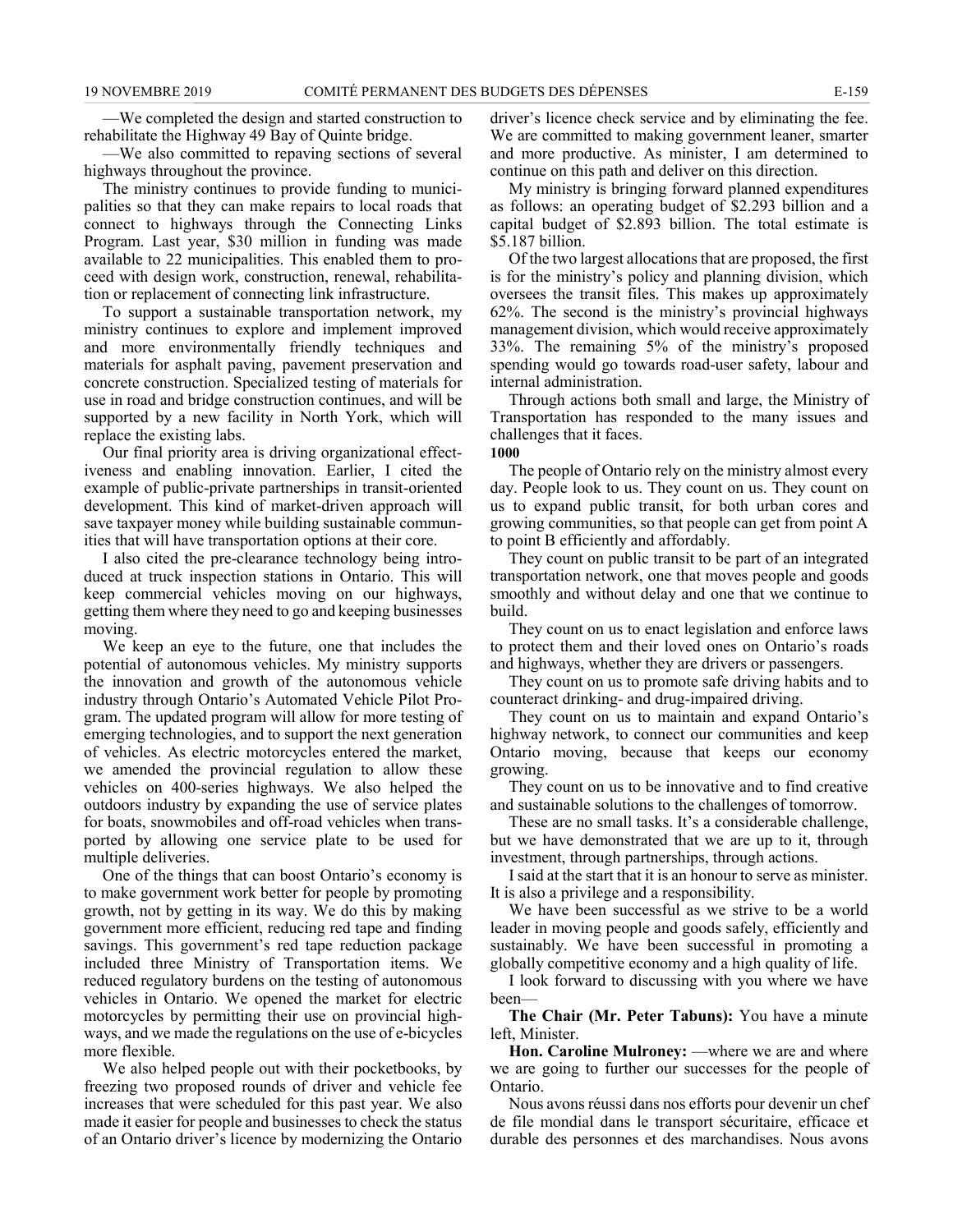réussi à promouvoir une économie concurrentielle à l'échelle mondiale et une qualité de vie élevée.

J'ai hâte de discuter avec vous de ce que nous avons fait, de ce que nous sommes en train de faire et de ce que nous allons faire pour améliorer nos réussites pour la population de l'Ontario.

Je vous remercie. Thank you very much.

**The Chair (Mr. Peter Tabuns):** Thank you very much, Minister. We go to the official opposition. Ms. Bell.

**Ms. Jessica Bell:** I'm also joined by MPP French, who is our critic for transportation.

I want to start off just by making an opening statement, and then I'm under the impression that we can just go straight to questions, right?

**The Chair (Mr. Peter Tabuns):** That's correct.

**Ms. Jessica Bell:** There's no doubt that we have a congestion crisis across our region. Public transit is too expensive, it's not reliable enough and we have been waiting decades for new transit lines to be built.

As the transit critic and as a member of the NDP, I believe that transit should remain under public control. It should be affordable, fast, reliable and frequent, and all new transit lines should be built to benefit the public first.

I also believe that agencies, including transit agencies, should be responsible and transparent so that the public knows why decisions are being made and can trust that the right decisions are being made for the public good.

I also feel that this government falls short, on many accounts, to address the kind of transit that we need. I want to focus many of my questions on that today.

The first question I have is around the \$29.2 billion over the next five years that this government is looking at spending on capital investments. That's a lot of money. What concerns me is that, we, at this point, have only very high-level information on what transit projects will be funded, which ones are partially funded, and which ones are not funded at all. We have very little understanding of what projects will be built first, what projects will be built second. At this point, we have only broad brush strokes on when some of these projects will be completed.

I'll give you one example: the \$14 billion that's allocated to GO Transit expansion. We don't know what lines will be electrified first, what lines will see significant improvements in service first, and so on. So my simple request at this point is, I'm asking Metrolinx and the Ministry of Transportation to provide this committee with a list of transit projects in order of priority, and to identify which projects are funded—to what amount and by who and which projects are unfunded. Is that something that you can do?

**Hon. Caroline Mulroney:** Thank you for the question.

On your overall point, our government supports—and as was very clear during our election, we wanted to see more transparency and more accountability in government. I think we have taken, across government, important steps to improve transparency.

Metrolinx is an independent agency, but we work closely with Metrolinx to advance the priorities of improving transit across the region. We have been very clear that we have an ambitious plan for building transit. I understand, in general, people's skepticism because it has been a long time that people have heard about transit getting built and have not seen enough movement. So I'm very happy that we've been able to take important steps in partnering with the city of Toronto and with the federal government to finally get transit built.

We've also been clear about the fact that we know that, in addition to getting it built, we need to get it built quickly because the need is there. That's why our plan laid out a series of timelines: the Ontario Line to be open by 2027, and the other three priority lines thereafter. So we've been very clear about what the timelines of our plans involve. We'll be working closely with Metrolinx to ensure that we meet those timelines, because that's what people are looking for.

I'll turn it over to John for a little bit more detail on—

**Ms. Jessica Bell:** I just want to reiterate my question, because I don't believe it has been answered yet. Metrolinx is a creature of the province, and it's very clear in the fall economic statement that decisions that are made by Metrolinx could be changed, overridden and approved by the ministry, and that you decide their funding. So, yes, it is an independent agency to some extent, but they are wholly accountable to you, and it's taxpayers' money that they're spending. Let's be super clear about that.

Secondly, I just want to be clear about what my question is. It's to have a list of transit projects—many of them are listed in the 2041 Regional Transportation Plan—and to have that list provided to the committee in order of priority, and to identify which projects are funded, by what amount and by who, and which amounts are unfunded. Can you provide that information to this committee?

**The Chair (Mr. Peter Tabuns):** Sir, please give your name. Thank you.

**Mr. John Lieou:** My name is John Lieou. I'm the assistant deputy minister for the policy and planning division.

To answer MPP Bell's question, Metrolinx does have a 2041 Regional Transportation Plan, and last year, in November and December, this Legislature reviewed and passed a new series of changes to the transportation act so that, in the future—because those RTPs are, essentially, at this point, creatures of Metrolinx and so on. The changes will require, in future, that Metrolinx seek and receive minister approval of future plans—to the minister's earlier point—so that the government, which is essentially the funder, as you said, will work closely with the agency to make sure that the plans are not just plans but are actually a collaboration between the funder and the agency, so that they actually are prioritized and so on. As the minister said in her opening remarks, the ministry is actually working on a greater Golden Horseshoe plan right now in order to guide Metrolinx and other transit agencies in the whole region on how to prioritize everything on a go-forward basis. So that's what we're working on right now. **1010**

In the meantime, in terms of your question, the government has this year's plans clearly spelled out in the budget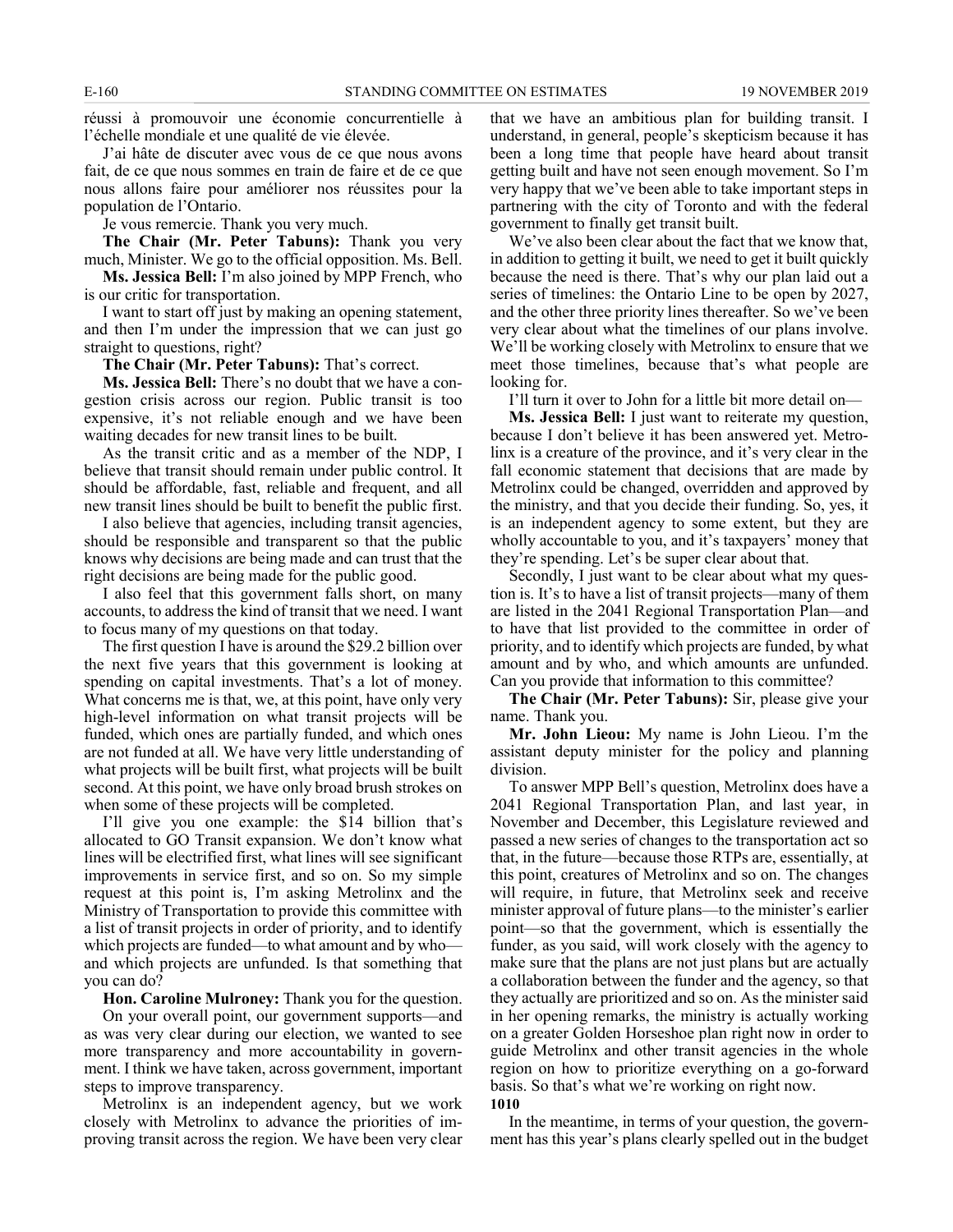of 2019-20. That's the subway plan, which the minister spoke about. That's a priority, for sure, for the government.

Also, as the minister said in her opening remarks, GO expansion is a priority for the government. Again, the financing of that is described in the budget.

**Ms. Jessica Bell:** To be very clear, I will follow up in writing. I'm fully aware that GO expansion and the subway projects are very clearly listed.

However, there are approximately 75 projects in the 2041 Regional Transportation Plan. We have no idea what the prioritization framework is—Metrolinx is keeping that secret—and we have no idea what projects are going to be built first, second, third or fourth and how much they're funded.

So, my request, which I have not received an answer to yet, is to have that list given to the committee so that taxpayers and the public are aware of what is going to be built first, second or third. I'll follow up in writing.

My second question concerns what the Financial Accountability Officer mentioned, which is that the government is assuming that it won't spend approximately \$9.4 billion of the \$29.5 billion it has allocated over the next five years to transit, because of delays.

Now, I get it: Whenever we are building a transit project, it is normal to have some delays, and for the money that is allocated in one year to move on to the next year because there are delays.

What surprises me about this figure is that it is approximately 50% higher than the delay schedule that the Liberal government used. You're anticipating longer-than-usual delays for construction projects. It's also higher than the delay schedule that the TTC typically uses, which is 10% or 11%. Your delay schedule is far higher than that; it's 25%, which is a concern.

So, my question is, why the big delays? Because it does put things like the Ontario Line and this very ambitious goal of 2027—it leads us to question that.

My two questions are: Why the big delays? And what projects are going to be implemented by this \$9.4-billion delay in spending?

**Hon. Caroline Mulroney:** I'm going to turn it over to Ramneet, the CAO, to give a more fulsome answer.

They're not related to delays. It has to do with the timing of the spending with those projects and making sure that we allocate the spending in the right years and in the right periods over the course of the project.

This is not related to delays or changing in timing of the projects. It's just a more realistic schedule for the spending associated with those projects.

But I'll let Ramneet speak to some of the more—

**The Chair (Mr. Peter Tabuns):** And you have one minute left.

**Ms. Jessica Bell:** It is typically called a delay. When spending is allocated later, it affects the construction of the project, and it means a delay.

**Hon. Caroline Mulroney:** The project itself is not slowed down. There's no change in the schedule of the delivery of the project. It's just in the way that the spending is allocated.

Do you want to—

**Ms. Ramneet Aujla:** Sure. As the minister mentioned, this re-profiling of monies—

**The Chair (Mr. Peter Tabuns):** I'm sorry. Could you please introduce yourself?

**Ms. Ramneet Aujla:** I'm Ramneet Aujla. I'm the chief administrative officer for the Ministry of Transportation.

**The Chair (Mr. Peter Tabuns):** Thank you.

**Ms. Ramneet Aujla:** As per the provincial budget for 2019, the government's planned investments in the transportation sector totalled more than \$90 billion—

**The Chair (Mr. Peter Tabuns):** I'm very sorry to say that we have run out of time.

*Interjection.*

**The Chair (Mr. Peter Tabuns):** You were close. You were very close.

Members of the committee, we will reconvene this afternoon after routine proceedings. Thank you all.

*The committee recessed from 1015 to 1600.*

**The Vice-Chair (Mr. Wayne Gates):** Good afternoon, everyone. We're going to resume consideration of vote 2701 of the estimates of the Ministry of Transportation. There is now a total of six hours and 49 minutes remaining. When the committee recessed this morning, the official opposition had 18 minutes and 37 seconds remaining in the rotation. MPP Bell.

**Ms. Jessica Bell:** Thank you for being here. I want to summarize. So far, I have asked two questions. One was getting a list of projects, the order of priority, if they've been funded or not, and I did not receive an answer on that.

Then the second question I asked was around the \$9.4 billion that is essentially delayed spending over the next five years, and I did not receive a clear answer on that as well. That is concerning because this is taxpayer money and people deserve to know what projects are being built and when.

The question that I'd like to talk about now is the Metrolinx operating subsidy cut. Metrolinx's budget has been slated to be cut from \$505 million to \$321 million in the 2018-19 budget. That's a massive 36% reduction, and we're already seeing the impacts of these cuts. I'll give an example. Metrolinx has cut seven bus routes, buses that help people from Bolton to Oshawa get to work: routes 20, 24, 38, 38A and 60.

We have contacted and talked to a bunch of transit riders on these buses. One of them was Paula Gregoris. She says that now she leaves her house before 6 a.m. because her Bolton bus has been cut. She has to drive to Malton GO. Often she gets to Malton GO and there's no carpark available for her. Then she drives as quickly as she can to King City in the hope of trying to get a GO train there. These kinds of bus cuts are having a very real impact on people's lives, and it's because of this cut in the Metrolinx operating subsidy.

My question is, are you going to restore this bus service, and if so, when?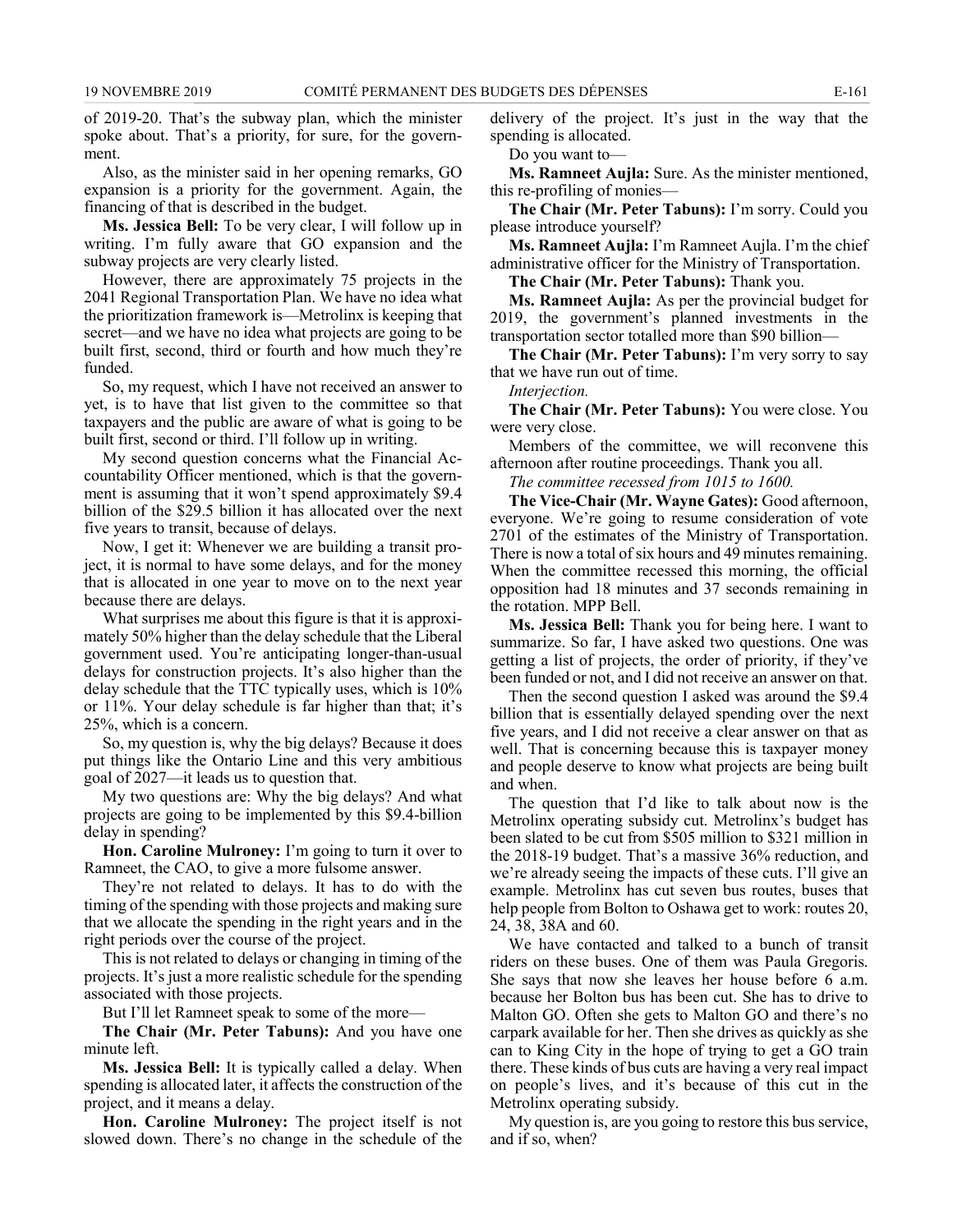**Hon. Caroline Mulroney:** First of all, we are working closely with Metrolinx to identify cost savings opportunities and revenue opportunities to help reduce the overall operating subsidy.

The issue of bus service in Bolton is one that obviously I'm very familiar with. I had the chance actually to speak to the mayor of Caledon, just a few days ago, who has been working closely with MTO and Metrolinx on this issue. We want to make sure that we are providing the right service at the right price for taxpayers and to transit riders. I can say that we have been working very closely with the municipality to make sure that transit riders are getting the kind of service they need to get from point A to point B to where they need to go, and also providing—

**Ms. Jessica Bell:** I do want to clarify. The question is very simple. Are you going to restore that GO bus service or not? I understand that you're talking to the municipal officials there, but it is a very clear question: Are you going to restore it or not?

**Hon. Caroline Mulroney:** The answer is that we're continuing to work with the municipality to see how we can provide the service that needs to be provided there.

**Ms. Jessica Bell:** I'm saying that that is a no at this point, and we'll wait and see what happens.

My next question is—

**Hon. Caroline Mulroney:** Well, I'm saying we're continuing to work with the municipality.

**Ms. Jessica Bell:** I'm under the impression that people need GO bus service now. They've been asking for a long time and they've had very little response, which is concerning.

A second piece that I want to flesh out is that on October 2 I met with a Metrolinx employee, Doug Spooner, who made it clear in that meeting—there was ministry staff there—that it is actually Metrolinx's plan to cut more GO bus service with the goal to have municipalities provide the service instead.

My question is, is that true, that there are additional bus service cuts coming, why hasn't the information been made public and what services are you going to cut?

**Hon. Caroline Mulroney:** I can't speak to the conversation that you had. As I said, we are looking across Metrolinx's service delivery to make sure we're providing the right service at the right price for transit riders and for taxpayers.

With respect to the service you were talking about before, I'd just like to point out that Metrolinx did extend service in response to our conversations with the municipality, and I think that speaks to the fact that we are working closely to make sure we're meeting the demands of transit riders and that we're listening and that we are making thoughtful choices with respect to what transit riders need. We're going to continue to do that, and I'm going to turn it over to the department to speak about additional GO bus service.

**Ms. Jessica Bell:** Okay. So I do want to be very clear. My question is very, very clear. Are you looking at cutting additional municipal bus service, as was stated to me in a meeting that your staff were at, and when is that information going to be made public, and what services are you going to cut? They are my three very specific questions. People are very concerned about this. I've been having conversations with transit riders all across the region, and they're very concerned about that specific thing. I'd like that question answered.

**Mr. James Nowlan:** James Nowlan, executive director, MTO. As it relates to any specific proposal from Metrolinx as it relates to bus routes, we haven't seen anything or had any proposal come forward, so I couldn't speak to any specific routes or any decisions, as nothing has been put forward by Metrolinx for consideration by the ministry.

**Ms. Jessica Bell:** Okay, so what I'm hearing, then, is that you don't know. That is a concern. I am requesting that you do find that information out.

An additional cut that I know is coming is the plan to cancel the double-discount fare program, which allows people who are riding a GO bus to pay a discount when they get on the TTC. That has had a significant impact on the York University issue, where we've got students who used to go directly into York University on a GO bus and are now being forced to get on a TTC subway car and ride just one stop and pay an extra fare. Now they'll be slated to pay even more because this GO-TTC fare discount is slated to be cancelled in December. Are you going to cancel the GO-TTC fare discount?

**Mr. James Nowlan:** As it relates to the GO-TTC fare discount, we've indicated in discussions with the TTC and the city that we do not have any intention of cancelling it in December. The program will continue as it relates to the agreement that is in place right now. It was a three-year agreement, and it currently ends in March 2020. We're in discussions—Metrolinx and the ministry—with the TTC and the city of Toronto as it relates to what would follow the agreement end date, which is set as March.

**Ms. Jessica Bell:** This is news to me. From the TTC chair's office, I've been told that December is the date that the discount fare program funded by Metrolinx will end. Will Metrolinx be funding that GO-TTC fare discount from December to March 2020, or will you be asking the TTC to do it?

**Mr. James Nowlan:** The ministry and Metrolinx—I think you're probably referring back to as it relates to the discount double fare. Metrolinx had indicated that the funding was going to be used up by earlier this year, or this fall/winter. I think, based on modelling that we have, we understand that there is funding to continue the program, at least in the near term, and we have not indicated to the TTC or started the process of cancellation, which is required under the contract.

**Ms. Jessica Bell:** Okay, so I'll summarize it by saying that Metrolinx will be funding that until March 2020, based on your modelling. Would that be a reasonable assessment?

**Mr. James Nowlan:** I would say that the intent is that funding will continue to the end of the agreement in March 2020.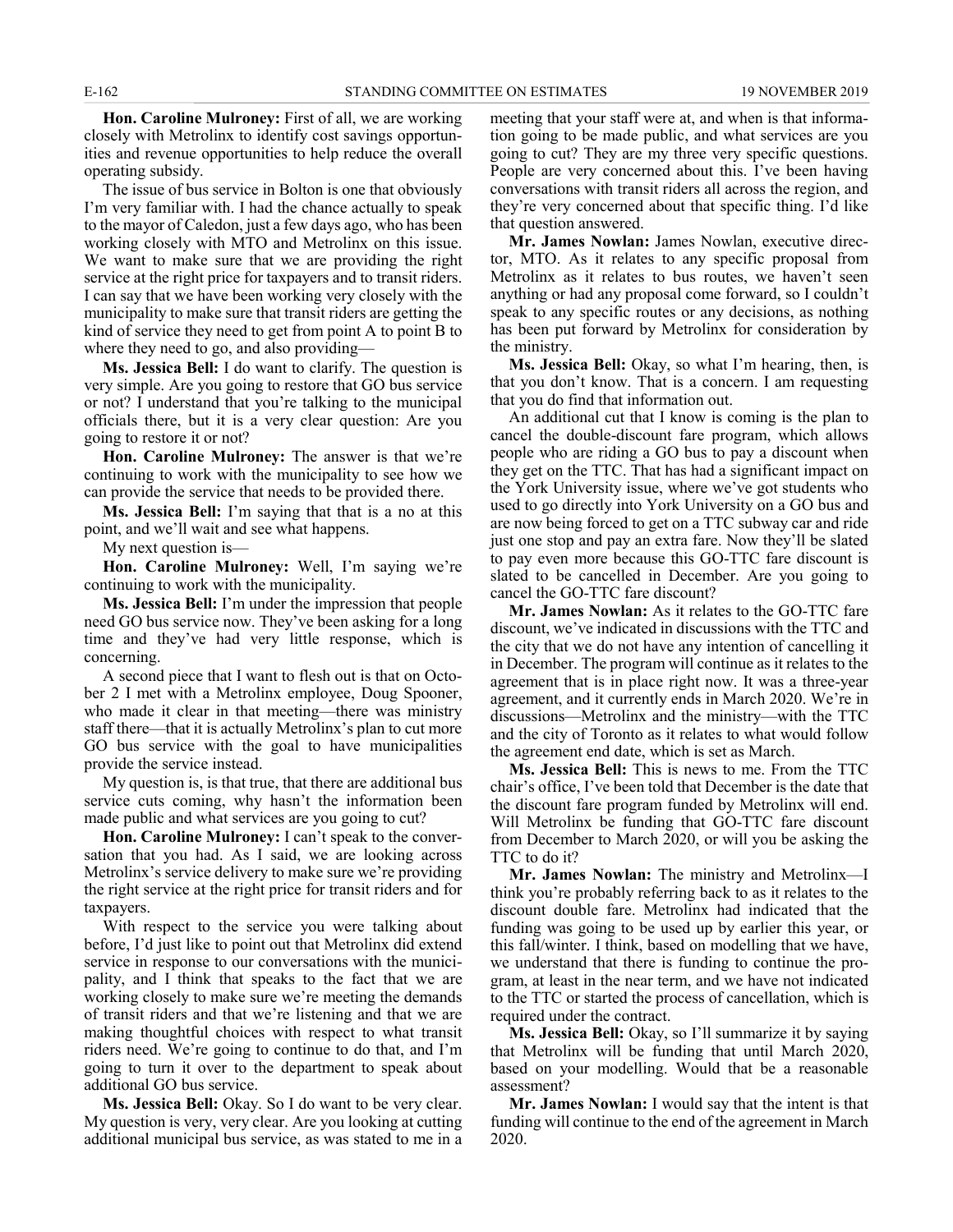#### **Ms. Jessica Bell:** All right. Thank you.

Some additional questions that I have relate to the Ontario government's new transit plan. As we know, in April this year, the government replaced the current transit plan that was on the books with a new one, which meant that the relief line which was slated to be shovel-ready in 2020 was scrapped for a new plan. I worked at city council. I worked to change city council policy for many years, and I did see the Fords go through the process, when Mayor Ford was mayor, to scrap David Miller's Transit City plan with a new one. Ten years later, we still have seen very little built. So it is concerning to see a transit plan, some of which was shovel-ready in 2020, being scrapped again by a Ford to essentially go back to the drawing board. It is a concern. But that's what we have. **1610**

One of my questions is around the Ontario Line and the plan for it to be built by 2027. What that means is that this government will have to do the EA—the environmental assessment—procurement planning and then construction in seven and a half years. To put that in context, the Hamilton LRT, just to do one phase of that, took four years just to go through procurement. So what evidence are you going to release to convince us that the Ontario Line will be built by 2027?

**Hon. Caroline Mulroney:** With respect to the first part of your question, there's a lot of skepticism about the ability to deliver, and concern about new proposals being brought forward. I know you were very involved, as you said, at the city and in advocating for transit riders in the city of Toronto. You're very close to this file and obviously very frustrated, as someone who lives in downtown Toronto, at the lack of transit that has been built.

The previously proposed downtown relief line: While we're not moving forward with it per se, Metrolinx used a lot of the work that was done on that to build upon that for the Ontario Line. The Ontario Line itself was built and developed by experts at Metrolinx to provide a tremendous amount of transit relief. The city staff has spent a lot of time looking at it, asking questions of MTO officials and Metrolinx officials, who recommended that city council support it.

It is a subway line that has gone through a lot of rigour in terms of review. The work that had been done on the previous line is part of what we've got moving forward on the Ontario Line. There has been a lot of co-operation and partnership, and I think that the desire to get transit built, to answer part of your second question about how we're going to get it done—

**Ms. Jessica Bell:** The question I had specifically—

**Hon. Caroline Mulroney:** —we will do it to be in cooperation with levels of government, to understand that it needs to be done in co-operation with different levels of government—

**Ms. Jessica Bell:** No question it does.

**Hon. Caroline Mulroney:** With respect to the procurement process—

**Ms. Jessica Bell:** I do want to be very clear. I understand that there are conversations that are happening. My question is: What evidence are you going to release to convince the public that it will be built by 2027?

For example, at this point the full business case analysis for the Ontario Line has not yet been released. When will the full business case be released for the Ontario Line?

**Hon. Caroline Mulroney:** I'll turn it over to officials to talk about the specifics about the exact details. But I think that the people in the GTA, obviously, as I said, are skeptical and they'll start believing that things will happen when we start getting shovels in the ground. That's why we're trying to move forward with the city, with the federal government. People are skeptical, so they won't believe until they start seeing things happening.

It's part of the job that we have to overcome this great skepticism from people who have been involved in this file for a very long time. Your question is: What are you going to do to convince people? Well, we're going to start getting shovels in the ground.

**Ms. Jessica Bell:** I just want you to answer the question, really. It's a very simple question: When will you publicly release the full business analysis of the Ontario Line? I just need a date. That's it.

**Hon. Caroline Mulroney:** I'll turn it over to John for the specifics on the timing of the business plans.

**Ms. Jessica Bell:** My question is very clear, though. I just need a date. If you don't know the date, that's great. Just tell me and I'll move on to my next question. I have many, many questions, because there are many people all across the region who really want answers on this. I just need a date.

**Mr. John Lieou:** I'll just answer your question—

**The Vice-Chair (Mr. Wayne Gates):** Sir, before you—say your name, please. Thank you.

**Mr. John Lieou:** John Lieou. I'm the assistant deputy minister for the policy and planning division at MTO.

You don't release the full final business case early on. Basically, the whole process or business case has different stages. As you know, Metrolinx released the IBC. The next stage is early next year. They will release the PDBC, and then there will be, as the project—

**Ms. Jessica Bell:** Can you just clarify that for me?

**Mr. John Lieou:** Yes. It's called a preliminary design business case.

**Ms. Jessica Bell:** And that will be released next year by Metrolinx?

**Mr. John Lieou:** Early next year, yes.

**Ms. Jessica Bell:** Okay. I'm under the impression that the federal government is asking for the full business case, and their support for the Ontario Line is contingent on that. Have you given the federal government the full business case? It's a simple question: yes or no?

**Hon. Caroline Mulroney:** Well, the federal government has provided funding under the Investing in Canada Infrastructure Program to other projects around the country based on initial business cases. We have heard from the party that won, from the federal government, that they will support our four priority projects if they have the support of city council, which they have received—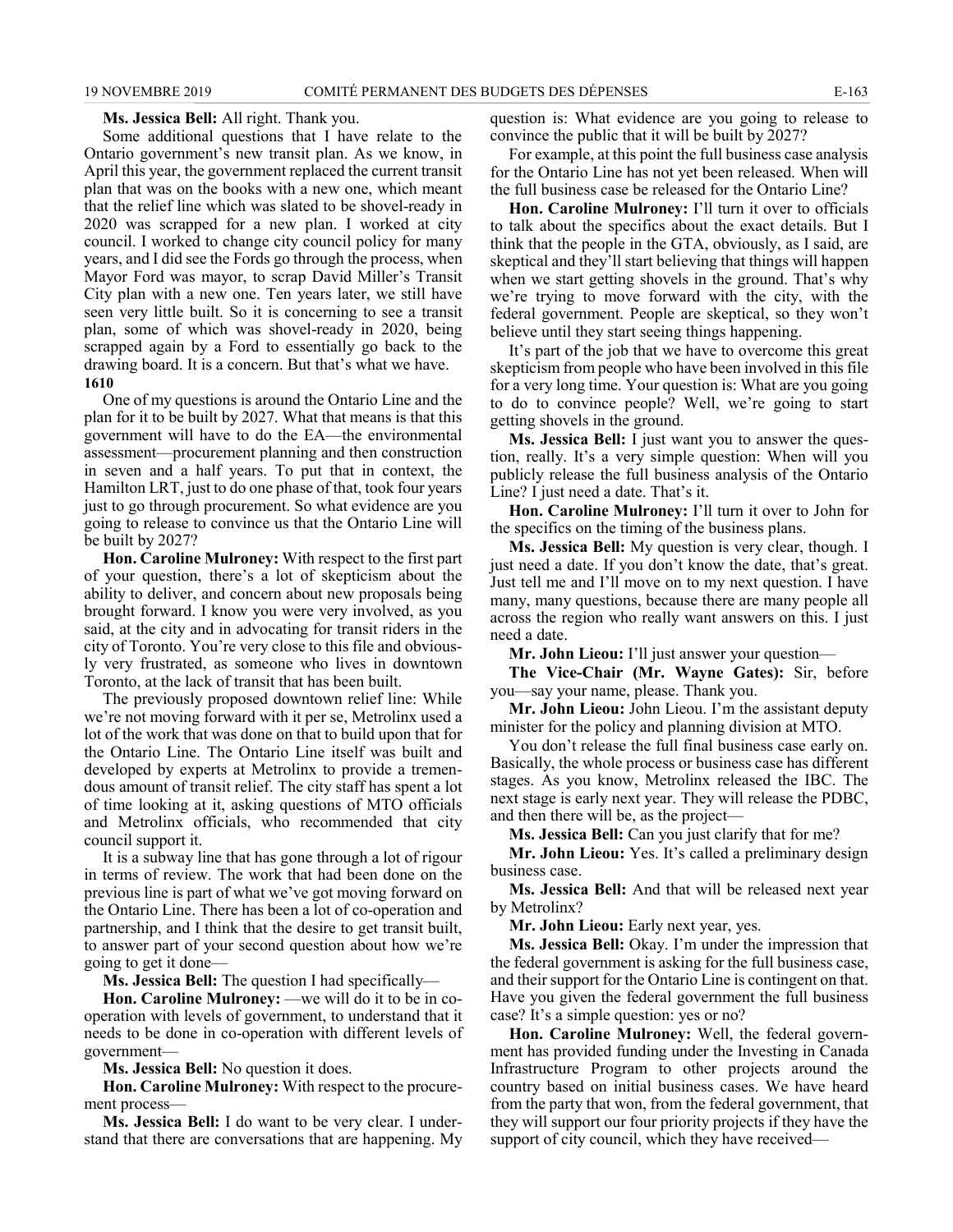**Ms. Jessica Bell:** Have you given them the full business case analysis?

**Hon. Caroline Mulroney:** They have everything that the city had to review.

**Ms. Jessica Bell:** Okay. I'm asking you a very clear question: Have you given them the full business case?

**Hon. Caroline Mulroney:** They have the full business case, the one that you've reviewed, that has been on Metrolinx's website—

**Ms. Jessica Bell:** That's the initial business case. Where's the full business case?

**Hon. Caroline Mulroney:** As you've heard from John, the next step in the business case process is the preliminary design business case, which comes out sometime in the next year.

With respect to the federal government, we look forward to the new cabinet being appointed so that we can resume our conversations, which had been positive prior to the writ dropping.

**Ms. Jessica Bell:** Okay. I do want to turn to some of the concerns that came up at the city executive and the city council meeting when we were talking about the Ontario Line. An unprecedented number of people came out to speak about the Ontario Line, because it was the first time that the public had the opportunity to speak to elected officials and planners about their concerns about this project.

Some of the concerns were raised—I'll give you an example—by residents around the Don Valley river area, including Riverdale and Leslieville. One of them was Mark Tessaro. He's a pediatrician who lives in the area. He wanted to make it very clear about what the impact of having an above-ground Ontario Line running through these neighbourhoods will be on communities here. This is a very dense, established community, and they are understandably very concerned. They already have GO expansion happening in that area, and they're very concerned about having an additional project running, essentially, through their backyards.

So, he's a pediatric physician at SickKids and a professor at U of T. He talked about what it would mean to have train lines extended from three to six tracks, and to have a train go by every 45 seconds, very close to his home and many others. He said the noise impacts would be significant, and he's asking that the trains go underground in that area and not the other way around.

To summarize, the city agreed and the city council also agreed to request the province to make significant modifications to the plan to mitigate the impacts of noise and construction. They are also asking, if significant mitigation impacts can't happen, that the line go underground in key sections.

What is your plan to listen to the city's request to mitigate these very real concerns that residents have? And what is your plan to have a portion of this line go underground?

**Hon. Caroline Mulroney:** After city council supported and endorsed our plan, we started to hear more from residents about some of their concerns. We were clear that we've put forward a preliminary design for the line, and Metrolinx will be working closely with communities that are affected by the Ontario Line, to listen to their concerns, to make sure that those concerns are brought into the process and that we're able to respond to them.

The Ontario Line is going to double the amount of transit that had been previously proposed, and it's going to provide transit relief to communities that previously were not going to get any kinds of connections. So—

**Ms. Jessica Bell:** Minister Mulroney, that is not answering the question; you did at the start. I don't doubt that the Ontario Line—

**The Vice-Chair (Mr. Wayne Gates):** You have one minute left.

**Ms. Jessica Bell:** —that there are elements of it that are good.

**Hon. Caroline Mulroney:** I'm going to turn it over, then, to John to give some of the specifics about the aboveground issues in the areas that you're raising.

**Ms. Jessica Bell:** Right. It's mitigating the concerns around noise and pollution. And then can you commit to having a portion of the line go underground?

**Mr. John Lieou:** Basically, the next phase for Metrolinx is to go through the environmental planning, basically the EA-type process. I'm sure that that's exactly the kind of thing they will actually look at, both at the macro—

**Ms. Jessica Bell:** Excuse me. Can you just clarify that for me? So you are looking at doing an environmental assessment process?

**Mr. John Lieou:** They will go through that, yes, absolutely.

**Ms. Jessica Bell:** Help me understand that. In the section of the former relief line, I'm hearing mixed reports that it will just be an amended TPAP. Are you looking at doing—

**Mr. John Lieou:** It's not a TPAP. An amendment to a TPAP is still a—

**Ms. Jessica Bell:** Are you looking at doing a full TPAP—

**The Vice-Chair (Mr. Wayne Gates):** I'm sorry. Your time is up.

We'll go back to the minister for her 30-minute rebuttal. Thank you.

**Hon. Caroline Mulroney:** Thank you, Mr. Chair, and thank you to the members of the standing committee for their comments and their questions thus far.

Earlier, I provided you with an overview of the ministry's core business priorities. I reviewed the ministry's focus, which is to make it a world leader in moving people and goods safely, efficiently and sustainably, to support a globally competitive economy and a high quality of life.

I also reviewed the many actions that have been taken over the past year to deliver on our commitments. I now want to expand on some of those opening remarks.

Un peu plus tôt, je vous ai donné un aperçu des principales priorités du ministère. J'ai passé en revue l'objectif du ministère, qui est de devenir un chef de file mondial dans le transport sécuritaire, efficace et durable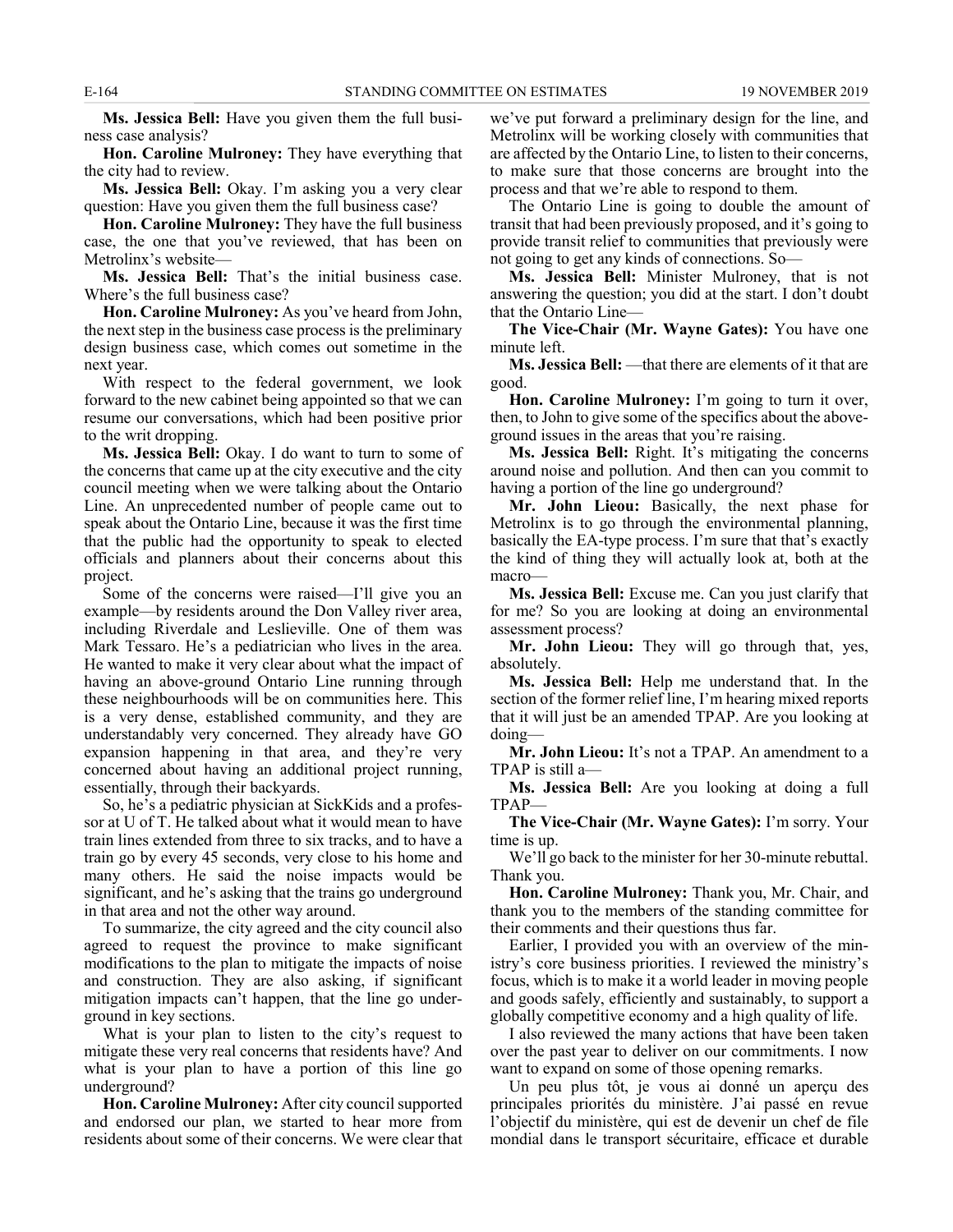des personnes et des marchandises afin de soutenir une économie concurrentielle à l'échelle mondiale et une qualité de vie élevée. J'ai également passé en revue les nombreuses mesures qui ont été prises au cours de la dernière année pour respecter nos engagements. **1620**

J'aimerais maintenant m'attarder sur certaines de ces observations préliminaires.

Our belief is that government can and should work better for all Ontarians. We can do this by making government more efficient, by reducing red tape and finding savings where we can so that we can make the investments that are needed most—investments that will improve and expand public transit; maintain the excellent condition of our highways, roads and bridges; build better connections between communities across Ontario; and promote safe practices and safer travel for everyone on our roads and highways.

In order to fund these important investments, actions have been taken on several fronts; for example, through legislation. In April, the Legislature passed the Restoring Ontario's Competitiveness Act. This act put people first by taking a major step towards cutting red tape and reducing the regulatory burden facing job creators, including those in the transportation industries. It will help cut the cost of doing business, harmonize regulatory requirements with other jurisdictions, end duplication, and reduce barriers to investment. It will help businesses thrive, and create and keep good jobs here in Ontario.

In June, the Legislature passed the Getting Ontario Moving Act. This act took further steps to cut red tape for our province's job creators, help keep our roads safe and focus the discussion on how to finally get more subway lines built in Toronto.

We have seen the results of that focused discussion. We now have, for the first time, a single, unified plan for subway expansion in Toronto, supported by all three levels of government.

I would now like to look at Ontario's economic picture, how it relates to the Ministry of Transportation's priorities, and how this ministry's proposed spending aligns with the government's key priorities.

The government is implementing a balanced and prudent plan to build Ontario together. This plan is critical to our ability to deliver on our transportation commitments. It is a plan that will make life more affordable for individuals and families by putting more money back into people's pockets. It is a plan that will ensure that tax dollars are invested responsibly and critical services are improved not only for those who need them today but also for future generations.

The government's plan harnesses Ontario's tremendous potential to create a more competitive business environment. This will allow the province to compete with the world and win. To that end, the government is committed to building a province where everyone can have the opportunity to share in economic prosperity, and transportation plays a very important role in that.

Over the past 16 months, the government has taken deliberate steps to balance the province's books. It implemented a process to help to modernize government, find efficiencies and focus spending on priorities like health care and transportation.

Progress has been made, and the plan is working. This year, the province is projected to beat the deficit target set out in the 2019 budget by \$1.3 billion. This is an improvement from \$10.3 billion to \$9 billion. This reflects the benefits of a strong economy and revenue stream, and it enables ministries, including the Ministry of Transportation, to plan future expansion with a confident outlook.

I would now like to present the Ministry of Transportation's plan to build Ontario together and connect more people to more places. Our mandate is to make the ministry a world leader in moving people and goods safely, efficiently and sustainably to support a globally competitive economy and a high quality of life.

The government has a plan to build a world-class transportation network where new transit is built faster and at a lower cost, getting people where they want to go when they want to get there. This plan will build high-quality and affordable subway lines, rapid transit networks, community transit networks, and highways.

Ontario commuters can attest to the fact that urgent action is needed, and it is necessary in order to deal with outdated and overcrowded transit systems and gridlock on our roads and highways. Travel times have been increasing, and frustrations spike every time a road or subway shutdown leaves people stuck in traffic, taking away quality time spent with family and friends. The government is fighting gridlock while making public transit an attractive, affordable and low-stress alternative for Ontario workers, students and families.

Each year, GO Transit welcomes more and more riders by being an attractive and affordable alternative to the car. The system now provides train or bus service from Peterborough and Barrie to Kitchener and Niagara Falls, and everywhere in between. The province is moving forward with the next stage of GO rail expansion to improve and provide two-way, all-day service, with trains every 15 minutes on core segments of the GO rail network. Early infrastructure work to support this expansion is under way. It includes the following projects:

—the construction of twin tunnels at Highways 401 and 409, one of the busiest sections of highway in North America, to accommodate two additional tracks, future signalling and communications infrastructure;

—there is also track work being done along rail lines, including Lakeshore East, Lakeshore West, the Stouffville line and the Barrie line;

—there are major station renovations, such as building upgrades and improved pedestrian, bicycle and vehicle access;

—also, the construction of new parking structures is taking place at stations like Cooksville, which will gain 800 new spaces, and the new Bloomington station, which will have about 1,000 new spaces;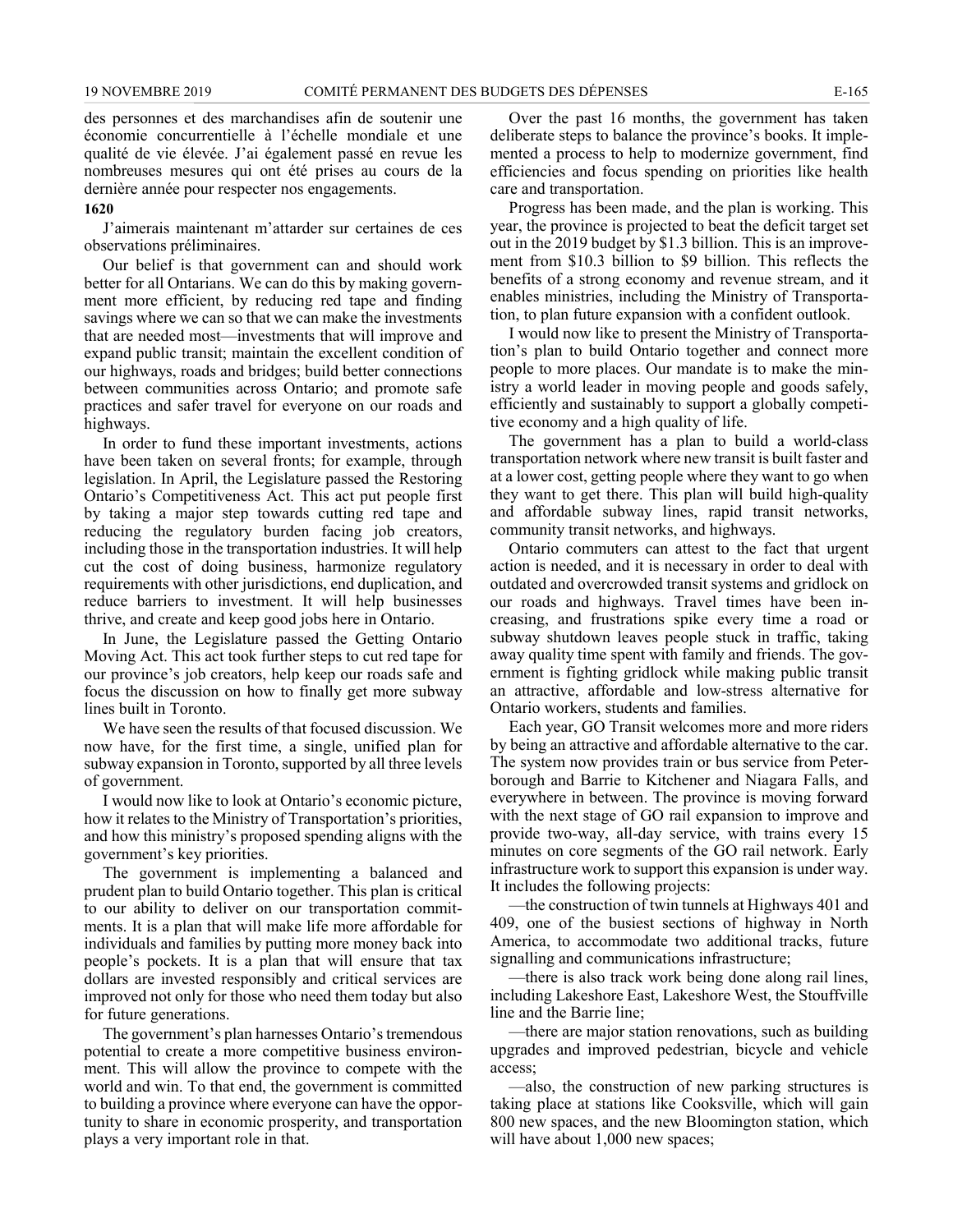—in addition, grade separation work is taking place at the Davenport Diamond in order to improve safety and increase capacity on the Barrie corridor.

In terms of providing more service to more people right now, we took immediate action. As I mentioned earlier, this summer, Metrolinx added 84 more train trips and extended 65 existing train trips. This provided more rush hour, midday and evening service each week and included the following:

—GO added 19 new trips and extended 25 existing trips each week on the Lakeshore West line to double rush hour service to the West Harbour GO station;

—it also improved rush hour service for customers in Burlington, Oakville and Mississauga, and made weekend trains to Niagara Falls and St. Catharines a year-round service;

—GO also added 15 new trips each week to increase midday weekday service along the entire Lakeshore East line. It reinstated and extended 25 evening trips each week on the Stouffville line, from Union Station to Mount Joy; and

—it also added 50 new trips and extended 15 existing trips each week on the Kitchener line.

This will bring new weekday evening train service to Brampton and more midday rush hour and late night service as far as Kitchener.

As GO connects more people to more communities, it will also help people stay connected online. Beginning in 2020, GO Transit commuters will be able to access a free, reliable, high-quality wireless Internet connection. Metrolinx is bringing free WiFi service to the entire GO Transit fleet, including 532 buses and 943 train coaches.

In May of this year, the province issued a request for proposals to pre-qualified teams who will be bidding to design, build, finance, operate and maintain the infrastructure for the largest capital project in the GO rail expansion program, and that is the On-Corridor Works project. This project involves a system-wide plan to improve GO Transit service. The scope covers the construction of new civil infrastructure, tracks, electrification and signalling infrastructure. It also covers improvements to rolling stock, as well as the operation of train services, including train control and dispatch. This project will generate employment opportunities of up to 8,300 annual job equivalents in the first 12 years of construction and delivery. It will also improve service for commuters by saving an average of 10 minutes per trip.

This work is vital in order to meet projected ridership growth as Ontario's population continues to expand. In 2017, GO's annual ridership was about 57 million; by 2055, it is projected to reach 200 million.

#### **1630**

Perhaps nowhere more than on Toronto's subway system are the effects of population growth being felt. Key segments of the system are stretched to capacity, especially at rush hour. We've all seen the images on Twitter of overcrowded platforms and frustrated commuters.

This government has taken action. In the 2019 budget, the province announced its plan to build new transit faster and at a lower cost.

In June, the Legislature passed the Getting Ontario Moving Act. This legislation will enable provincial ownership of the subway extensions and new lines envisioned in our new subway plan. This plan has a total preliminary cost estimate of \$28.5 billion and includes four new subway projects.

The Yonge North subway extension: This will help make the subway a truly regional system, by extending the Yonge line from its existing terminus at Finch station up to Richmond Hill Centre. The extension will link major employment centres in Markham and Richmond Hill to the downtown.

The three-stop Scarborough subway extension: This extension will finally provide commuters in the east end with subway service beyond Kennedy station to Lawrence East, Scarborough Town Centre and the McCowan station.

The Eglinton Crosstown west extension: The province is committed to extending this LRT line further west to increase connections along Eglinton Avenue to Renforth Drive. A large portion of this project will be built underground to keep people and goods moving on the province's roadways.

The Ontario Line: This transformative project will bring rapid transit to new areas in the east, the west and the north ends of Toronto. It will run nearly 16 kilometres from Ontario Place and Exhibition Place, through the downtown and up to the Ontario Science Centre. It includes 15 proposed stations. It will provide 17 potential connections to GO Transit and other TTC subway and streetcar lines.

We put aside the politicking and the delay and reached an agreement on a single, unified plan for subway expansion that would see all three levels of government working together. The province, the government of Canada and the city of Toronto will collaborate and deliver this new subway plan which will benefit commuters in Toronto and throughout the GTHA. In addition, the province is calling on our federal partners to commit at last 40% funding to these critical subway projects.

Our commitments are as follows: \$5.6 billion for the Yonge North subway extension, with an estimated completion date of 2029-30; \$5.5 billion for the Scarborough subway extension, with an estimated completion date of 2029-30; \$4.7 billion for the Eglinton Crosstown west extension, with an estimated completion date of 2030-31; and \$10.9 billion for the Ontario Line, with an estimated completion as early as 2027. With the inclusion of \$1.7 billion for planning, designing and engineering work, our total commitment is \$28.5 billion.

For every person who has ever been stuck on a platform, watching one packed train after another go past, they will say it can't happen soon enough, and we are making it happen.

The province is also committed to moving forward projects around the GTHA that will deliver more rapid transit options for people throughout the region.

Work on the Eglinton Crosstown LRT continues. When completed, it will provide 19 kilometres of new rapid transit across Eglinton from Mount Dennis to Kennedy,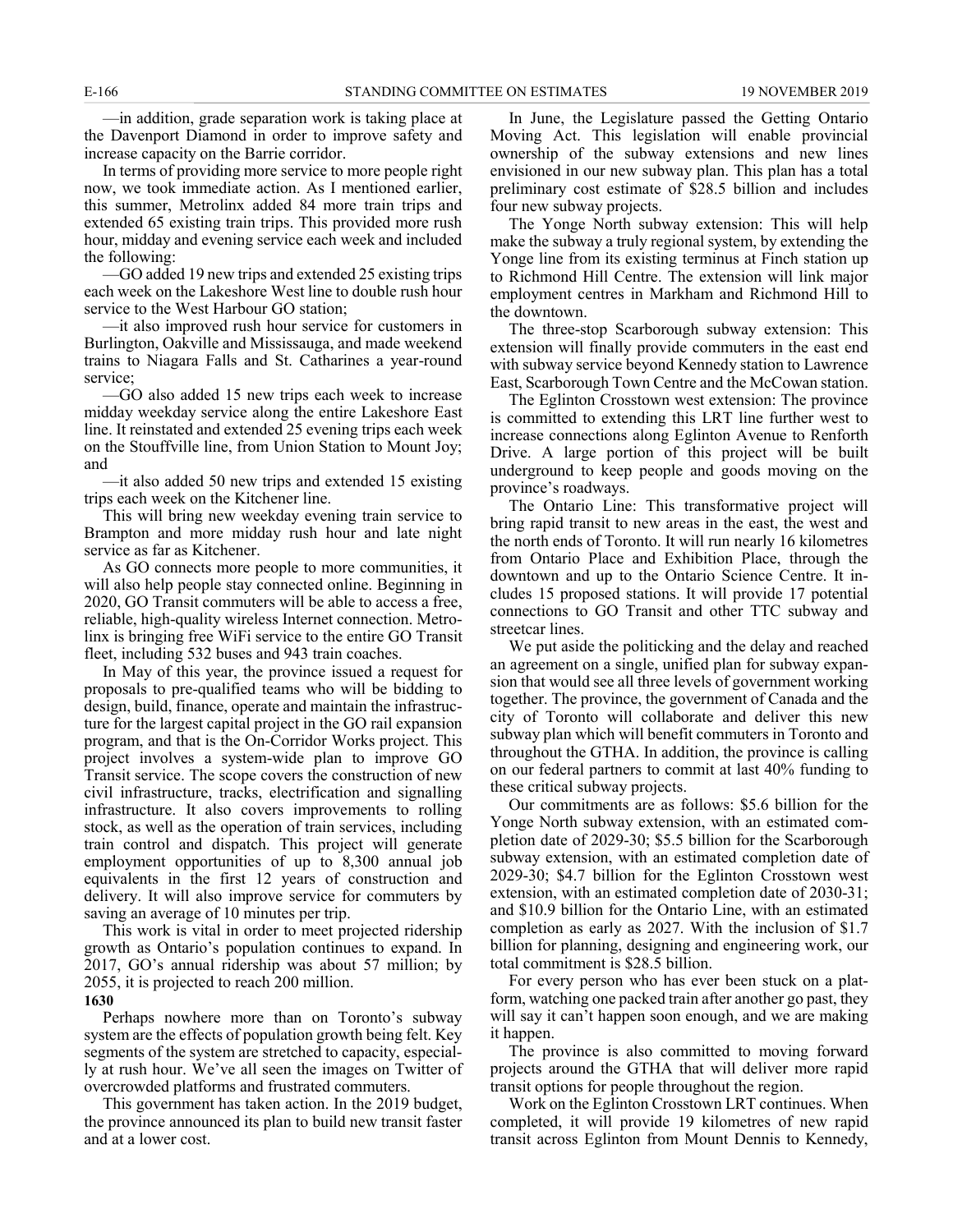and it features a 10-kilometre portion that will be underground. Stations are being built, the maintenance and storage facility has been completed, and testing is under way on the new LRT vehicles.

There's also the Hurontario LRT. This project will provide 18 kilometres of new rapid transit between Port Credit GO station in Mississauga and the Gateway terminal in Brampton. In October, the province awarded the contract to design, build, finance, operate and maintain the project.

Next is the Finch West LRT. This project will provide 11 kilometres of rapid transit along Finch Avenue West, between Finch West TTC station and Humber College. Preliminary works have begun, including the construction of a new maintenance and storage facility for this line.

In York region, we continue to support the expansion of the Viva bus network. This includes 34 kilometres of dedicated bus lanes along several segments of Highway 7, Yonge Street and Davis Drive. Segments in Vaughan, Markham, Richmond Hill and Newmarket are already open.

I would now like to turn to our proposed investments in provincial highways, roads and bridges.

Our plan for an improved and expanded road network will ease congestion and reduce travel times through our highway corridors, critical trade links and international gateways. It also addresses safety concerns, promotes economic development and enhances the quality of life for people in Ontario.

My ministry is proceeding with planning and design work on the following key projects:

—widening a 20-kilometre stretch of Highway 3, between the town of Essex and the municipality of Leamington, from two to four lanes. Construction could start as early as spring 2021;

—widening 31 kilometres of Highway 401, between the city of London and the town of Tilbury, from four to six lanes;

—constructing a twin structure for the Garden City Skyway on the QEW in St. Catharines; and

—widening a 22.5-kilometre stretch of Highway 17, from the town of Arnprior to the town of Renfrew, from two to four lanes. This project includes four new interchanges and eight new bridges.

Two key projects that are further along, with construction under way or about to begin, include the following: twinning a 6.5-kilometre stretch of Highway 17 from the Manitoba border to Highway 673; and expanding an 18 kilometre stretch of Highway 401 from the Credit River Bridge in Mississauga to Regional Road 25 in Milton.

By connecting communities with better transportation options, we give people across the province more power to travel within or between municipalities. In the 2019 budget, the government committed up to \$30 million over five years to 39 different municipalities through the Ontario Community Transportation Grant Program. The funding from this program enables municipalities to partner with community organizations to coordinate local and inter-community transportation services in unserved or underserved areas. The grants go a long way to helping create those connections between communities, which is one of our priorities.

A multimodal transportation network is one that looks at all modes of travel—road, rail, air and water—as one integrated system. A well-balanced network, one that takes advantage of all travel options, is one that supports communities and helps foster a globally competitive economy.

My ministry is developing regional transportation plans to build these networks, to keep people and goods moving across the province. For example, we are advancing work on the development of the southwestern Ontario transportation plan, and a Greater Golden Horseshoe Transportation Plan. Regional planning is also under way in northern and in eastern Ontario. These plans will inform policy and planning decisions of the future, so that every region will have a comprehensive, long-term transportation development strategy.

Over the next few months, the government will explore the feasibility of transferring the Ontario Northland Transportation Commission from the Ministry of Energy, Northern Development and Mines to the Ministry of Transportation. This move could allow the province to centralize ministerial oversight of all government agencies in order to deliver transportation services and create opportunities to improve services.

In parallel with this work, the province will explore options to enhance inter-community bus services that are provided by the Ontario Northland Transportation Commission.

This will ensure that unserved and underserved northern communities are connected, and that people in the north have access to jobs, education and critical services.

I have spent the bulk of my time focused on transit and highways. I have also talked about the multimodal planning that links them with other modes of travel in order to build a fully integrated transportation network. **1640**

The Ministry of Transportation will also continue its important work on road safety. Ontario has among the safest roads in North America. This enviable status has been achieved by many years of work with our partners in legislation, law enforcement, safety groups, municipalities and other stakeholders. We will continue this work, striving to make Ontario's roads more safe each year. We do this by promoting safe driving habits and reminding people of the dangers of drinking- and drug-impaired driving.

This acknowledges the importance of transportation in people's daily lives. People rely on our transportation network for work, school and travel. They want to get from point A to point B safely and on time. They want options that are efficient and affordable. They want to know that more options are coming and that the era of all talk and no action is finally over. The investments we make in transit, highways, road safety and innovation will continue to build on our successes. Ontario's economic picture is getting better, and this lets us make the critical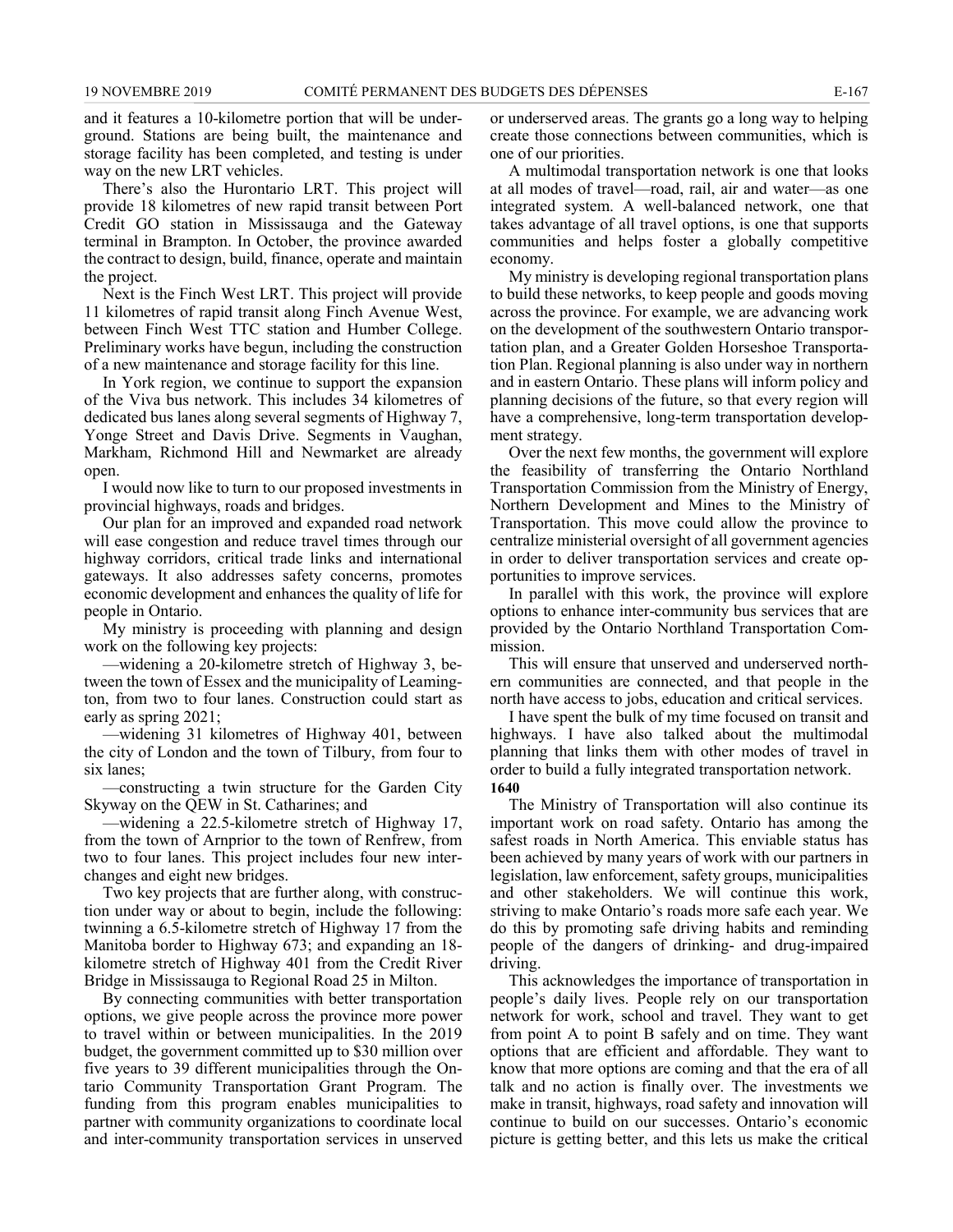investments to grow businesses, create jobs and improve the quality of life for everyone.

Ceci reconnaît l'importance du transport dans la vie quotidienne des gens. Les gens comptent sur notre réseau de transport pour leur travail, leurs études et leur déplacement. Ils veulent se rendre du point A au point B en toute sécurité et à temps. Ils veulent des options efficaces et abordables. Ils veulent savoir que d'autres options s'offrent à eux et que l'ère des discussions et de l'inaction est enfin terminée. Les investissements que nous faisons dans les transports en commun, les autoroutes, la sécurité routière et l'innovation continueront de miser sur nos succès. La situation économique de l'Ontario s'améliore, ce qui nous permet de faire les investissements essentiels pour faire croître les entreprises, créer des emplois et améliorer la qualité de vie de tous.

Je remercie le comité de m'avoir donné l'occasion de vous présenter nos plans, et j'ai hâte d'en discuter avec vous. I'd like to thank the committee for this opportunity to present our plans and I look forward to discussing them with you.

**The Vice-Chair (Mr. Wayne Gates):** Thank you very much. We'll turn it back to MPP Bell.

**Ms. Jessica Bell:** I'm just going to summarize for a few minutes before I hand it over to MPP Bourgouin. In response to the answers that you gave in the previous round of questions, I just want to summarize: I'm hearing that a preliminary design business case will come out by Metrolinx next year. I'm under the impression that there is no full business case—that was essentially the summary of what I'm hearing from you—which is a concern.

When it came to the city's very clear requests about the Ontario Line and how we need to move forward from that, Minister, you did mention that Metrolinx will listen to the concerns of residents, but I heard no commitment to mitigate, at this point, the noise and pollution for that plan and no commitment to move forward with an underground option. I do encourage you to very carefully read and listen to residents' concerns and the city's concerns—it is an official request now—and I hope you factor that into your decision-making.

Finally, I think it was made clear that there will be an amended TPAP to the section around the Ontario Line that is covering the former relief line track. I think that's what you mentioned, John Lieou. Our request is that a full TPAP is done as soon as possible so that residents' concerns can be heard.

I'd like to hand it over to MPP Bourgouin.

**Mr. Guy Bourgouin:** Bonjour, madame la Ministre. According to the estimates, the funding for service under the provincial Highway Maintenance Program is increasing by 20%, or \$81 million. This program pays for things like privatized highway maintenance. Why are these costs rising so fast?

**Hon. Caroline Mulroney:** I'll turn it over to the department, but as I said today in the House, we take highway maintenance very seriously. We have a great record in the province of Ontario in terms of service and safety.

To speak to that specific number, I will turn it over to Jennifer.

**Mr. Guy Bourgouin:** Try to be as brief as possible. I don't need a lengthy—just give me why it's rising so rapidly.

**Ms. Jennifer Graham Harkness:** I'm Jennifer Graham Harkness. I'm the executive director and chief engineer for provincial highways management, Ministry of Transportation.

Thank you for the question. We take our highway maintenance very seriously. As part of that, over the last several years, we have undertaken a number of measures to make changes to the contracts that we currently have and to provide further stabilization to the contracts that we have. As part of those, we have made changes such as increasing service to our passing lanes and truck climbing lanes. There are now over 1,100 pieces of maintenance equipment that are being utilized. There are a number of various activities—again, our service and access to 511 that have resulted in the changes in the costs that you see.

**Mr. Guy Bourgouin:** Until recently, Ontario's largest winter road maintenance contractor was Carillion, with nearly half of the province's area maintenance contracts. However, Carillion collapsed last year. The minister at the time said that the government entered into a new arrangement with Carillion to continue providing maintenance services. Could we please get a copy of this arrangement?

**Ms. Jennifer Graham Harkness:** The change in the contracts—those contracts were—

**Mr. Guy Bourgouin:** They entered into a new arrangement with Carillion. They had problems. The minister at the time said there was a new arrangement. Can we get copies of these new arrangements that were agreed upon?

**Ms. Jennifer Graham Harkness:** The contracts that were previously with Carillion Canada are now with different service providers—Emcon, as well as Ferrovial, with tendered contracts.

**Mr. Guy Bourgouin:** But at the time, were there agreements agreed upon? Before Emcon came into—were there arrangements done? If there were, can we get copies of these arrangements?

**Ms. Jennifer Graham Harkness:** I'll have to look into that.

**Mr. Guy Bourgouin:** But if there were, will you make them available for us?

**Ms. Jennifer Graham Harkness:** I'll have to look into that.

**Mr. Guy Bourgouin:** Eventually, the Carillion contracts were taken over by a new contractor, Emcon. Did the province have to sweeten the deal in order to get Emcon to agree to take over these contracts? Did the province have to increase or make the deal sweeter—or they just took over the contracts?

**Ms. Jennifer Graham Harkness:** Again, they made agreements to—the contracts were relative to the Carillion contracts. It was a purchase and sale agreement, I believe, with—again, I'll have to look into that.

**Mr. Guy Bourgouin:** They didn't just take over, so there had to be new arrangements done?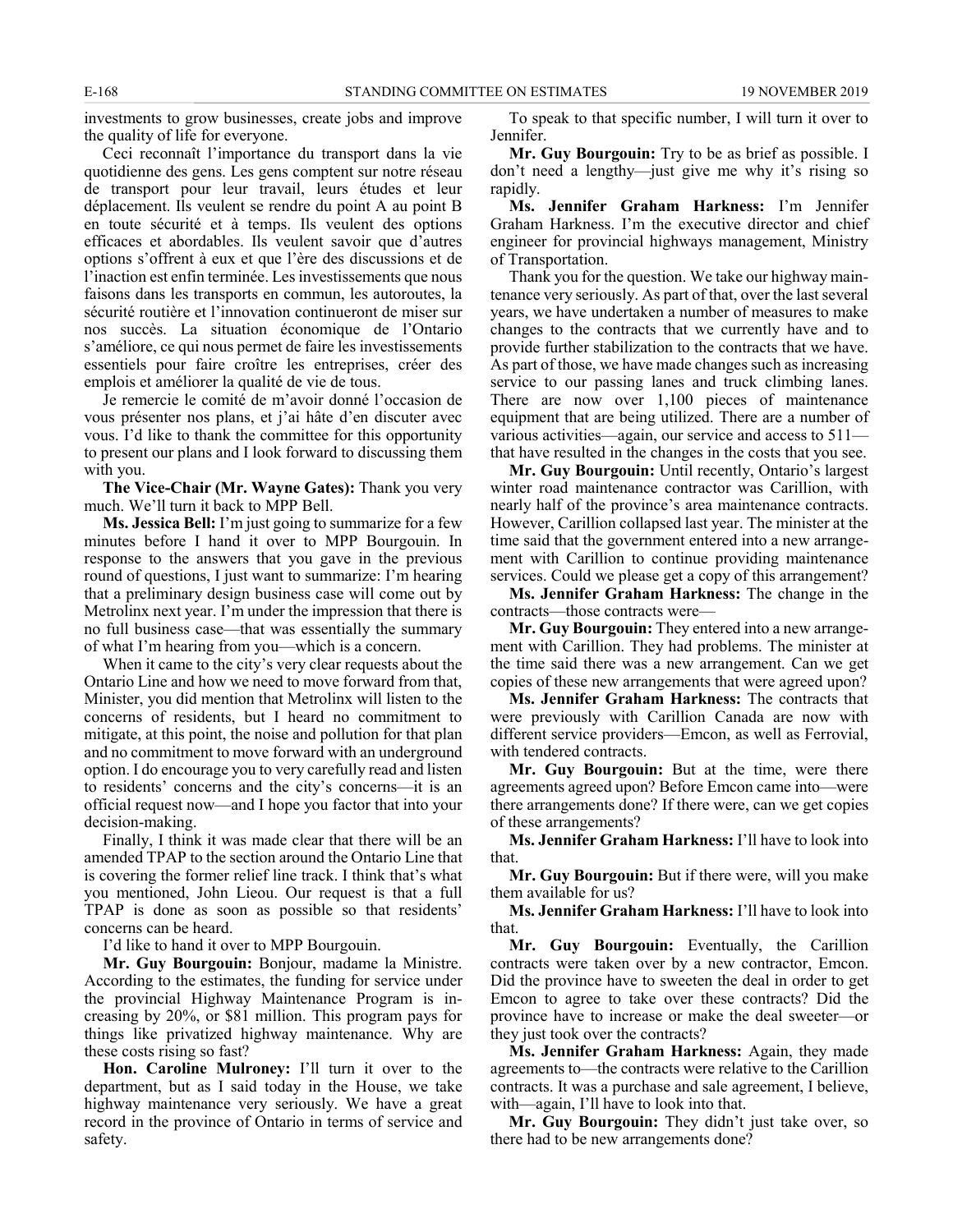**Ms. Jennifer Graham Harkness:** Carillion sold those contracts to Ontario—so seven ministry contracts—and they went to Emcon Services, which is an experienced highway maintenance contractor from British Columbia.

**Mr. Guy Bourgouin:** Can we get a copy of these arrangements? Can you provide them to the committee?

**Ms. Jennifer Graham Harkness:** Because of the sale and purchase agreement, I'll have to look into that.

**Mr. Guy Bourgouin:** Minister, can we get copies of this?

**Hon. Caroline Mulroney:** As Jennifer said, we'll look into it. They're purchase and sale agreements, so we'll look into it and get back to you.

**Mr. Guy Bourgouin:** Could the committee please get summary copies of non-compliance records, including penalties or fines imposed on area maintenance contractors for poor maintenance for each contract area for the last three winters?

**1650**

**Ms. Jennifer Graham Harkness:** Certainly, as part of the contracts, there are conditions in the contracts that the contracts must meet, and so that involves the oversight efforts that we undertake in terms of looking at what happens during the in-storm situations, as well as what happens with the information that the contractors report to us. That information is assessed, and then that leads to being determined whether it's in compliance or not. That information, again, is worked through the contract and oversight.

In terms of providing those materials, again, we would have to—

**Mr. Guy Bourgouin:** Look into it.

**Ms. Jennifer Graham Harkness:** Yes.

**Mr. Guy Bourgouin:** But is that information accessible to the government? We should at least have some understanding. If they're not in compliance, we should get a record of this. If the government wants to have a record of this, then they should be available to the committee.

**Ms. Jennifer Graham Harkness:** Again, I will have to look into that.

**Mr. Guy Bourgouin:** Okay. How much in total fines or penalties are currently owed to the province by its area maintenance contractors? And could we please get that information?

**Ms. Jennifer Graham Harkness:** In terms of the information, I will have to—I just want to pull that up.

**Mr. Guy Bourgouin:** If you have to come back to us, is there a timeline that you can give us, or a date, at least, that the committee can get this information?

**Ms. Jennifer Graham Harkness:** Again, I will have to get back to you on that information.

**The Vice-Chair (Mr. Wayne Gates):** MPP French?

**Ms. Jennifer K. French:** Sorry, not to interrupt my colleague's time, but it will be my distinct pleasure to sit here tomorrow afternoon for estimates, and I would be happy to get that information and pass it along to Monsieur Bourgouin if it's available by tomorrow afternoon. Is that a realistic ask?

**Ms. Jennifer Graham Harkness:** Again, I will have to look into that.

**Mr. Guy Bourgouin:** Okay. Could you please provide data showing the bare pavement performance results for Highways 11 and 17, as compared to the 400-series and QEW highways in southern Ontario?

**Ms. Jennifer Graham Harkness:** For Highways 11 and 17, it certainly depends on the portion of it. For bare pavement results, the information is that it is approximately at least seven hours. Again, in terms of the information that—

**Mr. Guy Bourgouin:** Seven hours—

**Ms. Jennifer Graham Harkness:** To make bare pavement. For a class 1 freeway, time to bare pavement is eight hours; for a class 2 highway, time to bare pavement is greater than 16 hours. Highways 11 and 17 perform at around seven hours, which is a very good—

**Mr. Guy Bourgouin:** An average of seven hours, you're saying?

**Ms. Jennifer Graham Harkness:** Again, I would say—

**Mr. Guy Bourgouin:** I don't want to put words in your mouth, but you're saying "seven hours." I just need to know. Is this information available, the seven hours? Where does it come from? Can we also get that data and that information to the committee?

**Ms. Jennifer Graham Harkness:** I will be able to pull that up, the time to bare pavement on average.

**Mr. Guy Bourgouin:** Okay. Three northern Ontario ministers have given interviews in the press that seem to imply that bare pavement performance where we're speaking of, on Highways 11 and 17, has already equalled the performance of the 400-series highways. Is this true?

**Ms. Jennifer Graham Harkness:** It has been regained within seven hours, which is better performance than what is expected for freeways, or the eight hours, for a class 1 highway.

**Mr. Guy Bourgouin:** So Highways 11 and 17 are equal, the same as the 400s, in being maintained right now?

**Ms. Jennifer Graham Harkness:** What happens during a storm is that when a storm is expected or arrives, winter maintenance equipment is mobilized and brought in, and it's a continuous operation until the storm ends and then it is brought to bare pavement. This section of Highways 11 and 17, based on our information, is at seven hours. It's what we've seen after the storm, which is much sooner than the standard time for a class 2, which is 16 hours, and is around the same as a class 1 highway.

**Mr. Guy Bourgouin:** During the past two weeks, the three northern PC ministers have indicated that MTO is spending about \$40 million on winter maintenance in northern Ontario compared to the 2015-16 winter. Could you please tell me whether there has been an extra \$40 million invested on winter highway maintenance in northern Ontario?

**Ms. Jennifer Graham Harkness:** In terms of the changes that we've made to the contracts, we have added equipment in order to look after increasing our passing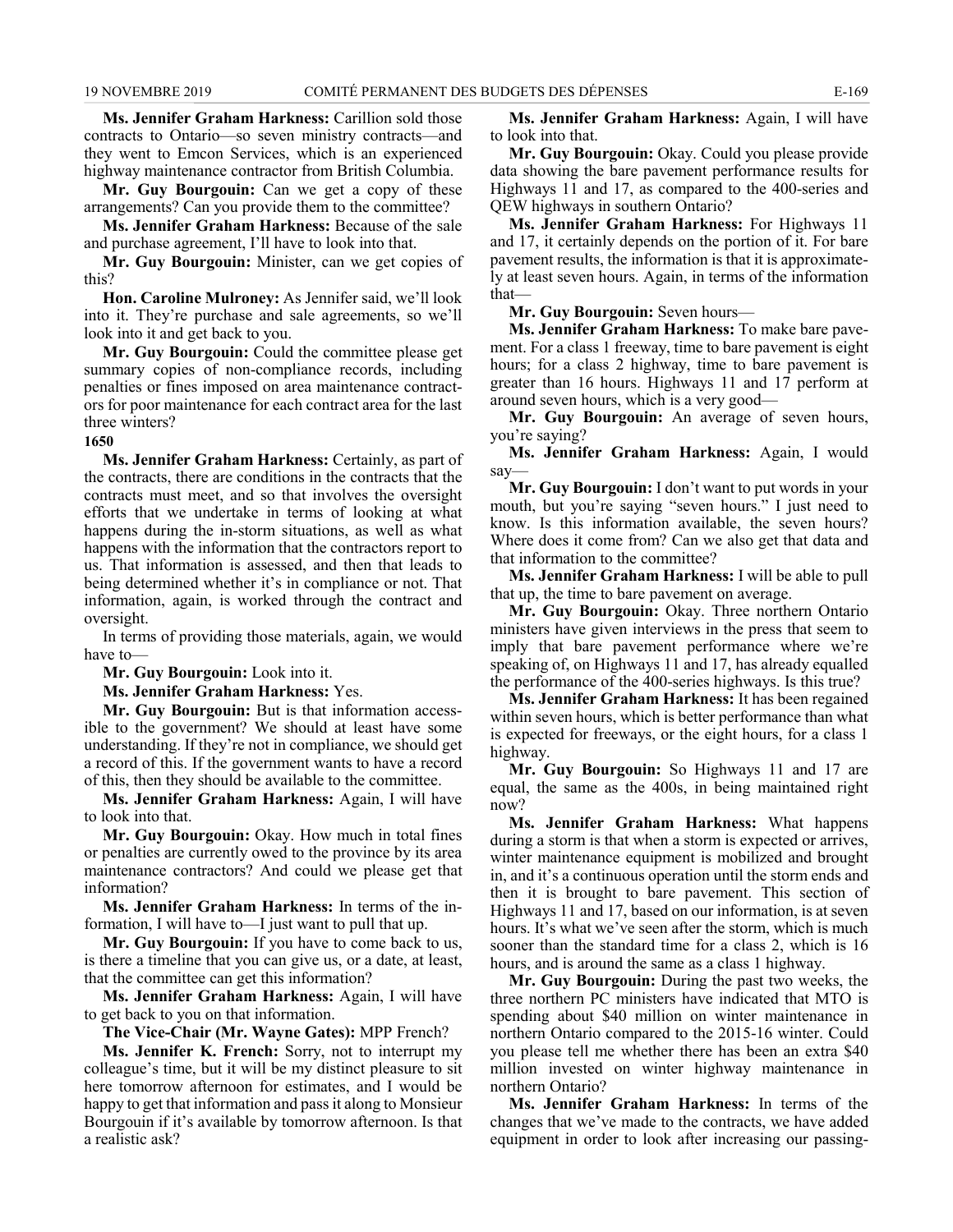lane clearance of snow, as well as our truck climbing lanes. A large portion of the effort required for winter maintenance relates to application materials like de-icing materials, such as salt. Again, we have added and enhanced our use of anti-icing agents ahead of a storm and when appropriate.

**Mr. Guy Bourgouin:** So does that mean that the contracts are being renegotiated, or are we going to be paying an extra \$40 million so private contractors fulfill their existing contract? If so, could we please get this information?

**Ms. Jennifer Graham Harkness:** In terms of material usage, it depends on the materials required for each storm. The severity of storms varies year over year in terms of the materials that are required.

**Mr. Guy Bourgouin:** But where is the \$40 million? They mentioned \$40 million. Is it \$40 million? If it is, we'd like to have that information also.

**Ms. Jennifer Graham Harkness:** I'm not certain of the \$40 million.

**Mr. Guy Bourgouin:** When can we expect some of the information that we requested? We'd like to have the timeline on this information. I believe the committee needs this to be able to understand more of why is it that Highways 17 and 11—you're saying it's seven hours. I beg to differ, because I live up north and I could tell you that a lot of northern communities would say the same as I'm saying here. The average of seven hours—if I could use the term "average"—I've seen the highway closed for two days last year. Right now, winter is not even here, and we've seen the highway closed already two or three times for more than seven hours.

This seven hours is an average of what? Highways 11 and 17? Is it acceptable to say that when it's not, it's okay, and that we accept that we put people at risk? Cochrane is three times more likely to have a fatal accident on the highway; Timiskaming is four times more likely, compared to the south.

**Ms. Jennifer Graham Harkness:** In terms of highway closures, the OPP and the police services make the determination of when a highway would need to be closed—

**Mr. Guy Bourgouin:** But the highways are closed. They're not unplowed; they're closed because of the snow not being removed.

**Ms. Jennifer Graham Harkness:** Typically, that's driven by the severity of the storm and what is occurring as the storm is occurring. For winter maintenance activities, when they are expecting a storm, they are mobilized and brought in. They continue operations until the storm is over and then bring it to bare pavement. We know for Highways 11 and 17 that that is around seven hours to bare pavement.

**Mr. Guy Bourgouin:** For most of the questions I asked, we don't have or we don't know if we're going to get this information, which is pretty sad when we're thinking about these communities that are put in harm's way. This committee should get that information. I think it's imperative that we do get it so that, if these numbers are true, at least we can justify the numbers and we can look it at it and address it appropriately. This is why I say that it should be stated that this information should be given to this committee, and the Clerk should note these questions that I ask. The information should be given to this committee, because I feel that our highway—I can tell you that I live on both Highway 17 and Highway 11, and these highways have been closed more than ever, and I was raised up north. So I question the seven hours, but until I see the data that you're going to provide to us—and hopefully, we'll get this data. I ask the minister to provide this data to this committee. I think it's needed so that we have the right numbers and can answer our constituents accordingly.



**The Vice-Chair (Mr. Wayne Gates):** You're all looking at me. So it's clear for both parties here, is there an undertaking that the minister is agreeing to provide those for the opposition and also for everybody else who is in the room? Is that an undertaking that you're comfortable with to do?

**Hon. Caroline Mulroney:** As we said, we will follow up; we'll get back to you on it.

The standards that MTO has stated publicly, about seven hours, are ones that we've got a lot of confidence in.

**Mr. Guy Bourgouin:** Mr. Chair, that's not a guarantee that we'll get this information. We'd like to have that information. "We'll look into it" doesn't mean we'll get that information. I think this committee deserves that information, and just to say "We'll look into it" is not acceptable to this committee; in fact, I think it's a disservice to this committee. We should get this information.

Again, I ask the minister: Can you commit to give this information that I requested today—I believe it's to go towards the safety of the people who live up north, on Highway 17 and Highway 11.

**Hon. Caroline Mulroney:** Well, I'll reiterate what I said today in the House.

**The Vice-Chair (Mr. Wayne Gates):** There's a minute left.

**Hon. Caroline Mulroney:** We remain committed to maintaining the best highway clearance standards that we can. We are already achieving high levels of service on highway clearance and on road safety in the north, and we will continue to do that.

With respect to some of the information that's requested: We will take it back, review what is commercially sensitive and what we can provide, and we will follow up once we've had a chance to review that, and then come back to the committee once we've had that chance.

**The Vice-Chair (Mr. Wayne Gates):** As the Chair sitting up here, I would think that you're saying yes, that you'll provide that information. I think that's usually how this committee would run. I think that's what you're saying—that you're going to take a look at it—

**Hon. Caroline Mulroney:** I'm saying that I'm going to review the request and see what we can provide, and then follow up at that time.

**The Vice-Chair (Mr. Wayne Gates):** We'll go to the government side. MPP Khanjin.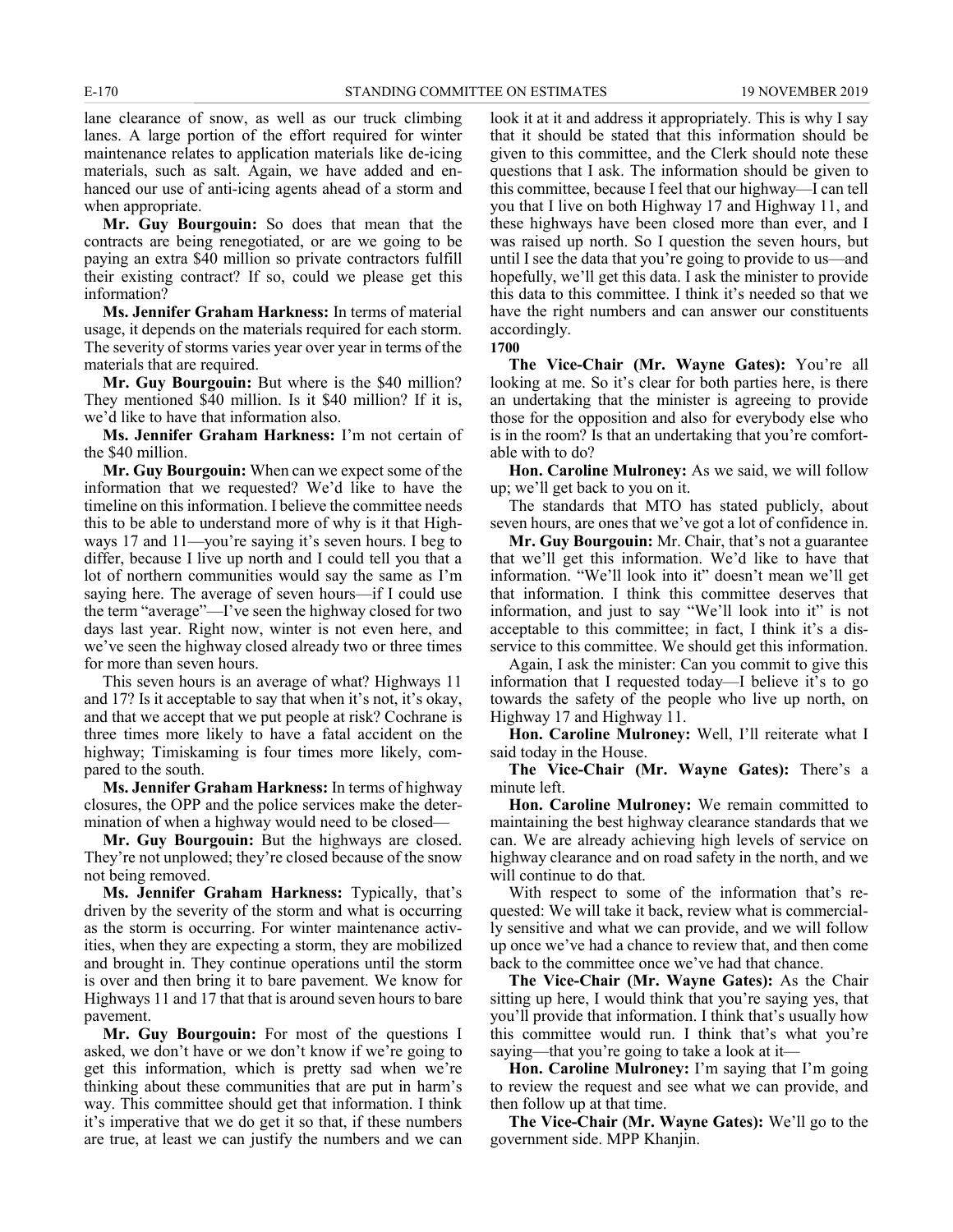**Ms. Andrea Khanjin:** Thank you, Minister, for joining us here today.

I wanted to just begin by talking about how, in my riding of Barrie–Innisfil, we really see all the work that you and your ministry have done to connect the dots with transit.

As you may be aware—and many of your officials are aware, as well—in Innisfil alone, 82% of our residents commute. So they're either getting into a vehicle, or they're getting on the GO train, or they're taking the GO train to Vaughan and taking the subway. All those different abilities for them to pick different options for transit is very key for them to be able to go to work and then be home with their families.

This summer, it was very exciting for me to announce, with my fellow neighbouring MPP Doug Downey, the fact that we are extending some of the GO train times in Barrie—and the Northland—so that you can take the GO train from Union to Allandale Waterfront station in Barrie and then take the Northland, connecting us to the north, like Bracebridge, Huntsville, Gravenhurst and North Bay. Then, we can also get those individuals coming to Barrie, which actually helps us with our tourism.

On the topic of tourism: We do have a lot of people who will be taking the GO train from Union Station to Barrie to visit the jewel of our area, which is Lake Simcoe. At the same time, there are lots of residents in Barrie and Innisfil who are going to want to explore Toronto. Obviously, a big portion of that would be the Ontario Line—because now it allows them to take their kids for free, which was another announcement this summer that we were able to do thanks to the work of transportation. Eventually, once the Ontario Line comes to fruition—being able to take their children to places like Ontario Place and to the science centre, which I visited when I was growing up, but I remember that we had to drive. Certainly, when you live in the snowbelt—we may not be the buckle, but we certainly live in the snowbelt—alternative levels of transport often help, obviously, in giving us options.

There has been a lot of talk about the subway. In my area, the big significance of the subway is the ability to give more of our residents more options, once they're in the city, of how they get to their office. It's also a big centrepiece of the government's plan—and what we're doing for subways. The Ontario Line has garnered a lot of attention. I like to think, being at the Ministry of the Environment, it's because the Ontario Line alone is going to reduce one million tonnes of greenhouse gas emissions. But I know there's more, so I was wondering if you could tell us what really makes the Ontario Line unique as a project.

**Hon. Caroline Mulroney:** We've done a lot of work to plan out our GO rail expansion plan that will impact your riding, of course, and expansion across all seven lines. The subway plan doesn't just benefit the city of Toronto; it also benefits the region, and the Yonge North subway line is a major element to that. Part of my riding is in York region, and I think about 50% of people travel outside of York region for work. So that connection will be important.

Back to the Ontario Line: We call it the crown jewel. It is double the size of the previously proposed downtown relief line. As you said, it connects Ontario Place and Exhibition Place to the Ontario Science Centre. Just the sheer length of that will provide double the transit connections that had previously been proposed. Along the way, it will provide transit connections to people who weren't going to have access to rapid transit. In neighbourhoods like Flemingdon Park and Thorncliffe Park, their residents will be able to have access to rapid transit, which will then provide them access to employment, to education. It will help provide opportunities for them, but it will also provide opportunities for their neighbourhoods because they'll be able to bring people to Thorncliffe Park and Flemingdon Park.

I think it was the University of Toronto that did a study on some of the socio-economic benefits of the Ontario Line. It really did, when I had a chance to read it, reaffirm my confidence in the work that we are doing with the Ontario Line. I'll just share some lines from the report. They wrote, "Overall, access to employment is improved throughout Toronto because of the Ontario Line, with benefits accruing to low-income, visible minority, and recent immigrant groups, more than to the overall population."

They also said, "The benefits are concentrated among low-income, visible minority, and recent immigrant populations, compared to the average benefit received across the entire population."

So we know that for the entire city and for the entire region there will be benefits, but there will be certain areas of the city that will also be able to see opportunities that had not been previously planned. So the benefits are farreaching for the Ontario Line, and I think it's tremendously exciting.

It will also, as you mentioned—in your portfolio—get more people out of their cars and onto transit.

You're sitting next to my parliamentary assistant—so we'll be able to provide, through our \$28.5-billion plan, a three-stop Scarborough subway extension, which will give the residents of Scarborough the same level of transit as the people in downtown Toronto get. That will also provide a tremendous amount of relief. It's certainly very exciting and overdue.

**Ms. Andrea Khanjin:** Thank you for that answer.

It's clear that things are on the right track. It's quite thrilling that the Ontario Line is part of a larger plan that our government has in store for commuters, by connecting all those dots.

I was wondering if you could just elaborate a little bit more on the Ontario Line and let us know exactly what it would look like—for those to get really excited—and the aspirations that are going to come to fruition in Ontario.

**Hon. Caroline Mulroney:** Well, Metrolinx has put forward the preliminary line and there will be, obviously, comments and consultation done along the route, but it will give people the chance to move from one end of the city to the other in ways that they had not been able to imagine before.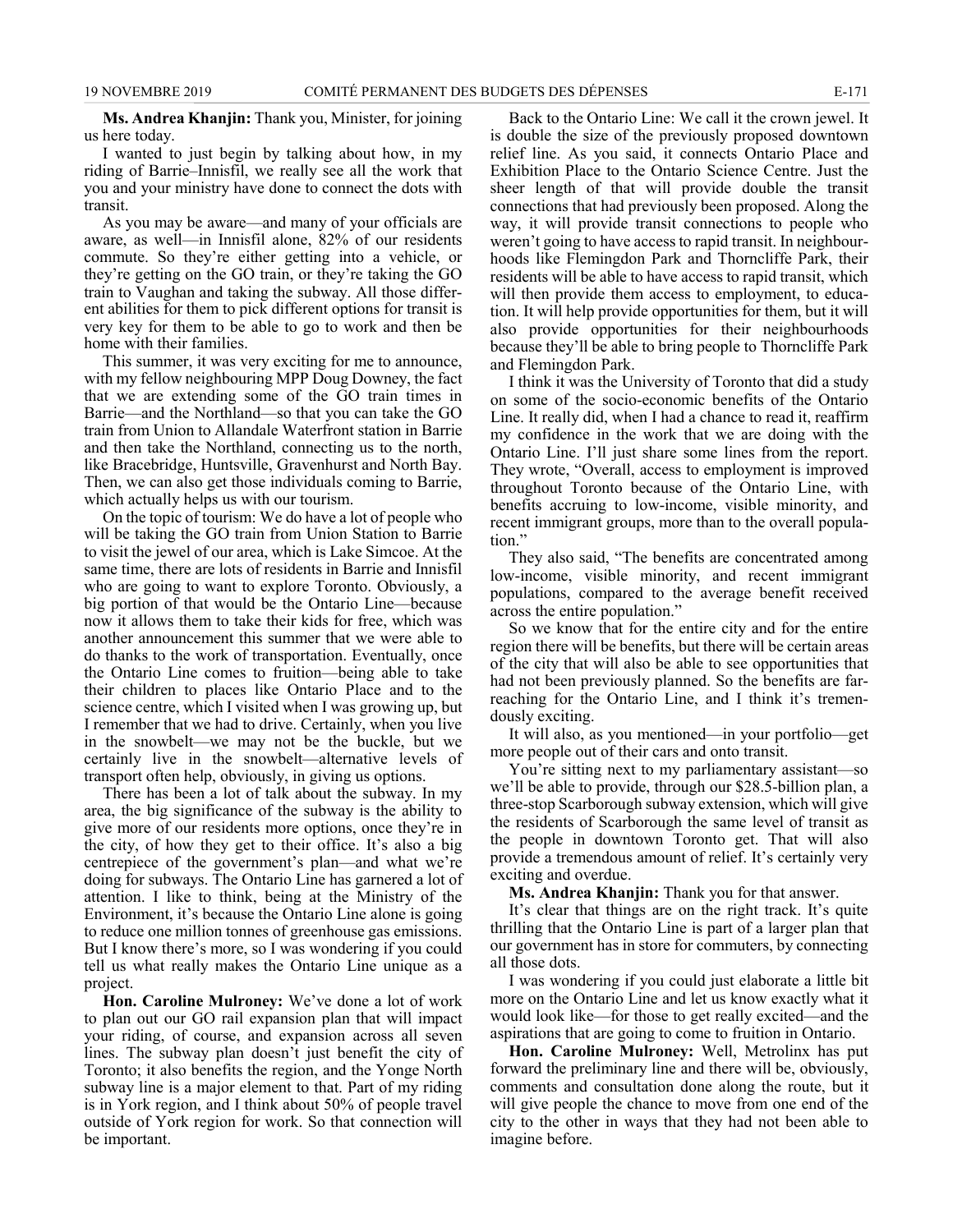**1710**

Toronto is the economic engine of our province, in a way, and it has a tremendous amount of growth. We'll be getting about a million new residents over the next 10 years. All those people, if we don't provide the transit infrastructure, will be getting onto our roads, clogging our roads, which will make it harder for them to get around. It will also be harder for us to get our goods to market.

But it will provide, in a way, an opportunity to continue to provide growth to our downtown area all along the line, along those stations, and provide great opportunities for the businesses there and for those communities.

**Ms. Andrea Khanjin:** Can you maybe elaborate about how this is going to be helping the city and the greater Toronto area as a whole, and then a little bit more about the economic trickle effects on commuters, and what correlation the ridership has with the economic benefits with the surrounding communities and the Ontario Line?

**Hon. Caroline Mulroney:** I'd like to turn it over to the deputy minister, but her microphone doesn't work—

**Ms. Shelley Tapp:** Oh, it is. Okay, sorry.

Shelley Tapp, Deputy Minister of Transportation. Just to answer some of your questions on the line itself in a little bit more detail: It would include 15 potential stations, with six interchanges and 17 connections to GO Transit. It's 15.5 kilometres from Ontario Place to the Ontario Science Centre. The plan is to have 40 trains per hour per direction, and when it's mature and operational, 90 seconds apart, and a projected ridership of about 389,000 daily boardings. So, that will take a lot of pressure off the existing lines.

That would provide 154,000 more people within walking distance with access to transit. The estimation is a 14% reduction on the overcrowding that's happening currently on Line 1.

**Ms. Andrea Khanjin:** Thank you. It's very exciting to hear about the 90 seconds apart. For those who don't have patience, they can rely on that, that at least transit will be there on time. That's good.

But I was wondering if I could just go back to my other questions about the general effect that the Ontario Line will have on the economic benefits. When we think about any sort of structure, whether it's infrastructure or transitrelated infrastructure, they often have rings around them in terms of the effects they have on the economy, the community, and job creation and saving people time, like you were saying. I was wondering if you could sort of touch upon the ridership aspects being an economic benefit to the surrounding communities.

**Ms. Shelley Tapp:** Currently, the estimation is that we lose \$11 billion each year due to gridlock. The lines, although they are in the city of Toronto, will have regional impacts outside of the GTA as well. I don't have the stat with me—

**Interjection:** Pass it to James.

**Ms. Shelley Tapp:** I will pass it to James. But I did want to mention that in terms of economic benefit, the actual construction of the four lines alone will create 8,300 jobs for the city of Toronto.

**Mr. James Nowlan:** James Nowlan, executive director of transit, MTO. The only thing I think I would add to the deputy, who has identified a number of areas where we'd see benefits, is that the initial business case from Metrolinx identifies that the Ontario Line will have about a \$7.4 billion economic benefit. That's in comparison to the original estimate for the business case for the downtown Relief Line South, which was about \$3.4 billion.

So, as it relates to things like jobs from construction as well as access to new areas, the expansion, and the various kinds of spinoffs one has from allowing people to get to different places in the city, will have a benefit from a development side as well as in terms of new development around those sites. There's really a fairly significant benefit, and that also reflects in the benefit-cost ratio, which has a significant increase in terms of those benefits versus the actual costs of the line.

**Ms. Andrea Khanjin:** I was excited to learn that in our region, in Simcoe county, one of our big employers Decast, actually helped provide the inner casting and molding for the Spadina line. So when you were talking about economic benefits, we had seen them first-hand in my community and the surrounding area on previous transit projects and how they affect local workers there. I would have to say to the minister and your team that when it was announced that the Ontario Line was coming to fruition, I got messages from local constituents about how this is going to help them with job creation locally because of, as you were saying, the spinoff effects and how now they can maybe vie for helping out with that subway line.

Another thing I learned this past summer, not so much in my specific riding but out in Elmvale—they were at a big airshow. During that airshow, you're distracted by planes, obviously, but there was a big pile of sand and then there were trucks coming in, delivering piles. It turns out that that is from a lot of the subway construction. So I thought, you look at not only parts of Simcoe county in terms of their ability to contribute to the construction, but also the other aggregates and materials that are being shipped across, and those ripple effects of helping our local economy.

It was really exciting, because a lot of people think it's just a made-in-Toronto, Toronto-centric policy, but I've seen, in my area especially, where there's rural and urban, all the benefits it has across Ontario and how it's going to help local residents.

**Hon. Caroline Mulroney:** There's a C2P3 conference going on on infrastructure; I had the chance to speak there yesterday. People in infrastructure are very excited about the opportunities for employment that it's going to bring. You mentioned one business in your riding, but for workers around the GTA, there's going to be a great opportunity for employment. The province of Ontario is going to need to rely on a great amount of skilled labour. From the construction standpoint, the engineering standpoint, all of the things that we'll need, there will be a tremendous amount of employment opportunity associated with building these four lines.

**Ms. Andrea Khanjin:** Great. One thing I was reading in the news, sort of taking a new leaf in questioning but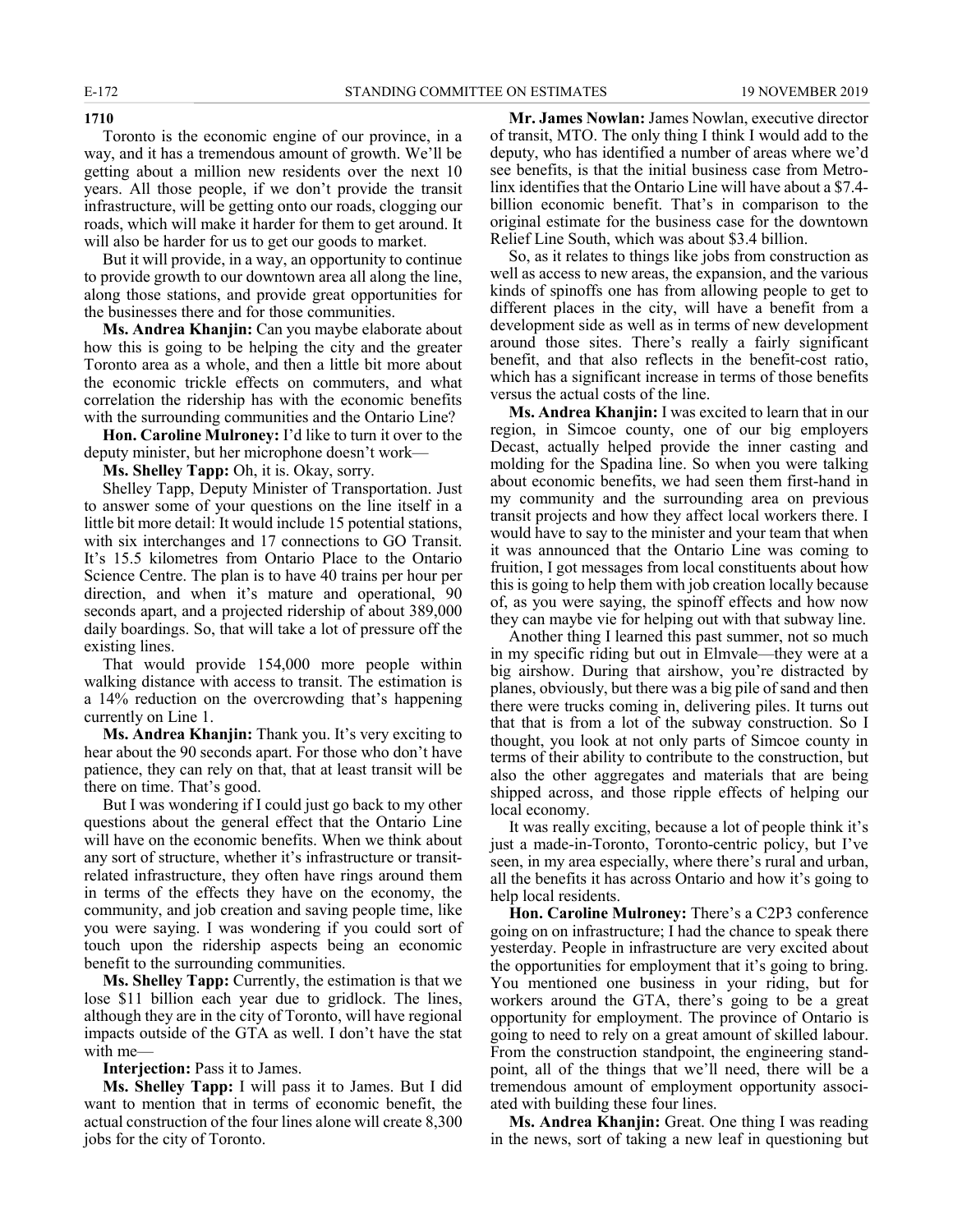still about the Ontario Line, is that there's some confusion about the downtown relief line versus the Ontario Line. Could you clarify the difference between the two, just so I understand and the committee understands as well?

**Hon. Caroline Mulroney:** Well, the downtown relief line had been proposed in the past by the city. Metrolinx and the province proposed the Ontario Line because it provides twice the amount of transit. As the deputy described, it's 15.5 kilometres long with 15 stations, connecting the science centre to Ontario Place. So by increasing the number of connections, by providing transit to areas that previously did not have any stations, we're providing more access to opportunities to people who hadn't had it.

What is particularly exciting about it is that we were able, through a lot of collaboration with city of Toronto staff, MTO officials and Metrolinx officials, to work together on the proposal that we put forward, and we were able to get a consensus that this was the right way to move forward for the city of Toronto and, we believe, for the province of Ontario, because it will be tremendous for the region. So we got that consensus and that agreement. Throughout the federal campaign, we heard support from all federal leaders for the Ontario Line itself, so we are happy to be moving forward in partnership with different levels of government on this. We see that their support is an endorsement that this line we've proposed is the right one for the city.

**Ms. Andrea Khanjin:** Well, I commend you for your work with all levels of government to do something that's for the best for the whole province.

You were talking about how this is going to have twice the amount of connections. That makes me think about cost. When we talk about the deficit and how we went from a projected \$10.3-billion deficit to a \$9-billion deficit, how much are some of these projects going to cost and how will we fund this type of project?

**Hon. Caroline Mulroney:** I'll let James speak to some of the cost aspects and how they relate to the previous line.

**Mr. James Nowlan:** I think in terms of the Ontario Line, the initial cost estimates in the IBC were around \$10 billion. There's a range within that. That is slightly more than the initial cost-benefit for the business case for the downtown Relief Line South, but as I think both the minister and the deputy have said, the differences that one has between those two are that with the downtown Relief Line South you have a connection from Pape station down to Osgoode, but with the Ontario Line you have a connection from Ontario Place. You're actually connecting to the Lakeshore West Go station all the way up to the Ontario Science Centre, so then you'll actually be connecting to the Eglinton Crosstown. It has a much greater benefit from a network perspective because you're having these interchanges with other forms of rapid transit, which then helps to provide relief off some of our other lines, so it can help in terms of some other investments.

#### **1720**

In terms of the approach being taken, there's work under way at Metrolinx and IO to look at the best approach procurement for all of these projects. We're also working with the city of Toronto and that process is looking at the P3 model as the best approach from a cost certainty perspective as well as a time certainty perspective, to focus on delivering within the estimates that have been developed.

**Ms. Andrea Khanjin:** I bet it's a big relief on the Toronto tax base and their books, for sure, as the province takes the helm and the leadership role under the leadership of the minister.

That leads me to my next question, about the business case and the development of it. We've seen the initial business case, but what are the steps from that initial business case that are being developed?

**Mr. James Nowlan:** I'll maybe take a few seconds just to give an overview of the business case process that Metrolinx goes through in terms of developing a business case for any transit project. This is all available online on the Metrolinx website. There's a guide to business cases.

It's a multi-step process. The first step is an initial business case. That represents about 10% design. It looks at alignment. It also compares options. For example, in the case of the Ontario Line, it looked at the alignment that we have proposed versus the downtown Relief Line South.

The next step is the preliminary design business case. That is where—

**The Vice-Chair (Mr. Wayne Gates):** You have one minute.

**Mr. James Nowlan:** —additional engineering work continues on, additional work to refine the alignment happens, and then that goes into a full business case development. The full business case then becomes the third step. That supports the development of a reference design concept, which is provided to the bidding industry through the P3 model to develop bids back to the government in terms of how they can deliver on any innovations they would provide to that and to identify costs, timeline and anything else that's associated with that. That full business case does also get updated over time.

It's a multi-phase process with many steps along the way and it gets refined as it goes along, both from a timing perspective and a cost perspective, but also as it relates to things like alignment and technical specifications.

**The Vice-Chair (Mr. Wayne Gates):** That's about it. Time's up. We'll turn it back to the official opposition: MPP Jessica Bell.

**Ms. Jessica Bell:** This is a question to Minister Mulroney. I want to go back to questions around the Ontario Line.

One of the questions I had goes back to what the city of Toronto is saying about the line. It was very interesting being at city executive and city council and hearing the comments from city council. Some reoccurring themes were that in some respects, with the city, they had to negotiate because they essentially had a gun to their head, because the provincial government was threatening to take away the entire subway system from the city, which is a very tough position to be in when you're going into negotiations.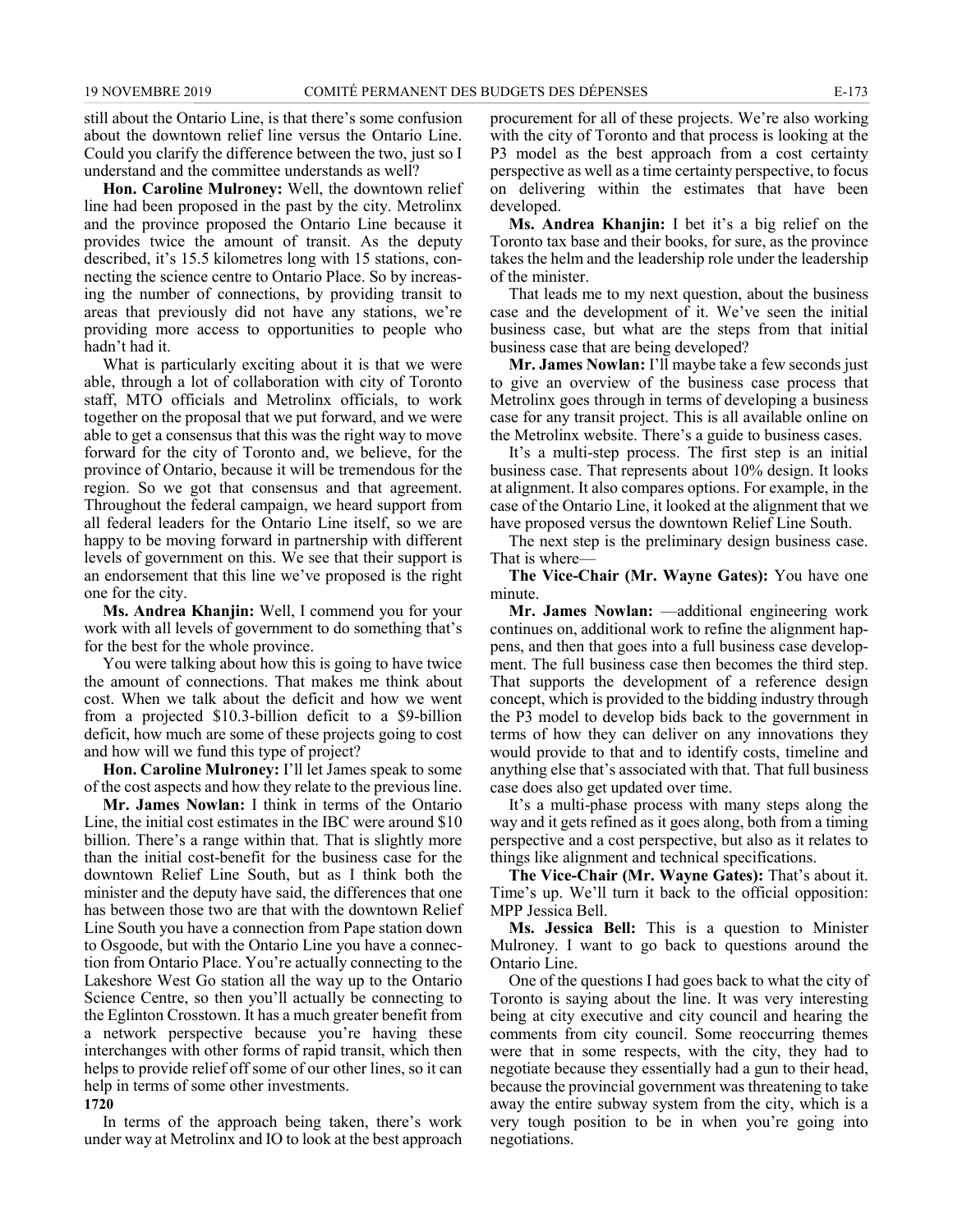Secondly, an additional thing that came out of the negotiations is that the city doesn't essentially have to pay for any of these new transit lines, which puts a lot more responsibility on the provincial government and it means that a high price had to be paid to get the city's support.

One thing I noticed in the city of Toronto report about the Ontario Line is that it's still at the conceptual stage of design, so we don't actually have a very good understanding of how much exactly it will cost. The report actually said that the estimated cost of the line is between \$9.5 billion and \$11.4 billion, but that that number has a margin of error of 50% to 100%. So the project might actually cost as much as \$22.8 billion.

Would you say this margin of error is accurate?

**Hon. Caroline Mulroney:** As James explained, the process for the development of business plans for transit infrastructure projects at Metrolinx follows a path. The IBC, the initial business case, for the preliminary design and proposals are put forward, and estimates are developed, based on those levels of design, and they get refined as they go along.

Our government has been very focused on making sure that we provide services at a good cost for taxpayers, so we are committed to working to stay within the estimates that we have provided.

I'd like to go back to your statements that you made off the top, just because it does go to the cost estimate—

**Ms. Jessica Bell:** No, I just want to know if this margin of error, in your opinion, is accurate. It's typical at the conceptual stage of design, which is what the Ontario Line is at, to have a margin of error of 50% to 100%. So this project could cost \$22.8 billion. I'm simply asking you: Do you think that margin of error is accurate or not? You get 30 minutes to talk—

**Hon. Caroline Mulroney:** My focus is on making sure that when it comes time for the Ontario taxpayers to pay the bill associated with the Ontario Line—

**Ms. Jessica Bell:** Right, exactly. They want to know the numbers.

**Hon. Caroline Mulroney:** —that we meet those targets. That's why, as James said, we think Metrolinx will be going with a P3 model, because it will be able to deliver this project. It will have more price certainty associated with that model, as opposed to some other projects that we've had.

But this is the way transit is built around the world. You build based on these initial business cases and then preliminary design cases. You bring bidders in, and the bidders then have a chance to refine their prices.

But it's important to note that, under the partnership that we've developed with the city of Toronto, the province will pay its share, and the city will pay its share and there will be incremental new funding coming from the city of Toronto. Instead of putting it into these new lines, it will be able to invest its portion into the existing infrastructure—

**Ms. Jessica Bell:** Yes. I am actually fully—

**Hon. Caroline Mulroney:** You said that they don't have to pay, but they do pay—

**Ms. Jessica Bell:** No, no. I am actually fully aware of what the city has agreed to pay in terms of state of good repair and new transit lines.

What I'm also hearing is that you're not answering the question. You've had 12 sentences to answer the question. It's a simple question: Yes or no? So I'm going to move on to another question, because you didn't answer it.

What I also heard is some enthusiasm about the benefits—the job-creation benefits, the economic benefits—of building new transit projects, and that's certainly something that I also support. But what concerns me is that this government has voted down a bill to require that new transit projects have a made-in-Ontario component so that a portion of jobs that are affiliated with these transit projects are in Ontario. That was voted down a few weeks ago.

Then, in addition, I have heard very little mention about the government's plan to integrate community benefits agreements into new transit projects, with these new specific transit projects. Will there be local benefits—new parks, new schools, and especially local job opportunities—along the routes of these new transit lines?

Those are my two questions. Can you commit to a made-in-Ontario plan for these new transit projects? And will a community benefits agreement be part of these new transit projects as well?

**Hon. Caroline Mulroney:** As part of the partnership agreement with the city of Toronto, the city will then be able to allocate the billions of dollars that it would have allocated to the new lines into the existing infrastructure, which will then provide an opportunity for more local suppliers to be able to deliver—

**Ms. Jessica Bell:** I do want to speak about the new transit projects. I'm fully aware of what the TTC is doing, and I'm aware of state of good repair; that's a city issue.

But I'm very interested in this: Are you committing to some kind of made-in-Ontario plan for the new transit projects? And will there be community benefits agreements affiliated with these new transit projects?

**Hon. Caroline Mulroney:** The ability to deliver the Ontario Line on time and at the cost—as you mentioned, you're very concerned about the cost—depends on being able to go to a global competitive market and to be able to have competitive pricing.

We believe that we will be able to provide that by going to market on a global scale, and we will also be able to stay in line with our obligations under CETA, which requires 25% local content. We are focused on delivering for the taxpayer, delivering for transit riders and not contravening our international trade obligations.

**1730**

With respect to community benefits, I'll let John or James speak to that. Certainly, we will want to make sure that local communities are involved and see that they understand the benefits of the projects that we're building—and work in a collaborative way with those communities.

James or John will speak to some of the more specific community benefits issues.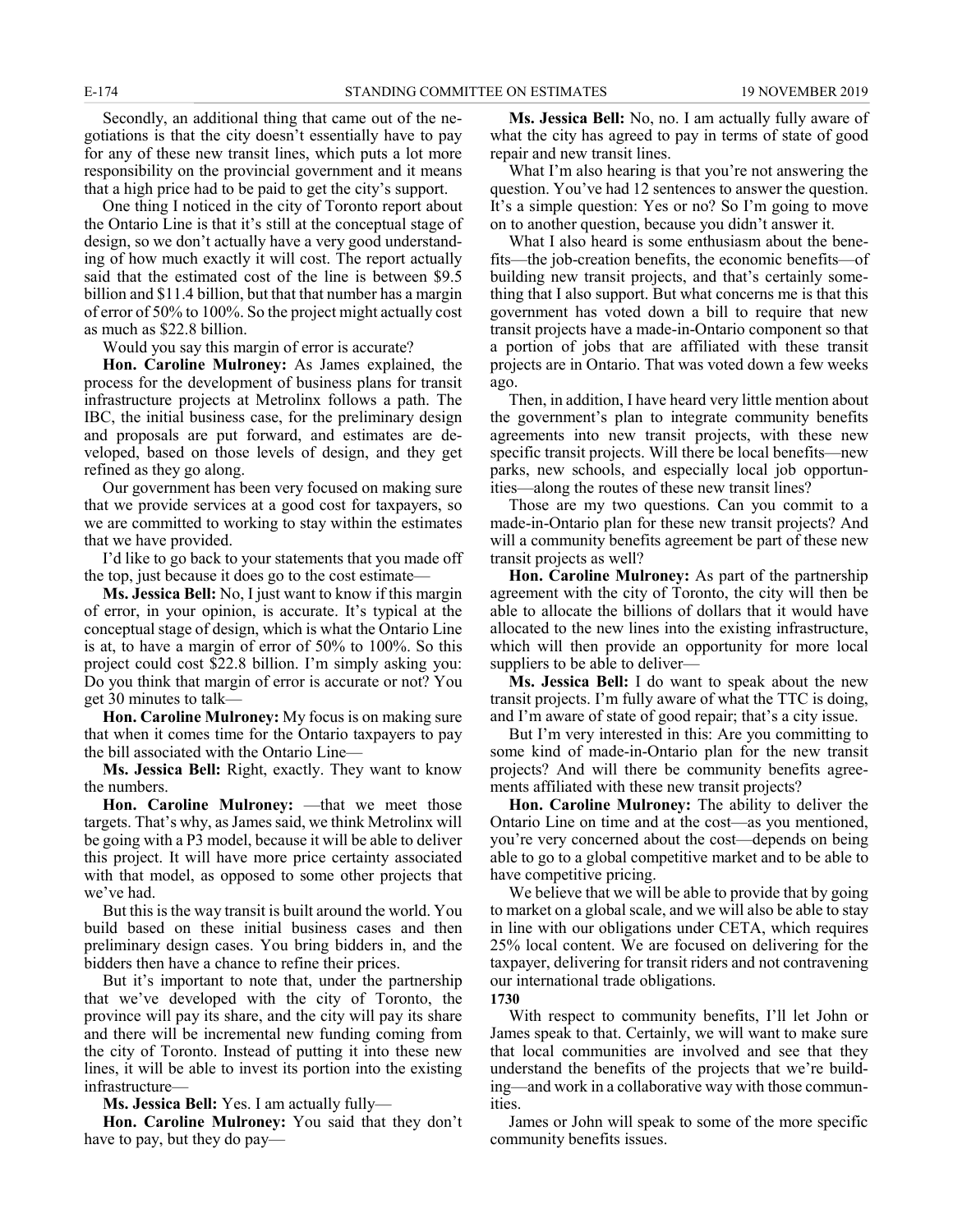**Ms. Jessica Bell:** This is specifically around legally binding contracts that are set up with construction companies to build the new projects. It's less around the specific community benefits that Metrolinx might provide. They're binding contracts. Is that something that you can commit to?

**Mr. John Lieou:** We're not there yet. We'll talk to Metrolinx about it, but we're not there yet.

Certainly, the minister talked about the fact that the government is also planning to take a transit-oriented development approach to these new lines as well. Therefore, as part of that, we will work with the city of Toronto to make sure that the communities that are being planned around these will include mixed-use and everything else that goes along with what is good community planning, good community building, along these stations.

**Ms. Jessica Bell:** Okay. To summarize, community benefits agreements can include inclusionary zoning, it's true, but what I'm hearing from you is that there is no clear commitment at this point for that, and that there is no clear commitment to go beyond a 25% agreement, or very little when it comes to making sure that these transit projects bring local jobs to people in Ontario. That's what I'm summarizing.

**Hon. Caroline Mulroney:** As you heard in my previous answer, there will be a lot of local jobs created as a result of the building of the four new lines.

**Ms. Jessica Bell:** Good. Then I'm very excited to hear some kind of commitment from you around what that percentage of made-in-Ontario jobs will be. Can you make a commitment around what that percentage would be?

**Hon. Caroline Mulroney:** No, because I've been very clear that our rail procurement process must align with our international obligations.

**Ms. Jessica Bell:** Okay, so that is a no.

I also want to talk about some of the other requirements that the city of Toronto put into their agreement when it comes to negotiating with you around the Ontario Line. One thing that the city of Toronto requested was to ensure that there is fair and affordable fare integration, which means one flat fare for the city of Toronto and no fare by distance, which would include these transit lines. Is that something that you can commit to?

**Hon. Caroline Mulroney:** John, do you want to answer that?

**Mr. John Lieou:** For sure. We have been mandated to work with the city of Toronto on fares, and fare integration in particular, and it's not just for the city. I think it behooves all of us to think about how—and the first line will come into service in 2027. So, of course, we will have to work on a fare system with the city of Toronto on these, which will go along with GO and everybody else in the region as well. Fare integration is certainly part of the work plan.

**Ms. Jessica Bell:** Yes, 100%. So there are different ways to bring about fare integration. The city of Toronto has made it very clear that they want one flat fare for the city of Toronto and no fare by distance. That is the fare integration that they have incorporated into their documents. Is that something that you can commit to?

**Mr. John Lieou:** It's certainly their view, MPP Bell. It's not something that we can actually say or commit to before we have even worked out whatever it is with them. We certainly will have a process to actually work all this out with them.

**Ms. Jessica Bell:** Okay. An additional request that the city of Toronto made, as part of its agreement to support these new lines, is that the maintenance of these lines is retained under the TTC and is not privatized or put in a bid. Is that something that you can commit to: to keep the maintenance of these new transit lines under the TTC?

**Mr. John Lieou:** The government has been very clear that operations stays with the TTC. There's a whole gradation of maintenance, because we are going to be the owner of these new lines and we have a duty as owners to undertake the major life cycle of maintenance. We will work with the TTC and the city on what should belong with an owner and what should belong with an operator. We will work that out.

**Ms. Jessica Bell:** Okay. What I'm hearing from you is that there is no clear commitment to have maintenance included under the TTC, even though the city of Toronto has made that request very clear to you that that's something that they want, and that their support for these new lines is contingent on that.

**Mr. John Lieou:** Actually, MPP Bell, there is a commitment to work with the TTC and Toronto on what maintenance should belong to an operator and what maintenance should belong to an owner.

**Ms. Jessica Bell:** So it's still not clear? Is that what you're saying? You're still negotiating it?

**Mr. John Lieou:** We will work that out for sure, yes.

**Ms. Jessica Bell:** Okay. Another commitment that the city of Toronto made is to ensure that the ministry respect the city of Toronto's request that all transit-oriented development include inclusionary zoning and affordable housing, so that we're not just building one-bedroom or bachelor apartments, which doesn't necessarily address the affordable housing crisis in our city, but we are also factoring affordability into the equation. Is that something that you're looking into? Is that something that you can commit to?

**Mr. John Lieou:** My deputy has been very clear in her letter that we are absolutely going to include good community planning in TOD, transit-oriented development. As a matter of fact, to support that, we have agreed to work with Toronto on what the memorandum of understanding should be around joint objectives for TOD purposes. We will, over the next little while, work that out with them, for sure.

**Ms. Jessica Bell:** So it's unclear, but you're working on it.

**Mr. John Lieou:** It's not unclear. It's something that we agreed to work with them on—that we have to jointly agree with them on some kind of MOU that guides TOD.

**Ms. Jessica Bell:** Is affordable housing something that you're wanting to include in that memorandum of understanding?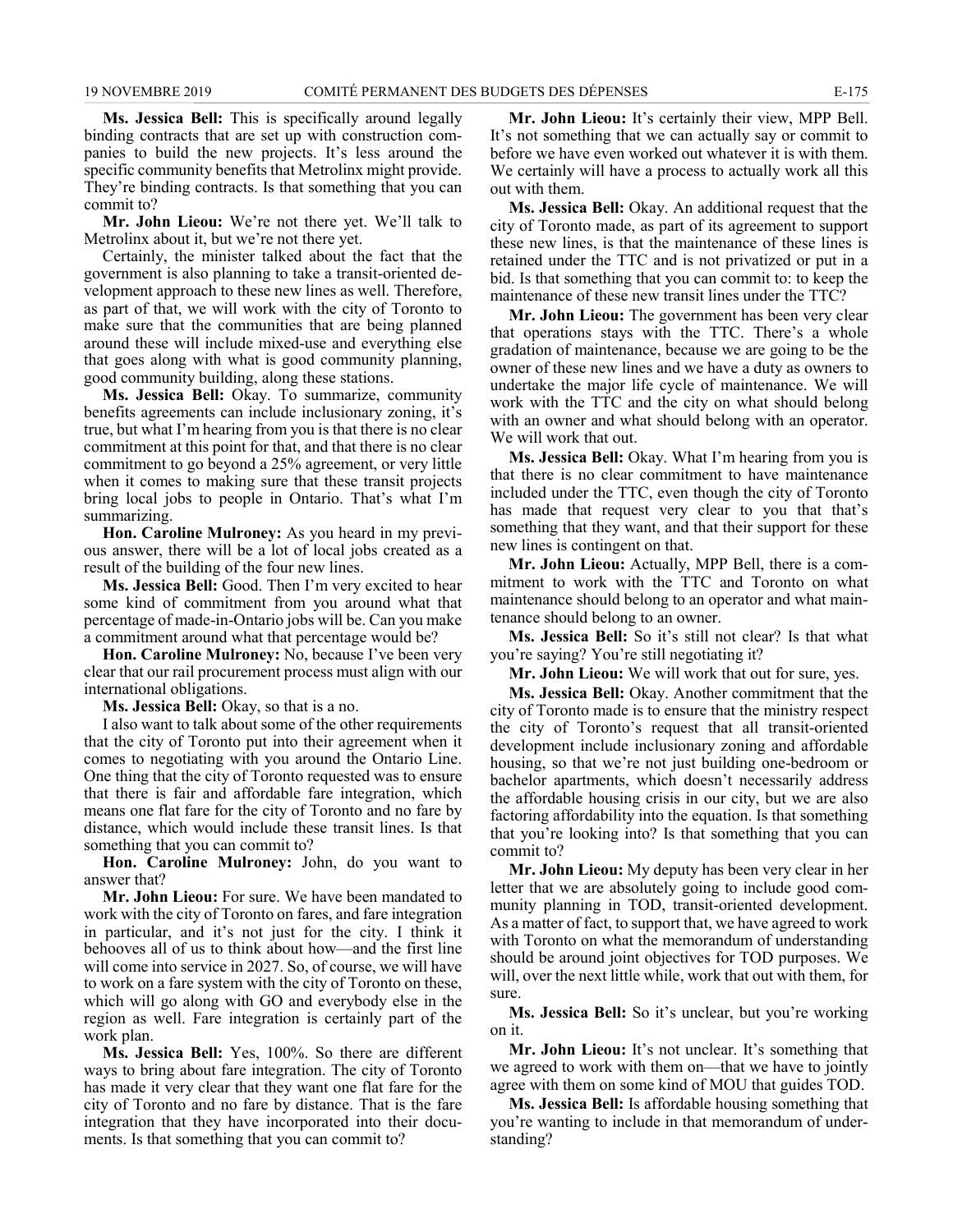**Mr. John Lieou:** For sure. Whatever the desired objective would be for TOD, we would actually establish with the city based on the MOU.

**Ms. Jessica Bell:** Minister Mulroney?

**Hon. Caroline Mulroney:** Absolutely, more affordable housing is part of one of the things our government is working on, under the Ministry of Municipal Affairs and Housing. As John explained, we have the opportunity, through our conversations and our deliberations with the city of Toronto around TOD, to find ways to include that so that both levels of government have the opportunity to meet their objectives.

**Ms. Jessica Bell:** I'm requesting that the memorandum of understanding with the city of Toronto around these transit-oriented development projects be made public. Is that something you can do?

**Mr. John Lieou:** It's not my call to do that, MPP Bell, but anything that we have worked on with Toronto will become public, for sure. The terms of reference under which we discuss these things—that's public. The structural advice that was offered to Toronto—that's public. The minister's offer to the mayor is public. So I don't see a reason why, when this is done, it won't be public.

**Ms. Jessica Bell:** I want to go to the question around what I would call Metrolinx secrecy. In my view, Metrolinx is a very secretive agency, and most decisions take place behind closed doors. I recently printed out Metrolinx's next board meeting agenda, and you'll find when you look at it that the vast majority of interesting topics are things that happen behind closed doors, such as capital delivery, GO expansion, Presto, and the transitoriented development pipeline. Then, there are a few public sessions, and then it goes back to the executive committee—audits, governance. All these things go back to behind closed doors, which is a real problem, because what Metrolinx does has a real impact on taxpayer dollars and the experience of riders across the region.

One thing I'm specifically concerned about is that Metrolinx recently informed the legislative library that it has to freedom-of-information-request its 2018-19 business plan. Can you, as the Minister of Transportation, make public Metrolinx's 2018-19 business plan? I don't think a legislative library should be doing a freedom-ofinformation request to do that. It should be made public.

**Mr. John Lieou:** MPP Bell, I was not aware of that, but what we can do is that we'll go back today, we'll look into that and then answer you tomorrow. I think we have a session tomorrow.

**Ms. Jessica Bell:** I would greatly appreciate it if that plan was made public. It seems like a very reasonable thing to do. The Ministry of Transportation's budget is public. Metrolinx is under your auspices. It makes sense that that budget would be public, as well. So thank you for getting back to me on that.

I want to go to GO expansion, which is a topic that we hear a lot about from this government and the previous government. One thing I noticed in the FAO report is that this government is looking at spending about \$14 billion over the next five years on GO. What concerns me is the

plan to privatize the expansion of the GO network in a DBFMO contract—a design-build-finance-maintainoperate contract.

**1740**

That's concerning for numerous reasons. One is that we've got the 407 as an example of what happens when you sign extremely long contracts with a private operator to operate a transportation asset. When Mike Harris was in power, he did promise that the tolls would end in 35 years; they haven't. He did promise that tolls wouldn't rise more than 30%, and they have: they've risen over 200% and counting. So it's very concerning when we see privatization of assets like that in this region.

We've also seen two very recent examples of privatization with our transit sector. We've seen the Eglinton Crosstown. Very recently, there was a \$237-million taxpayer handout to the consortium to finish the project late, even though they were already paid a premium to finish the project on time. And then we have Presto, which is also an example of privatization. The Auditor General calls this the most expensive fare card system in the western world, and the technology is already outdated because most transit agencies have moved to open payments.

It's pretty concerning when I see reports of 30-year contracts going to expand and electrify GO, and for these new transit projects to be built using a pretty concerning P3 model, given that the track record in Ontario is not so great.

So these are my questions. When it comes to the GO expansion, will Metrolinx retain the ability to set fares on GO?

**Mr. John Lieou:** Yes.

**Ms. Jessica Bell:** So we're not going to have an example of what we had with the 407 on GO?

**Mr. John Lieou:** Basically, the DBFOM that you just described is very different from other concessions. It's a situation where the province, through Metrolinx, fully retains control of the assets and ownership of the assets, and they're not leased in that sense of the word at all. And for sure, as owners, Metrolinx will retain service level and fare and other decisions like that, to be settled through contracts with the DBFOM project company.

**Ms. Jessica Bell:** So when it comes to service levels, if Metrolinx decides, for instance, to change the service levels after five years, is that something that will be allowed with the contract that's being negotiated or developed right now?

**The Vice-Chair (Mr. Wayne Gates):** You have one minute.

**Mr. John Lieou:** We're not there on the contracting yet, for sure, because even in the bidding process, Metrolinx would be clear—and you've seen the public numbers. It tends to double, at least, the service level and so on. It's a very significant stepwise increase in the level of service. I'm sure that in that contracting process, there will be room for further changes, tweaks and adjustments of service levels.

**Ms. Jessica Bell:** So just to clarify, you're making it clear that fare setting and service setting will be retained under Metrolinx's control for the entire 30-year contract?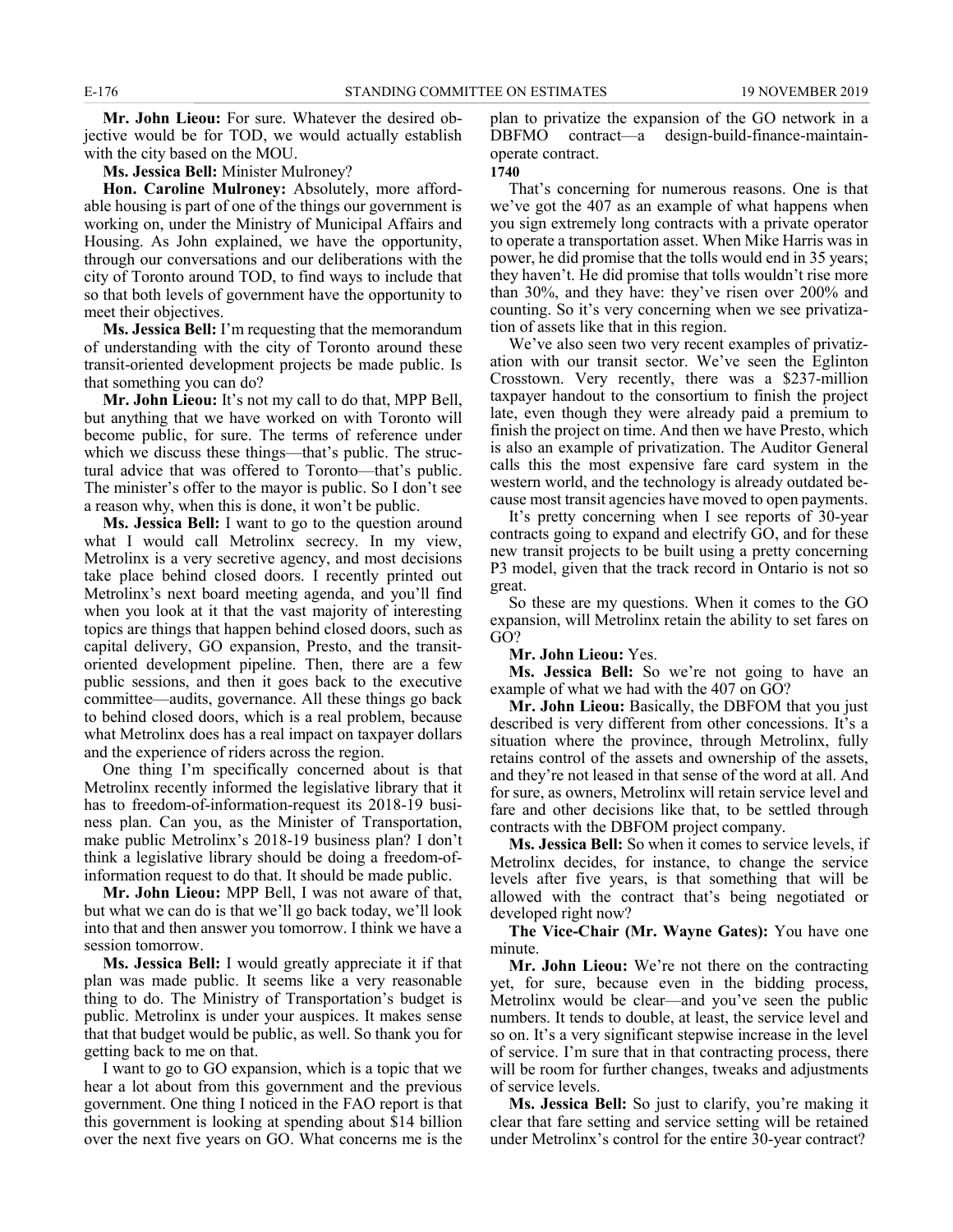**Mr. John Lieou:** All the rights of ownership will retain with the province through Metrolinx.

**Ms. Jessica Bell:** Okay. And fares and service?

**Mr. John Lieou:** Fare included.

**Ms. Jessica Bell:** Okay. What are you going to do, this minister and the Ministry of Transportation, to ensure that the cost overruns that we've experienced with Presto—

**The Vice-Chair (Mr. Wayne Gates):** I'm sorry; your time is up. We'll go back to the government. MPP Khanjin, please.

**Ms. Andrea Khanjin:** Thank you. I left off talking about the initial business case and the steps that are required to take there. But I also wanted to know what type of work goes into producing a business case such as this. It was mentioned that a lot of it gets posted online, which I commend for the transparency that is being done. It does align with some of our government's priorities and initiatives on that.

But I just wanted to see if we could get some more information on that in terms of the business case and what goes into a process such as this, because I think about our transit and how long it's taken Ontario to get real lines up and going. We waited more than 15 years to have a stateof-the-art transit system. When you travel to other countries and compare ourselves, it's very exciting now that we're hitting the ground running and that we're finally getting extra lines. But I did want to know what goes into that business case and how that's handled, if you don't mind.

**Hon. Caroline Mulroney:** I'll ask James to speak to it in detail, but, as he said, the process is straightforward and set out on Metrolinx's website and follows one that is used in transit procurement: the development of the initial business case, the political support, the political partnership, and then community engagement, refinement and so on.

I'll let James take it from there.

**Mr. James Nowlan:** James Nowlan, executive director, transit, MTO.

There are four key elements of the business case process that Metrolinx undertakes. Again, I've talked about the steps and the stages in the business case and how that gets refined over time as you go through each step and more information is developed as you go along, but the general focus of the business case stays the same in terms of the four elements.

I'll start with the first one, which is really the strategic case. That really is looking at the objectives: Why this project? What's the issue we're looking at? What's the problem we're trying to solve? And really focus on what the strategic case is for the development of rapid transit or other transit projects.

The second is the economic case. That really looks at what the economic benefits associated with this are, as well as the costs. This really feeds into that cost-benefit analysis that is undertaken. Again, it's a pretty broad look, but a lot of that is focused on the transit project itself. We don't—I don't want to say "we"; I should say "Metrolinx." They don't tend to get into a lot of other areas that have a

very indirect cost or benefit. They really are looking at those direct benefits, things that we can quantify and direct costs that we can quantify.

The third element is the financial case, and that's really more from a fiscal impact: What's the cost going to be? How does that relate in terms of timing? Looking at it also in terms of budget considerations associated with the work that they're undertaking. It's really kind of that financial case that the government looks at in terms of looking at its capital plan, how that fits in and really provides that information that helps government make decisions on the types of projects and how they fit into the broader plan. Again, transit is one of many things that is being decided in terms of capital investments.

The last one is around deliverability and operations, so really looking at the ability to deliver what's coming, and then the operation side, what is associated with the project that's coming forward. It looks at procurement strategies; it looks at that side of the work.

Those are the four elements. Again, as the business case progresses, work is refined on each of those. At the end, there are conclusions and recommendations, and those conclusions and recommendations, again as the business case is developed, are refined over time as well.

**Ms. Andrea Khanjin:** And as you move towards the other three lines identified as priorities for the government, is that the same process used for the other three priorities?

**Mr. James Nowlan:** The process for business cases is standard. It's used for all the rapid transit projects that Metrolinx undertakes. It would be the same for the other three lines. For the other lines that we have done previous to this, the same type of process was put in place.

**Ms. Andrea Khanjin:** Okay. Thank you. My final question, just before I pass it on to my colleague MPP Piccini—we talk about the different pressures that will be relieved on the existing subway network because of the Ontario Line. Are you able to talk about how that will relieve all those pressure points that are occurring, especially for my local residents as well?

**Mr. James Nowlan:** Sure. The minister and the deputy have both talked about the ridership side, so that's the increase in ridership that we have from those lines, but one of the real benefits is the relief in some of the congestion points that we have on the existing network.

As it relates to the Ontario Line—the initial business case identified on Line 1—in particular, the Yonge side of Line 1 would see a 14% reduction in terms of capacity. That's compared to 7% that was under the downtown relief line. What that means is that there will be more people diverted off Line 1. To conceptually think about this, people would take the Ontario Line from Eglinton as opposed to getting on at Eglinton station and coming down. What that actually means is that there's going to be more room for people to either join the line, to increase capacity or to reduce the amount of time that people maybe have to wait to get on a train in the morning.

If anyone has been in rush hour on the TTC—sometimes you can't always get on the first train; sometimes you can't get on the second one. What this does is, it helps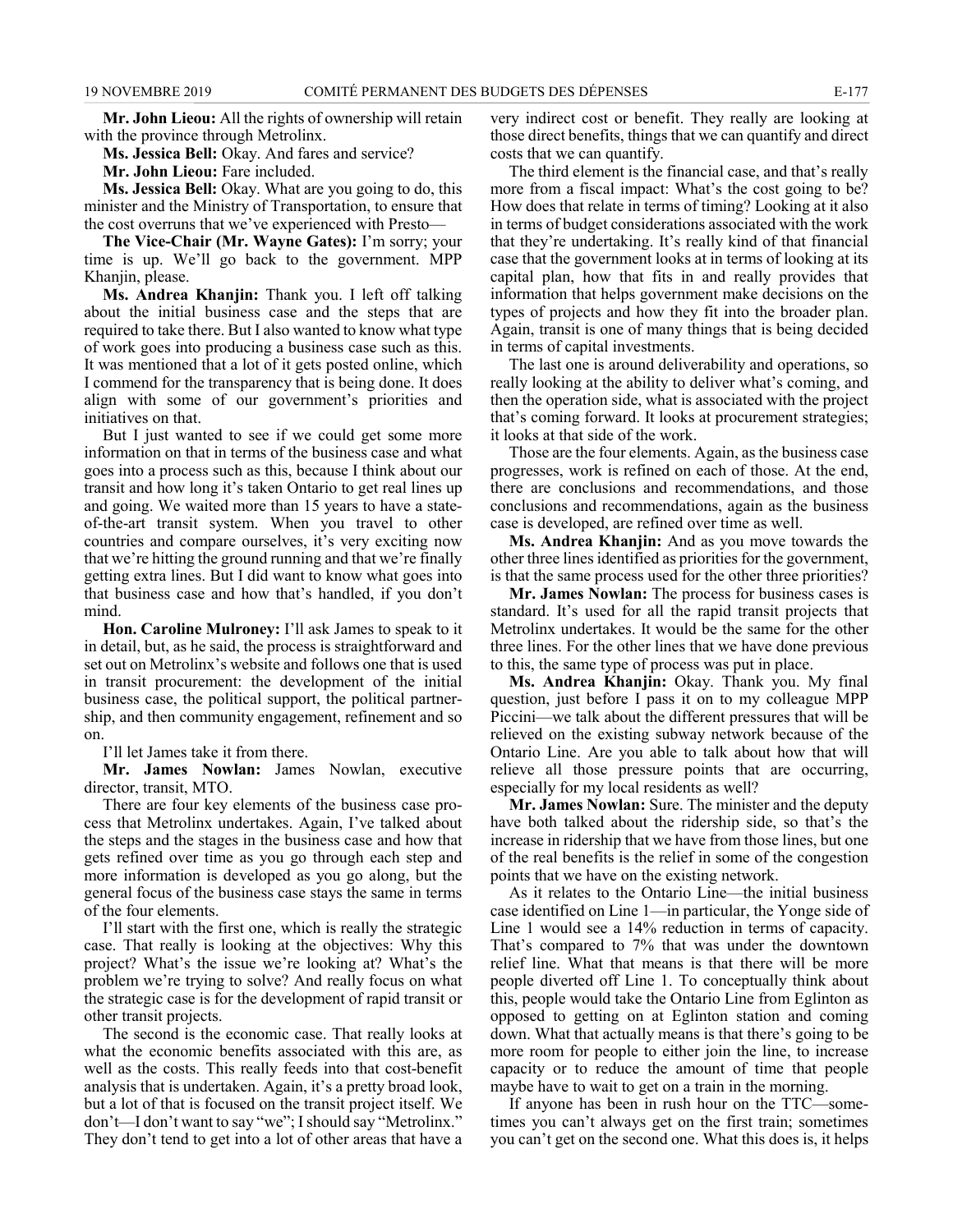to relieve some of that capacity, and because it goes north of Bloor, it really does have quite a benefit there.

The other area that it will provide relief on and kind of related to that is around the Bloor-Yonge station. That is a real benefit as well. That is a key interchange point in the network. We have the Bloor line and the Yonge line that meet there, and again this will reduce congestion there. The way that that's designed actually has problems in and of itself just as it exists right now. So this has a benefit from that side as well.

Then the last point of congestion, and relief that will be provided, is as it relates to both Lakeshore East and Lakeshore West. There's an interchange, as I mentioned before, at Exhibition Place. There's also one being looked at at East Harbour, and that will mean that people who are going to the downtown core or to other parts of the city can actually change off GO Transit at those points as opposed to everyone going into Union Station and having that as the central point of focus for a lot of the GO network. It actually allows for relief as it relates to Union Station—increased capacity there. So a number of points of relief as it relates to the Ontario Line from a network perspective.

#### **1750**

**Ms. Andrea Khanjin:** Thank you. It's great to know that families that might be taking their kids on the subway for free, if they're under 12, won't be competing with the rush hour if they are going to Ontario Place or Exhibition Place. The kids won't be looking at other excursions on the subway; they can get directly to their place of excursion. So thank you.

**The Vice-Chair (Mr. Wayne Gates):** MPP Piccini.

**Mr. David Piccini:** Hi, Minister. Thank you very much for joining the committee today.

Minister, as you know, I'm a MPP in eastern Ontario. I just had a broad question on Lakeshore East. Over the last 15 years, we saw pretty stagnant growth east of the GTA. I know it's been very exciting for a number of my residents to see a real emphasis on transit on Lakeshore East. We've seen increased two-way GO. We've just seen quite a substantial focus for members of Durham and Northumberland county which has been very beneficial for our community, and I've received a lot of feedback in my constituency office and in my mobile pop-ups in Newcastle and Orono.

Given that emphasis, I'm just wondering if you could speak on the emphasis that's been placed on Lakeshore East, the two-way GO. Obviously we've increased services. I know that's going to benefit, with industry coming east—OPG is moving their headquarters again, another decision made under our government—and some of the increased businesses that we're seeing coming to our region. So just speak a bit to that.

And I picked up on a comment that you made earlier on the interchange at Lakeshore East. I know that, aside from businesses, personal enjoyment—obviously children are now going free. But for Blue Jay games and personal enjoyment, I know that a number of people in my community head into the city for that. Speak to the relief that

that is going to provide the residents of Toronto, diverting the significant influx when you see Jays' games, Leafs' games, things like that—personal enjoyment too, which I know is also of importance to residents in my community.

**Hon. Caroline Mulroney:** When we did one announcement on another line, I heard from one MPP that he was very excited that he will be able to go back and forth for Raptors' games, so it immediately went to the personal enjoyment.

I think the enhancements we're making across the GO rail network are about providing different kinds of opportunities that stimulate economic growth but also will improve people's quality of life and allow them to make choices around the activities that they want to participate in, not around the time that the train is leaving and whether it's available or not. That is one of the objectives of the entire GO rail network expansion plan to provide twoway, all-day service across these core segments.

I'll let James speak to some of the more specific ones on that line, but the purpose is to provide more service, more convenience to people who are coming back and forth into the city.

**Mr. James Nowlan:** I'll speak to two points.

Your first point around Lakeshore East: Over the last year, a 25% increase in train trips along that line, so at 160 new weekly train trips, a fairly significant increase, I think, as it relates—the minister had identified earlier about a 21% increase across the network. Lakeshore East was already one of the busiest lines, but did see a fairly substantial increase in train trips. Again, that increases the number of trips available throughout the day and kind of expands beyond just focus, maybe, on commuter traffic. It enables, as you say, more trips for more activities for things other than just kind of 9-to-5, Monday-to-Friday work.

As it relates to the relief side, I think the main benefit that we would see along Lakeshore East is the proposed interchange at East Harbour, just east of the Don River. The proposal there, again, would see the Ontario Line and the Lakeshore East line both at grade, but an interchange at track level—as opposed to getting off and going underground, in terms of being able to change trains. You'll be able to get off one train and directly onto the other. If folks don't want to go to Union Station or their destination isn't Union Station—if it's potentially the Danforth or the Ontario Science Centre or the Eaton Centre or somewhere in the east end—they would be able to make that switch there, as opposed to going down to Union Station and making a switch. It really allows for a diversion of trips. So you're not sending everyone to one focal point in Union Station and then having them fan out from there. It enables the interchange of trips to happen at different points, which will then relieve pressure—and, of course, Union Station being a key element. As it relates to some of the things that you're talking about in terms of access to the downtown core, it would provide relief in that people who weren't looking to get to the downtown core would be able to get to their locations using other means, by switching onto the Ontario Line.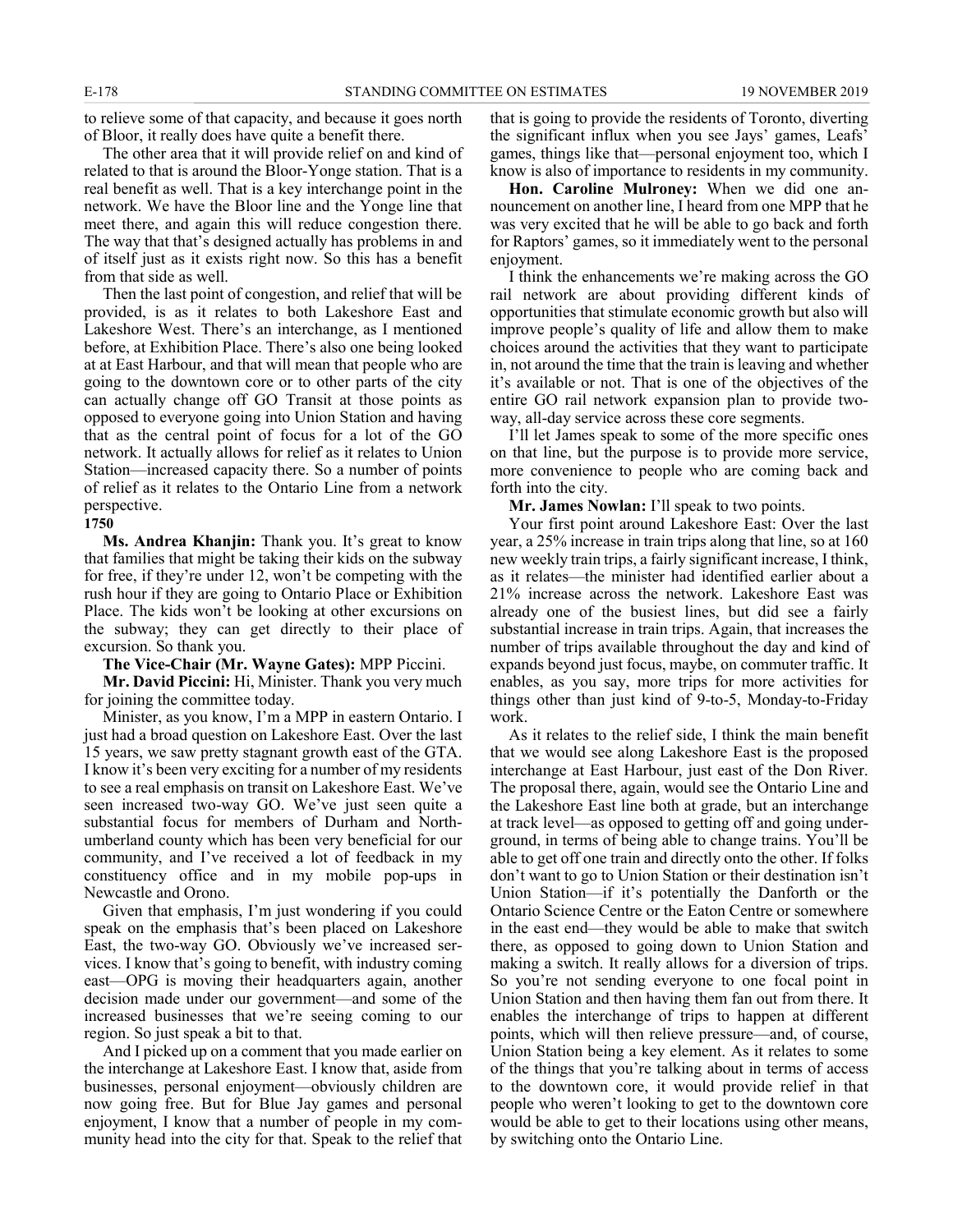**Mr. David Piccini:** Just in layman's terms—forgive me; growing up in eastern Ontario, all I really knew was Union Station—we're taking this transit network and bringing it into the 21st century, where we no longer just have one focal point. We're going to have multiple focal points for a sophisticated transit network that takes us to a world-class level.

**Hon. Caroline Mulroney:** Absolutely. It will create a whole new network of hubs. Instead of just having the one unique hub, Union Station, it will start to create new ones, where the subway lines will intersect with the GO rail network, and new activities may develop along those hubs as a result. It's very exciting.

**The Vice-Chair (Mr. Wayne Gates):** Go ahead.

**Mr. Vijay Thanigasalam:** Thank you, Minister, for answering all the questions from my colleagues and the opposition side as well.

People who know me know that I grew up and went to school and worked in Scarborough, so I know the positive impact the Scarborough subway extension would have on the commuters in Scarborough. The residents of Scarborough have been waiting for this new transit expansion for over three decades.

That's why I take this opportunity as a distinct honour—to ask this question on behalf of the residents of Scarborough. Let's look at the big picture of Toronto transit solutions. When it comes to the big picture, it is

clear that a one-stop subway is simply not enough for the residents of Scarborough.

**The Vice-Chair (Mr. Wayne Gates):** You have one minute.

**Mr. Vijay Thanigasalam:** There has been a lot of praise for the four priority subway plans. There have also been some misconceptions about what the plans are.

Minister, can you please set the record straight on why a three-stop extension is the right decision for the commuters in Scarborough?

**Hon. Caroline Mulroney:**Just as a matter of principle, the residents of Scarborough deserve the same level of transit as riders in other parts of the city, which means more transit connections. Three versus one is better. It provides the residents of Scarborough with stops at Lawrence East, Scarborough Town Centre and McCowan stations, as opposed to just one stop.

As you know and as the residents in your riding and across Scarborough know, it's a growing area that is welcoming more and more people. The idea of having three transit stops so that people will walk less and be able to—

**The Vice-Chair (Mr. Wayne Gates):** Minister, your time is up for today.

This is all the time we have available today. The committee is now adjourned until following routine proceedings tomorrow. Thank you very much.

*The committee adjourned at 1800.*